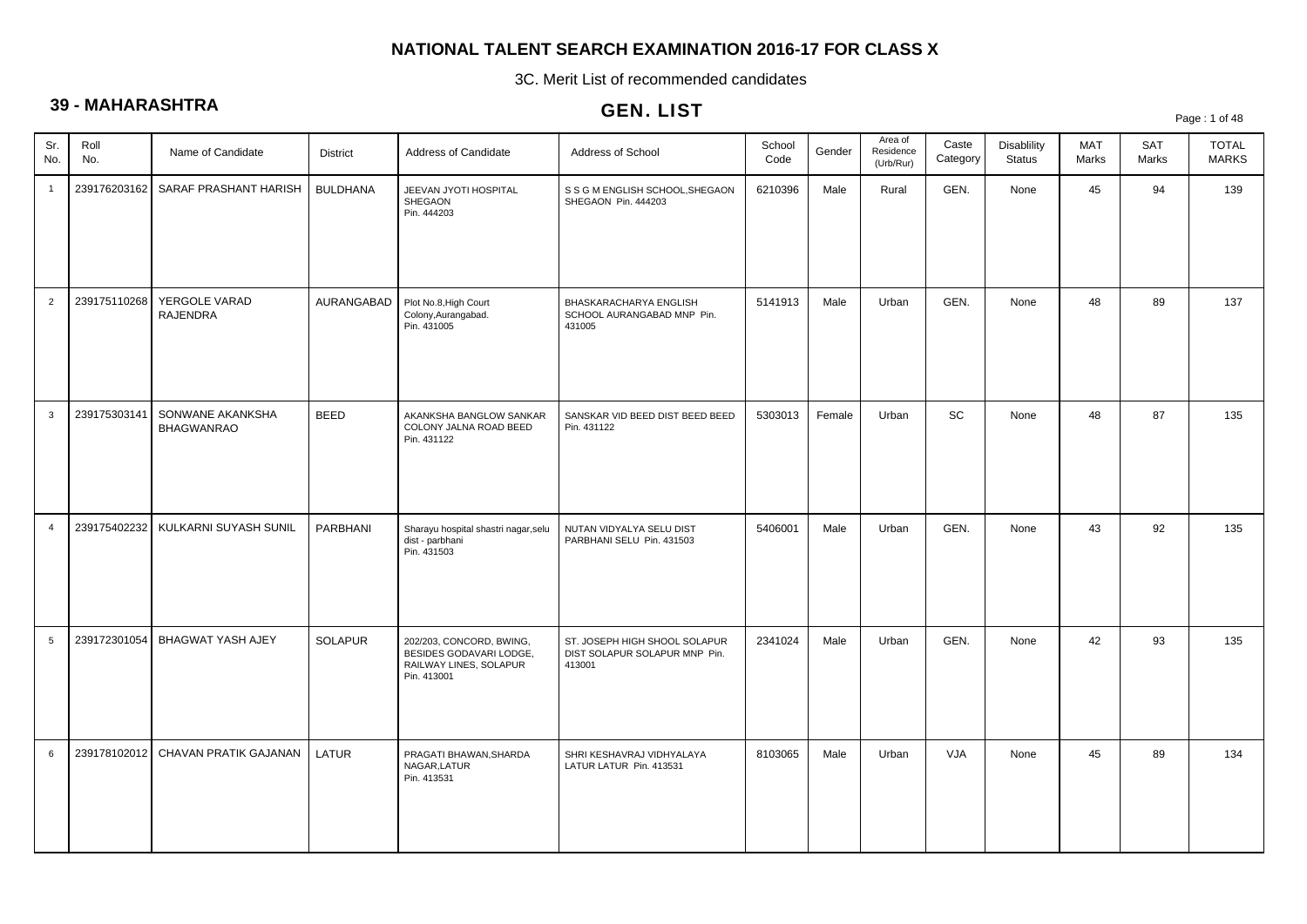3C. Merit List of recommended candidates

# **39 - MAHARASHTRA**

|                | .            |                                     |                 |                                                                                                 | ULIV. LIJ I                                                                           |                |        |                                   |                   |                              |                     |                     | Page: 2 of 48                |
|----------------|--------------|-------------------------------------|-----------------|-------------------------------------------------------------------------------------------------|---------------------------------------------------------------------------------------|----------------|--------|-----------------------------------|-------------------|------------------------------|---------------------|---------------------|------------------------------|
| Sr.<br>No.     | Roll<br>No.  | Name of Candidate                   | <b>District</b> | Address of Candidate                                                                            | Address of School                                                                     | School<br>Code | Gender | Area of<br>Residence<br>(Urb/Rur) | Caste<br>Category | Disablility<br><b>Status</b> | <b>MAT</b><br>Marks | <b>SAT</b><br>Marks | <b>TOTAL</b><br><b>MARKS</b> |
| $\overline{7}$ | 239175101111 | <b>GARGE ARCHANA ATUL</b>           | AURANGABAD      | NISHIGANDH plot no. 18, sector-g,<br>devgiri hills, shivaji nagar,<br>aurangabad<br>Pin. 431003 | SHREE SHARDA MANDIR H. S.<br>AURANGABAD DIST AURANGABAD<br>AURANGABAD MNP Pin. 431001 | 5141034        | Female | Urban                             | GEN.              | None                         | 44                  | 90                  | 134                          |
| 8              | 239171101212 | SINHA SHAURYA<br><b>JAYPRAKASH</b>  | <b>MUMBAI</b>   | 12-D1, 12th floor, Cumballa Hill<br>Telephone Exchange, Peddar<br>Road, Mumbai<br>Pin. 400026   | ST. XAVIER'S BOYS ACADEMY,<br>MUMBAI 20 COLABA Pin. 400020                            | 1141002        | Male   | Urban                             | GEN.              | None                         | 46                  | 87                  | 133                          |
| 9              |              | 239176401172   PADWAL SHIVAM DIWAL  | <b>WASHIM</b>   | Near Brahmakumari Mandir, Civil<br>Lines, Washim<br>Pin. 444505                                 | MOUNT CARMEL SCHOOL WASHIM<br>WASHIM Pin. 444505                                      | 6401461        | Male   | Urban                             | <b>VJA</b>        | None                         | 45                  | 87                  | 132                          |
| 10             | 239178301182 | ROKADE PRATHMESH<br><b>SANTOSH</b>  | <b>NANDED</b>   | C/O V.BHOSALE, VISHWANU<br>NIWAS.ASHTAVINAYAK<br>NAGAR, BHAVSAR<br>CHOUK, NANDED<br>Pin. 431605 | PRATIBHANIKETAN HIGH SCHOOL,<br>KAILASH NAGAR, NANDED NANDED<br>MNP Pin. 431605       | 8341024        | Male   | Urban                             | <b>OBC</b>        | None                         | 45                  | 87                  | 132                          |
| 11             | 239175101139 | <b>MALI SHWETAMBARI</b><br>SANJAY   | AURANGABAD      | plot no -3A, Shri housing society,<br>n-8, j-3, cidco, aurangabad<br>Pin. 431003                | SHREE SHARDA MANDIR H. S.<br>AURANGABAD DIST AURANGABAD<br>AURANGABAD MNP Pin. 431001 | 5141034        | Female | Urban                             | <b>OBC</b>        | None                         | 44                  | 88                  | 132                          |
| 12             |              | 239175108128   PHATALE PRANAV VIJAY | AURANGABAD      | 96, Dnyaneshwar Nagar, Satara<br>Parisar, Aurangabad<br>Pin. 431010                             | MAHARSHTRA P. SCHOOL,<br>MAHESHNAGAR , AURANGABAD<br>AURANGABAD MNP Pin. 431001       | 5141106        | Male   | Urban                             | <b>OBC</b>        | None                         | 43                  | 89                  | 132                          |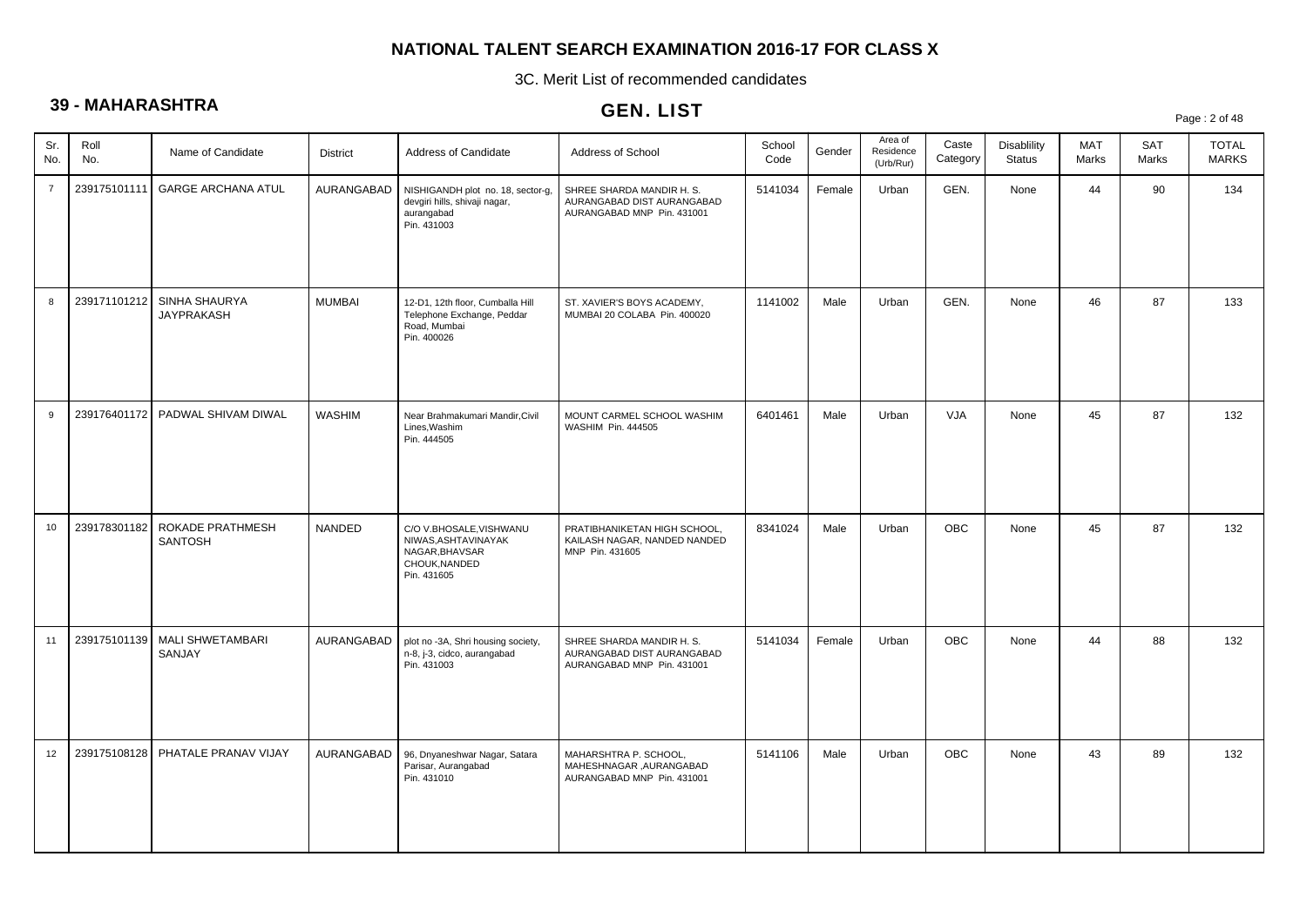3C. Merit List of recommended candidates

# **39 - MAHARASHTRA**

|            |              |                                        |                  |                                                                                                                           | ULIV. LIJ I                                                                           |                |        |                                   |                   |                                     |              |                     | Page: 3 of 48                |
|------------|--------------|----------------------------------------|------------------|---------------------------------------------------------------------------------------------------------------------------|---------------------------------------------------------------------------------------|----------------|--------|-----------------------------------|-------------------|-------------------------------------|--------------|---------------------|------------------------------|
| Sr.<br>No. | Roll<br>No.  | Name of Candidate                      | <b>District</b>  | Address of Candidate                                                                                                      | Address of School                                                                     | School<br>Code | Gender | Area of<br>Residence<br>(Urb/Rur) | Caste<br>Category | <b>Disablility</b><br><b>Status</b> | MAT<br>Marks | <b>SAT</b><br>Marks | <b>TOTAL</b><br><b>MARKS</b> |
| 13         | 239173301036 | <b>OCHIRAMANI VIPIN</b><br>RAJESHKUMAR | <b>JALGAON</b>   | 53,54 Sindhi colony, Near Suresh<br>Building, Jalgaon.<br>Pin. 425001                                                     | ST. JOSEF CONTVENT SCHOOL,<br>JALGAON JALGAON MNP Pin. 425001                         | 3341015        | Male   | Urban                             | GEN.              | None                                | 43           | 88                  | 131                          |
| 14         | 239173301074 | DESHMUKH ADITYA<br>PRASHANT            | JALGAON          | 7, Jilha peth police station<br>rd, Nr. Bhaskar Market, Jalgaon.<br>Pin. 425001                                           | ST. JOSEF CONTVENT SCHOOL,<br>JALGAON JALGAON MNP Pin. 425001                         | 3341015        | Male   | Urban                             | OBC               | None                                | 42           | 89                  | 131                          |
| 15         |              | 239174401143   BHIDE ATHARVA VIVEK     | <b>RATNAGIRI</b> | B-1 KRISHNAKUNJ SANKUL,<br>TILAK LANE, RATNAGIRI<br>Pin. 415612                                                           | PHATAK HIGH SCHOOL, RATNAGIRI<br>RATNAGIRI Pin. 415612                                | 4401002        | Male   | Urban                             | GEN.              | None                                | 46           | 84                  | 130                          |
| 16         | 239174201144 | YADAV PRATHAMESH<br><b>SUHAS</b>       | <b>SATARA</b>    | VIGHNAHARTA HOSPITAL NEAR<br>NH4 HIGHWAY NAGTHANE<br>Pin. 415519                                                          | ANNASAHEB KALYANI VIDYALAYA,<br>SATARA CAMP SATARA Pin. 415001                        | 4201013        | Male   | Urban                             | <b>MARATHA</b>    | None                                | 45           | 85                  | 130                          |
| 17         | 239178102022 | PANCHAL OMKESH<br>CHANDRAKANT          | LATUR            | 39, AGROYA NAGAR MIDC<br>ROAD, LATUR.<br>Pin. 413531                                                                      | SHRI KESHAVRAJ VIDHYALAYA<br>LATUR LATUR Pin. 413531                                  | 8103065        | Male   | Urban                             | <b>OBC</b>        | None                                | 45           | 85                  | 130                          |
| 18         | 239172113521 | PARANJAPE SHREYAS<br><b>SACHIN</b>     | <b>PUNE</b>      | C/O. JANAKI PARANJAPE,<br>NITYANAND BHAVAN, GHAR 258,<br>PAVAN BUNGALOW, HINGNE<br>KHURD, ANANDNAGAR, PUNE<br>Pin. 411051 | SINHGAD SPRING DALE HIGH<br>SCHOOL, SINHGAD ROAD, PUNE<br>PUNE MNP (WEST) Pin. 411041 | 2151764        | Male   | Urban                             | GEN.              | None                                | 42           | 88                  | 130                          |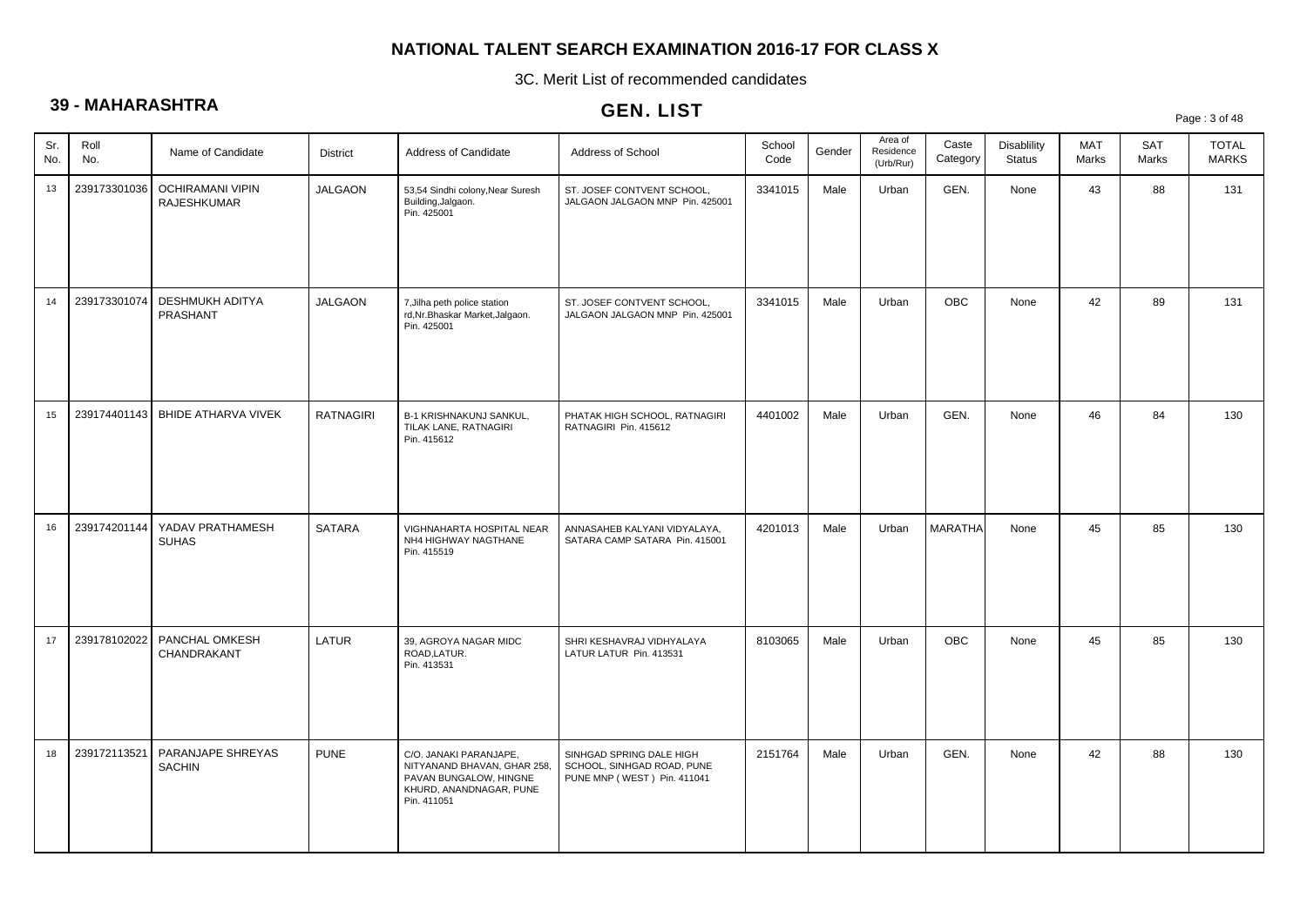3C. Merit List of recommended candidates

# **39 - MAHARASHTRA**

|            |              |                                    |                  |                                                                                                                                   | ULIV. LIJ I                                                                          |                |        |                                   |                   |                              |                     |                     | Page: 4 of 48                |
|------------|--------------|------------------------------------|------------------|-----------------------------------------------------------------------------------------------------------------------------------|--------------------------------------------------------------------------------------|----------------|--------|-----------------------------------|-------------------|------------------------------|---------------------|---------------------|------------------------------|
| Sr.<br>No. | Roll<br>No.  | Name of Candidate                  | <b>District</b>  | Address of Candidate                                                                                                              | Address of School                                                                    | School<br>Code | Gender | Area of<br>Residence<br>(Urb/Rur) | Caste<br>Category | Disablility<br><b>Status</b> | <b>MAT</b><br>Marks | <b>SAT</b><br>Marks | <b>TOTAL</b><br><b>MARKS</b> |
| 19         | 239175108079 | SATHE SIDDHESH SAMEER              | AURANGABAD       | Suyog residency, plot<br>11, Shreyanagar, Aurangabad<br>Pin. 431005                                                               | ST. LAWARENCE CIDCO N5 DIST<br>AURANGABAD AURANGABAD MNP<br>Pin. 431003              | 5141105        | Male   | Urban                             | GEN.              | None                         | 46                  | 83                  | 129                          |
| 20         | 239174404053 | KOLGE SAKSHI KISHOR                | <b>RATNAGIRI</b> | NIRMANI NIWAS, BHAIRI<br>BHAVANI NAGAR, SHIVTAR<br>ROAD, KHED, TAL-KHED, DIST-<br><b>RATNAGIRI</b><br>Pin. 415709                 | LATE P.G.KAMBALE DNYANDEEP<br>VIDYA MANDIR, BHADGAON KHED Pin.<br>415709             | 4404042        | Female | Rural                             | GEN.              | None                         | 45                  | 84                  | 129                          |
| 21         |              | 239178301410   KADAM ESHA SURESH   | <b>NANDED</b>    | 101 KADAM HOSPITAL AND<br>NURSING HOME, (AIMS ICU)<br>BESIDE HOME GAURD OFFICE<br>BHAYA NAGAR MAIN ROAD<br>NANDED.<br>Pin. 431605 | GYAN MATA VIDYA VIHAR, NEAR<br>AIRPORT, KAMTHA ROAD.<br>NASRATPUR NANDED Pin. 431605 | 8305028        | Female | Urban                             | <b>MARATHA</b>    | None                         | 43                  | 86                  | 129                          |
| 22         | 239175102085 | SANKLECHA DEVENDRA<br>PRAVIN       | AURANGABAD       | C/0 PRAVIN PROVISION<br>AURANGPURA AURANGABAD<br>Pin. 431001                                                                      | SHREE S. B. H. S. AURANGABAD DIST<br>AURANGABAD AURANGABAD MNP<br>Pin. 431001        | 5141033        | Male   | Urban                             | GEN.              | None                         | 43                  | 86                  | 129                          |
| 23         | 239175102056 | KULKARNI ARNAV VAIBHAV             | AURANGABAD       | PLOT 42, ANAND SNEH,<br>DEVANAGRI, SHAHNOORWADI,<br>AURANGABAD<br>Pin. 431001                                                     | PODAR INTERNATIONAL SCHOOL<br>AURANGABAD MNP Pin. 431001                             | 5141906        | Male   | Urban                             | GEN.              | None                         | 42                  | 87                  | 129                          |
| 24         | 239176305142 | KALBANDE SWARAJ<br><b>SURENDRA</b> | <b>AKOLA</b>     | SEAWOOD GARDEN APT LAXMI<br>NAGAR GORAKSHAN ROAD<br>AKOLA<br>Pin. 444004                                                          | KOTHARI ENGLISH HIGH SCHOOL,<br>AKOLA AKOLA MNP Pin. 444004                          | 6341049        | Male   | Urban                             | <b>OBC</b>        | None                         | 41                  | 88                  | 129                          |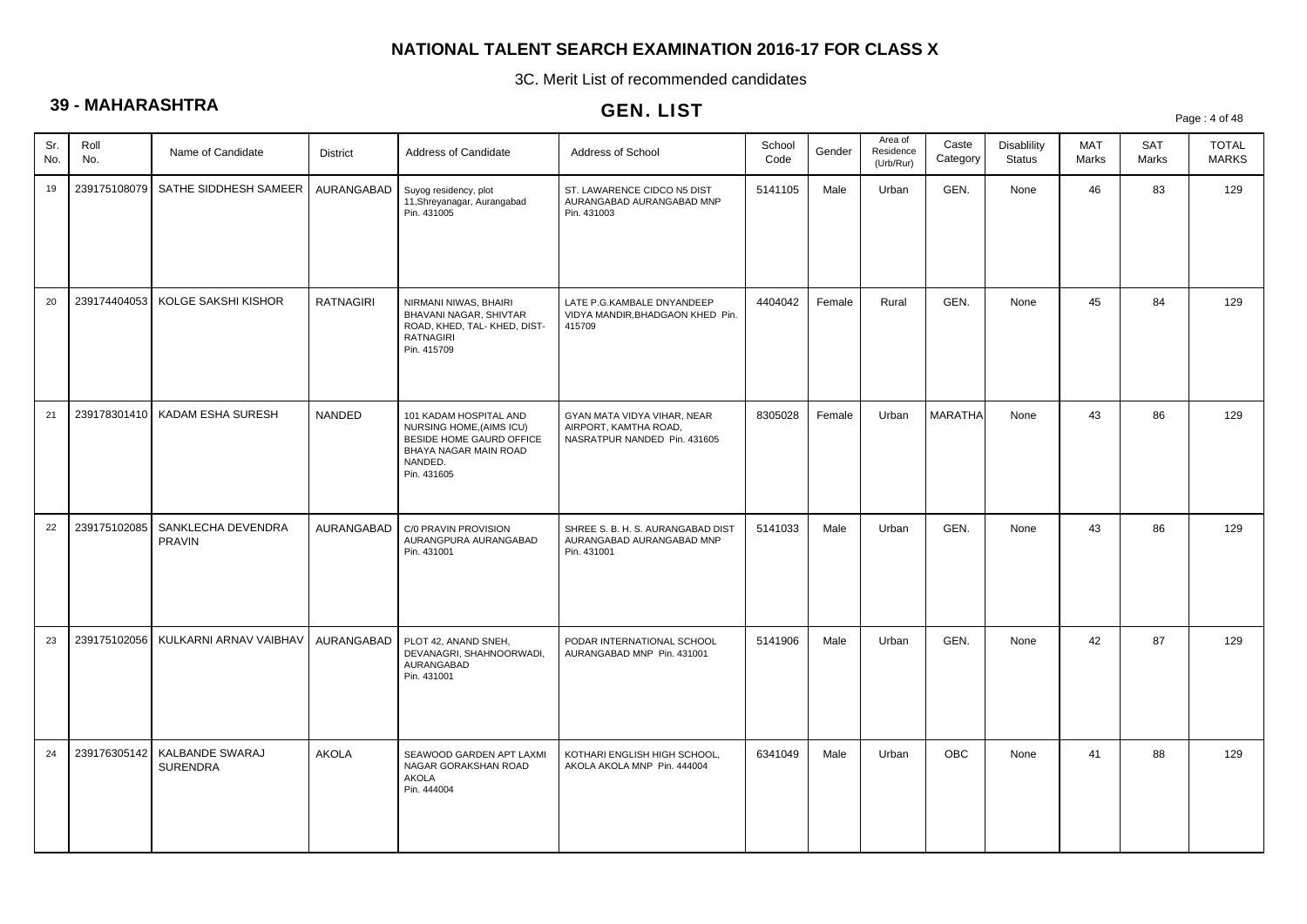3C. Merit List of recommended candidates

# **39 - MAHARASHTRA**

# GEN. LIST

Page : 5 of 48

| Sr.<br>No. | Roll<br>No.  | Name of Candidate                | <b>District</b> | Address of Candidate                                                                    | Address of School                                                              | School<br>Code | Gender | Area of<br>Residence<br>(Urb/Rur) | Caste<br>Category | Disablility<br><b>Status</b> | MAT<br>Marks | SAT<br>Marks | <b>TOTAL</b><br><b>MARKS</b> |
|------------|--------------|----------------------------------|-----------------|-----------------------------------------------------------------------------------------|--------------------------------------------------------------------------------|----------------|--------|-----------------------------------|-------------------|------------------------------|--------------|--------------|------------------------------|
| 25         |              | 239175201240   NAIK KAPIL ARVIND | <b>JALNA</b>    | Naik Clinic Opp. Jindal<br>Supermarket, M.G. Road Jalna<br>Pin. 431203                  | GOLDEN JUBLI ENGLISH HIGH<br>SCHOOL JALANA (CBSE) JALNA Pin.<br>431203         | 5201901        | Male   | Urban                             | GEN.              | None                         | 45           | 83           | 128                          |
| 26         | 239173301164 | THOMBARE PRASADA<br>PRADIP       | <b>JALGAON</b>  | INDRA BHUVAN, NEW POSTAL<br>COLONY, PLOT NO. 9, JALGAON<br>Pin. 425001                  | K. C. E. SOCITY'S ENGLISH MEDIUM<br>SCHOOL, JALGAON JALGAON MNP<br>Pin. 425001 | 3341038        | Male   | Urban                             | GEN.              | None                         | 43           | 85           | 128                          |
| 27         | 239177105401 | <b>GUPTA AMAN A B GUPTA</b>      | <b>NAGPUR</b>   | HOUSE NO - 156 S E C RAILWAY<br>COLONY MOUNT ROAD SADAR<br><b>NAGPUR</b><br>Pin. 440001 | SEVENTH DAY ADVENTIST<br>HIGHSCHOOL, SADAR NAGPUR MNP<br>(NORTH) Pin. 440001   | 7145406        | Male   | Urban                             | GEN.              | None                         | 42           | 86           | 128                          |
| 28         | 239175102397 | MISAL ABHAY SADASHIV             | AURANGABAD      | PNO4-13-93 X SERVICE SOCITY<br><b>NAGESHWARWADI</b><br>AURANGABAD<br>Pin. 431001        | SHREE S. B. H. S. AURANGABAD DIST<br>AURANGABAD AURANGABAD MNP<br>Pin. 431001  | 5141033        | Male   | Urban                             | <b>MARATHA</b>    | None                         | 41           | 87           | 128                          |
| 29         | 239175201248 | <b>GATTANI SARA AJAY</b>         | <b>JALNA</b>    | Behind Dhankani Hospital Karwa<br>Nagar Jalna<br>Pin. 431203                            | GOLDEN JUBLI ENGLISH HIGH<br>SCHOOL JALANA (CBSE) JALNA Pin.<br>431203         | 5201901        | Female | Urban                             | GEN.              | None                         | 41           | 87           | 128                          |
| 30         | 239171302011 | SHEIKH SUHAS MUSHARAF            | <b>MUMBAI</b> ( | 8C, GULMARG,<br>ANUSHAKTINAGAR<br>Pin. 400094                                           | KENDRIYA VIDYALAY NO.4<br>ANUSHAKTI NAGAR MUMBAI<br>GOVANDI Pin. 400094        | 1382905        | Male   | Urban                             | GEN.              | None                         | 38           | 90           | 128                          |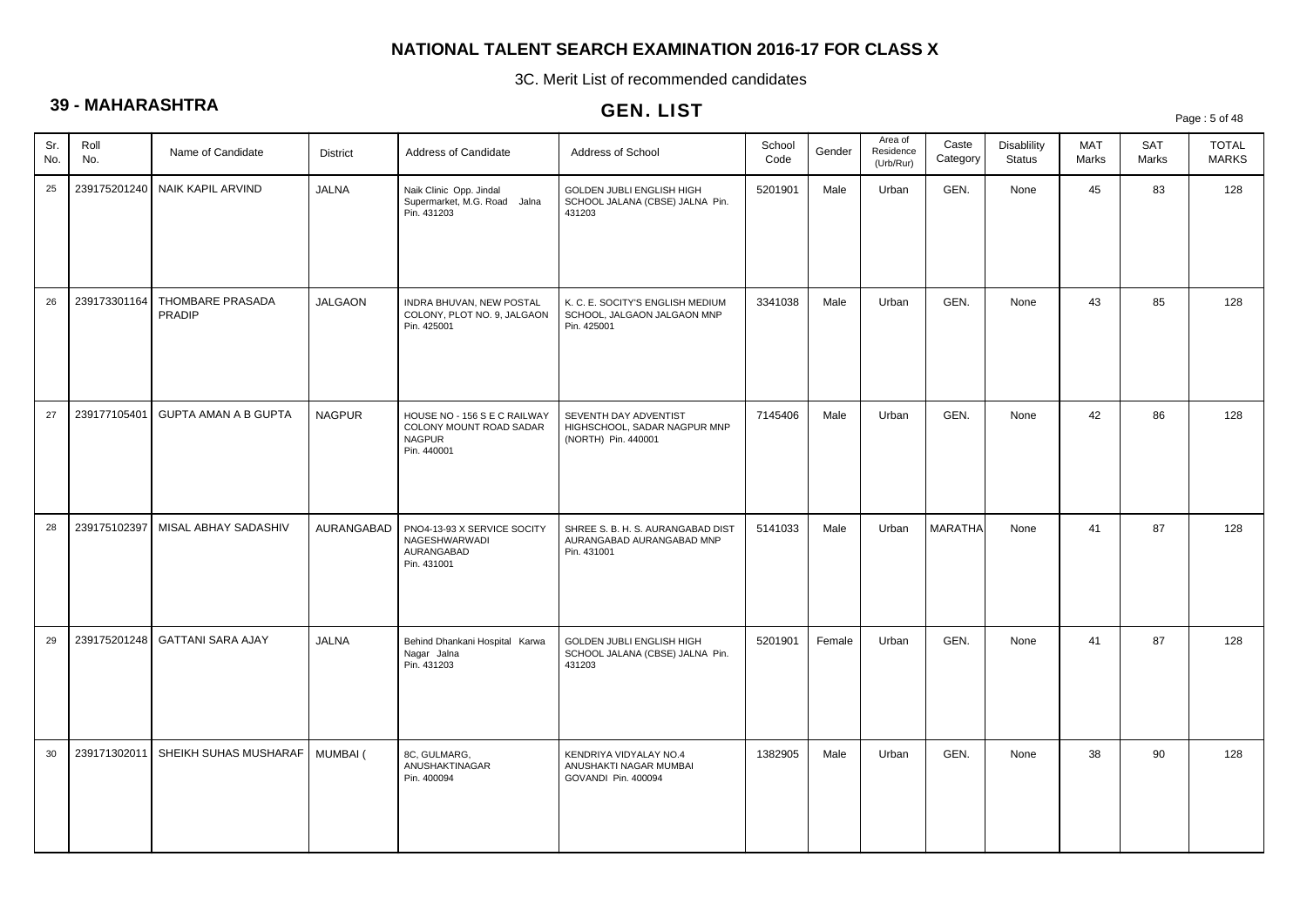3C. Merit List of recommended candidates

# **39 - MAHARASHTRA**

## GEN. LIST

Page : 6 of 48

| Sr.<br>No. | Roll<br>No.  | Name of Candidate                | <b>District</b> | Address of Candidate                                                                               | Address of School                                                                           | School<br>Code | Gender | Area of<br>Residence<br>(Urb/Rur) | Caste<br>Category | <b>Disablility</b><br><b>Status</b> | <b>MAT</b><br>Marks | <b>SAT</b><br>Marks | <b>TOTAL</b><br><b>MARKS</b> |
|------------|--------------|----------------------------------|-----------------|----------------------------------------------------------------------------------------------------|---------------------------------------------------------------------------------------------|----------------|--------|-----------------------------------|-------------------|-------------------------------------|---------------------|---------------------|------------------------------|
| 31         | 239171506052 | KALKAR PRADNESH<br>PRASAD        | <b>THANE</b>    | A 703, MAHEK PLAZA CHS, OPP<br>BSNL OFF THANKARPADA KALA<br>TALAV, KALYAN WEST<br>Pin. 421301      | K. C. GANDHI PRIMARY SCHOOL, BAIL<br>BAZAR KALYAN MNP Pin. 421301                           | 1551313        | Male   | Urban                             | GEN.              | None                                | 45                  | 82                  | 127                          |
| 32         | 239175102034 | JADHAV PRITHVIRAJ<br>GAJANAN     | AURANGABAD      | ROW HOUSE NO. 5.SARA<br>GARDEN, N-2, CIDCO, AURANGAB<br>AD.<br>Pin. 431001                         | PODAR INTERNATIONAL SCHOOL<br>AURANGABAD MNP Pin. 431001                                    | 5141906        | Male   | Urban                             | GEN.              | None                                | 44                  | 83                  | 127                          |
| 33         | 239171515317 | ADHIKARI TIRTHANKAR<br>TARAKNATH | <b>THANE</b>    | C/102 SHRIKRISHNADHAM<br>ANANT NAGAR KULGAON<br>BADLAPUR(E)<br>Pin. 421503                         | CARMEL CONVENT PRIMARY<br>SCHOOL, BELVALI, BADLAPUR (E)<br>DIST THANE AMBERNATH Pin. 421503 | 1503437        | Male   | Urban                             | SC                | None                                | 42                  | 85                  | 127                          |
| 34         | 239173401021 | PAWAR ASHISH<br><b>KASHINATH</b> | NANDURBAR       | 14 sonianagar nandurbar<br>Pin. 425412                                                             | H. G. SHROFF HIGH SCHOOL,<br>NANDURBAR NANDURBAR Pin.<br>425412                             | 3401004        | Male   | Urban                             | <b>OBC</b>        | None                                | 37                  | 90                  | 127                          |
| 35         | 239175102007 | <b>BHALERAO SARVESH</b><br>SUNIL | AURANGABAD      | N9 J SECTOR P NO 81<br>RANJANVAN H,S. AURANGABAD<br>Pin. 431001                                    | SHREE S. B. H. S. AURANGABAD DIST<br>AURANGABAD AURANGABAD MNP<br>Pin. 431001               | 5141033        | Male   | Urban                             | GEN.              | None                                | 45                  | 81                  | 126                          |
| 36         | 239175106209 | DONGRE MAYUR VITHAL              | AURANGABAD      | VISHAKHA ROW HO .NO. 08<br>RAJGAD SARA VAIBHAV<br>JATWADA ROAD HARSUL<br>AURANGABAD<br>Pin. 431001 | STATE BANK OFFICERS DIST<br>AURANGABAD AURANGABAD MNP<br>Pin. 431003                        | 5141623        | Female | Urban                             | <b>NTD</b>        | None                                | 45                  | 81                  | 126                          |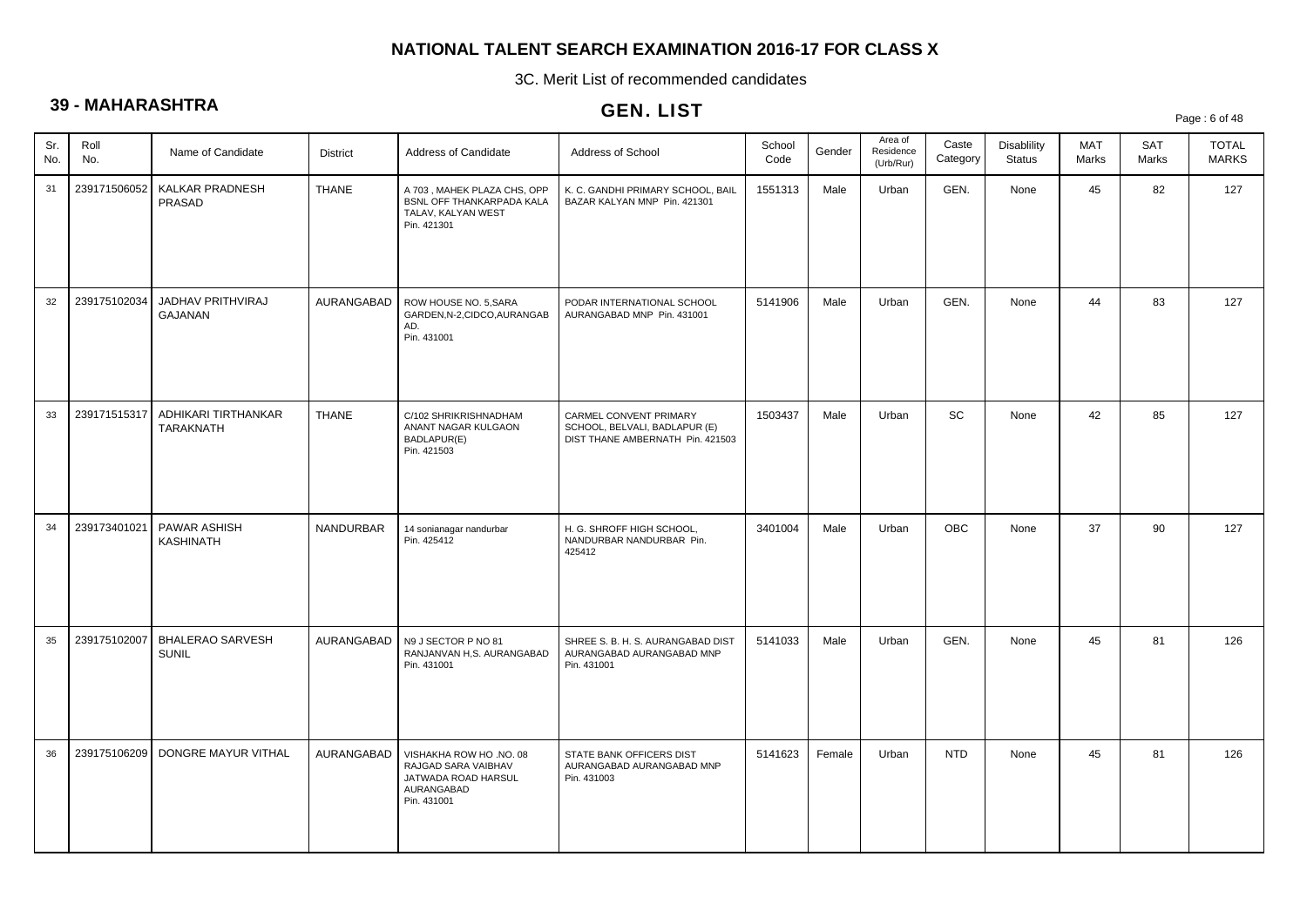3C. Merit List of recommended candidates

# **39 - MAHARASHTRA**

|            |              |                                    |                 |                                                                                                                       | <b>ULIV. LIJI</b>                                                                    |                |        |                                   |                   |                                     |              |              | Page: 7 of 48                |
|------------|--------------|------------------------------------|-----------------|-----------------------------------------------------------------------------------------------------------------------|--------------------------------------------------------------------------------------|----------------|--------|-----------------------------------|-------------------|-------------------------------------|--------------|--------------|------------------------------|
| Sr.<br>No. | Roll<br>No.  | Name of Candidate                  | <b>District</b> | Address of Candidate                                                                                                  | Address of School                                                                    | School<br>Code | Gender | Area of<br>Residence<br>(Urb/Rur) | Caste<br>Category | <b>Disablility</b><br><b>Status</b> | MAT<br>Marks | SAT<br>Marks | <b>TOTAL</b><br><b>MARKS</b> |
| 37         | 239178301406 | MALPANI ANANT SANTOSH              | NANDED          | UNITED DIABETES AND<br>ENDOCRINE CLINIC, BEHIND<br>KALAMANDIR, SOMESH<br>COLONY.NANDED<br>Pin. 431601                 | GYAN MATA VIDYA VIHAR, NEAR<br>AIRPORT, KAMTHA ROAD,<br>NASRATPUR NANDED Pin. 431605 | 8305028        | Male   | Urban                             | GEN.              | None                                | 45           | 81           | 126                          |
| 38         | 239175108021 | AURANGE ABHINAV RAM                | AURANGABAD      | 10, Srushti Residency, Saraswati<br>Nagar, Garkheda, Aurangabad<br>Pin. 431005                                        | ST. LAWARENCE CIDCO N5 DIST<br>AURANGABAD AURANGABAD MNP<br>Pin. 431003              | 5141105        | Male   | Urban                             | GEN.              | None                                | 42           | 84           | 126                          |
| 39         | 239176401230 | SHELKE ADITI DEEPAK                | <b>WASHIM</b>   | Shelke Hospital, Opp<br>Vitthalwadi, Washim<br>Pin. 444505                                                            | MOUNT CARMEL SCHOOL WASHIM<br>WASHIM Pin. 444505                                     | 6401461        | Female | Urban                             | GEN.              | None                                | 46           | 79           | 125                          |
| 40         | 239171504059 | DIXIT DEVANSH DILEEP               | <b>THANE</b>    | B-908, sheth heights, near ashish<br>cinema,chembur,mumbai<br>Pin. 400071                                             | DELHI PUBLIC SCHOOL NERUL (C B S<br>E ) NAVI MUMBAI MNP Pin. 400706                  | 1571905        | Male   | Urban                             | GEN.              | None                                | 46           | 79           | 125                          |
| 41         | 239173109162 | ALGAT SHUBHAM RAMESH               | <b>NASHIK</b>   | PLOT NO 60, RAHUL NAGAR,<br>NEAR MOBILE TOWER, ABOVE<br>RAJ RAJESHWARI, PANCHAK,<br><b>NASHIK ROAD</b><br>Pin. 422101 | PURUSHOTAM ENGLISH SCHOOL,<br>NASHIK ROAD NASIK MNP Pin. 422101                      | 3141050        | Male   | Urban                             | <b>NTD</b>        | None                                | 46           | 79           | 125                          |
| 42         | 239175106251 | RAJPUT SHIVANI<br><b>PREMSINGH</b> | AURANGABAD      | PLOT NO. 27, NATH KRUPA<br>AUDITOR HSG SOC. JALGAON<br>ROAD HARSOOL T POINT<br>AURANGABAD<br>Pin. 431003              | STATE BANK OFFICERS DIST<br>AURANGABAD AURANGABAD MNP<br>Pin. 431003                 | 5141623        | Female | Urban                             | VJA               | None                                | 45           | 80           | 125                          |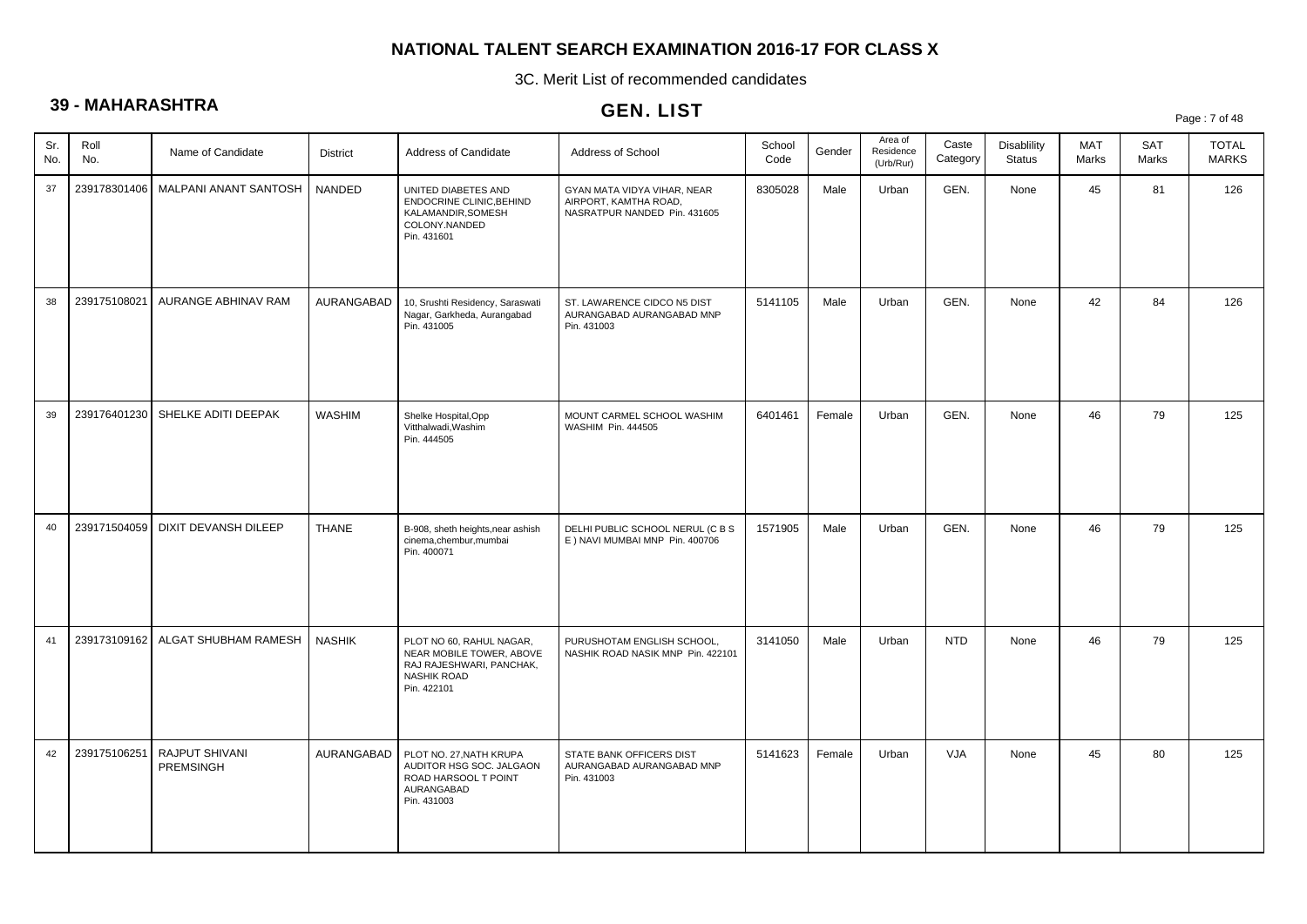3C. Merit List of recommended candidates

# **39 - MAHARASHTRA**

# GEN. LIST

Page : 8 of 48

| Sr.<br>No. | Roll<br>No.  | Name of Candidate                                | <b>District</b> | Address of Candidate                                                                         | Address of School                                                                         | School<br>Code | Gender | Area of<br>Residence<br>(Urb/Rur) | Caste<br>Category | Disablility<br><b>Status</b> | <b>MAT</b><br>Marks | <b>SAT</b><br>Marks | <b>TOTAL</b><br><b>MARKS</b> |
|------------|--------------|--------------------------------------------------|-----------------|----------------------------------------------------------------------------------------------|-------------------------------------------------------------------------------------------|----------------|--------|-----------------------------------|-------------------|------------------------------|---------------------|---------------------|------------------------------|
| 43         | 239172204497 | <b>JORVEKAR CHIRAG</b><br>ARVIND                 | AHMEDNAGAR      | NEAR MAULI HOSPITAL, AKOLE<br>BYEPASS,<br>GUNJALWADISANGAMNER-4226<br>05<br>Pin. 422605      | DHRUV ACADEMY, MALPANI CAMPUS,<br>AKOLE ROAD, DHANDARPHAL<br>SANGAMNER Pin. 422603        | 2202901        | Male   | Rural                             | OBC               | None                         | 43                  | 82                  | 125                          |
| 44         | 239175106141 | KESKAR RUTUJA ATUL                               | AURANGABAD      | PLOT NO 01,C-SECTOR BESIDE<br>MIT HIGH SCHOOL N-4 CIDCO<br>AURANGABAD<br>Pin. 431003         | STATE BANK OFFICERS DIST<br>AURANGABAD AURANGABAD MNP<br>Pin. 431003                      | 5141623        | Female | Urban                             | GEN.              | None                         | 42                  | 83                  | 125                          |
| 45         | 239175108060 | BHAVTHANKAR VALLABH<br><b>MANISH</b>             | AURANGABAD      | 52, Nyayalin SOciety, Cidco, N-8,<br>Aurangabad<br>Pin. 431001                               | MAHARSHTRA P. SCHOOL,<br>MAHESHNAGAR , AURANGABAD<br>AURANGABAD MNP Pin. 431001           | 5141106        | Male   | Urban                             | GEN.              | None                         | 42                  | 83                  | 125                          |
| 46         |              | 239173101486   KABRA CHARVI MANOJ                | <b>NASHIK</b>   | 1, SHUBHAM APARTMENT,<br>BALWANT NAGAR, GANGAPUR<br>ROAD, NASHIK<br>Pin. 422013              | WISDOM INTERNATIONAL HIGH<br>SCHOOL, RAMESHWAR NAGAR,<br>ANANDWALLI NASIK MNP Pin. 422007 | 3141951        | Female | Urban                             | GEN.              | None                         | 41                  | 84                  | 125                          |
| 47         |              | 239175307019   PATHAK ANIRUDDHA<br><b>DEEPAK</b> | <b>BEED</b>     | PATHAK CLINICMADHVA BAG<br>PARLI VAIJNATHDIST BEED<br>Pin. 431515                            | VIDAYA VARDHENE VIDALAY H. S.<br>PARLI PARALI VAIJNATH Pin. 431520                        | 5309043        | Male   | Urban                             | GEN.              | None                         | 40                  | 85                  | 125                          |
| 48         | 239171104290 | <b>CHAVAN PRADNESH</b><br><b>PRAMOD</b>          | <b>MUMBAI</b>   | 903, SAHAKARDARSHAN<br>NANABHAI PARALKAR MARG,<br>PAREL VILLAGE PAREL, MUMBAI<br>Pin. 400012 | I. E. S'S V. N. SULE GURUJI ENGLISH<br>MEDIUM SCHOOL, DADAR MUMBAI<br>MATUNGA Pin. 400014 | 1147012        | Male   | Urban                             | <b>MARATHA</b>    | None                         | 39                  | 86                  | 125                          |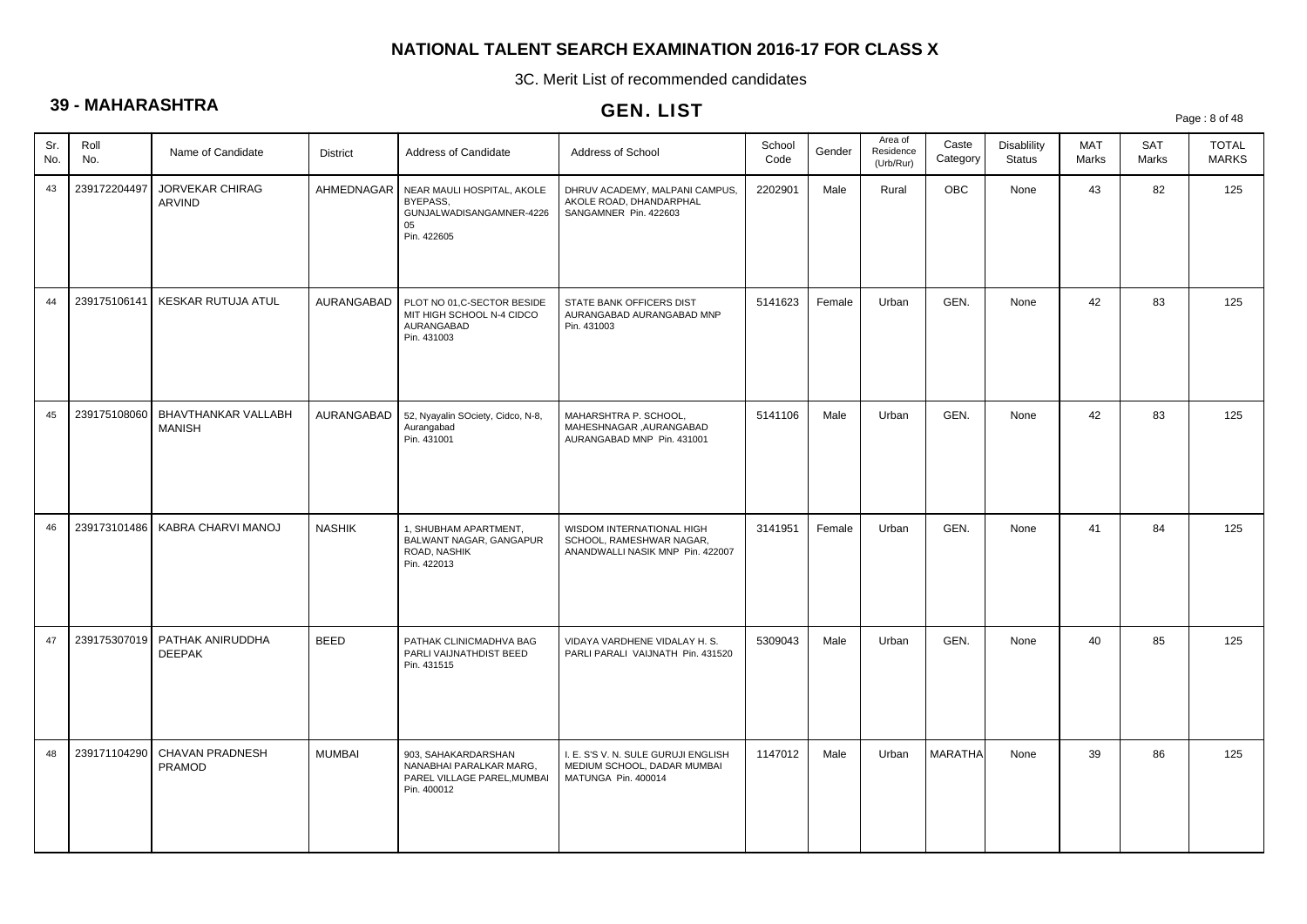3C. Merit List of recommended candidates

# **39 - MAHARASHTRA**

## GEN. LIST

Page : 9 of 48

| Sr.<br>No. | Roll<br>No.  | Name of Candidate                                 | District    | Address of Candidate                                                                | Address of School                                                                                       | School<br>Code | Gender | Area of<br>Residence<br>(Urb/Rur) | Caste<br>Category | Disablility<br><b>Status</b> | <b>MAT</b><br>Marks | <b>SAT</b><br>Marks | <b>TOTAL</b><br><b>MARKS</b> |
|------------|--------------|---------------------------------------------------|-------------|-------------------------------------------------------------------------------------|---------------------------------------------------------------------------------------------------------|----------------|--------|-----------------------------------|-------------------|------------------------------|---------------------|---------------------|------------------------------|
| 49         |              | 239172116470   MAHAJANI ROHAN<br><b>SACHINDRA</b> | <b>PUNE</b> | 301, PUSHPAKANT APTS, NEAR<br>JOSHI RAILWAY MUSEUM,<br>KOTHRUD, PUNE<br>Pin. 411038 | ABHINAV VIDYALAY ENGLISH MEDIUM<br>SCHOOL, KARVEROAD, ERANDWANA,<br>PUNE PUNE MNP (WEST) Pin.<br>411004 | 2151094        | Male   | Urban                             | GEN.              | None                         | 39                  | 86                  | 125                          |
| 50         | 239175303384 | KULKARNI AJINKYA ANIL                             | <b>BEED</b> | AT POST ANKUSH<br>NAGAR, RADHANAGARI, ROWHO<br>USE, NO.C2, BEED.<br>Pin. 431122     | PRAGATI MADHAMIC VID<br>BALEPEER, BEED BEED Pin. 431122                                                 | 5303065        | Male   | Urban                             | GEN.              | None                         | 44                  | 80                  | 124                          |
| 51         | 239178301414 | <b>HOGE PRADYUMNA</b><br>RADHAKISHAN              | NANDED      | MAURYA HEIGHTS, FLAT<br>NO.8.SHARDHA<br>NAGAR, NANDED.<br>Pin. 431602               | GYAN MATA VIDYA VIHAR, NEAR<br>AIRPORT, KAMTHA ROAD,<br>NASRATPUR NANDED Pin. 431605                    | 8305028        | Male   | Urban                             | <b>MARATHA</b>    | None                         | 43                  | 81                  | 124                          |
| 52         |              | 239178102010 SONTAKKE VEDANT<br><b>BABRUWAN</b>   | LATUR       | SHRI VITTHAL NIVAS, LIC<br>COLONY, LATUR<br>Pin. 413531                             | SHRI KESHAVRAJ VIDHYALAYA<br>LATUR LATUR Pin. 413531                                                    | 8103065        | Male   | Urban                             | <b>NTC</b>        | None                         | 43                  | 81                  | 124                          |
| 53         |              | 239171304123   RITA JAINAM PARAG                  | MUMBAI (    | B/202, RAJSHREE<br>ROYALE, KARANI<br>LANE, GHATKOPAR[W]<br>Pin. 400086              | SHETH VIRCHAND DHANJI DEVSHI<br>SECONDARY ENGLISH<br>MED.SCHOOL, GHATKOPAR (E)<br>GHATKOPAR Pin. 400077 | 1384057        | Male   | Urban                             | GEN.              | None                         | 42                  | 82                  | 124                          |
| 54         | 239175106031 | PATHAK SHRIRANG<br><b>DEEPAK</b>                  | AURANGABAD  | N4,F1,PL.NO.04,NEAR TIRUPATI<br>PARK,CIDCO,AURANGABAD<br>Pin. 431003                | STATE BANK OFFICERS DIST<br>AURANGABAD AURANGABAD MNP<br>Pin. 431003                                    | 5141623        | Male   | Urban                             | GEN.              | None                         | 42                  | 82                  | 124                          |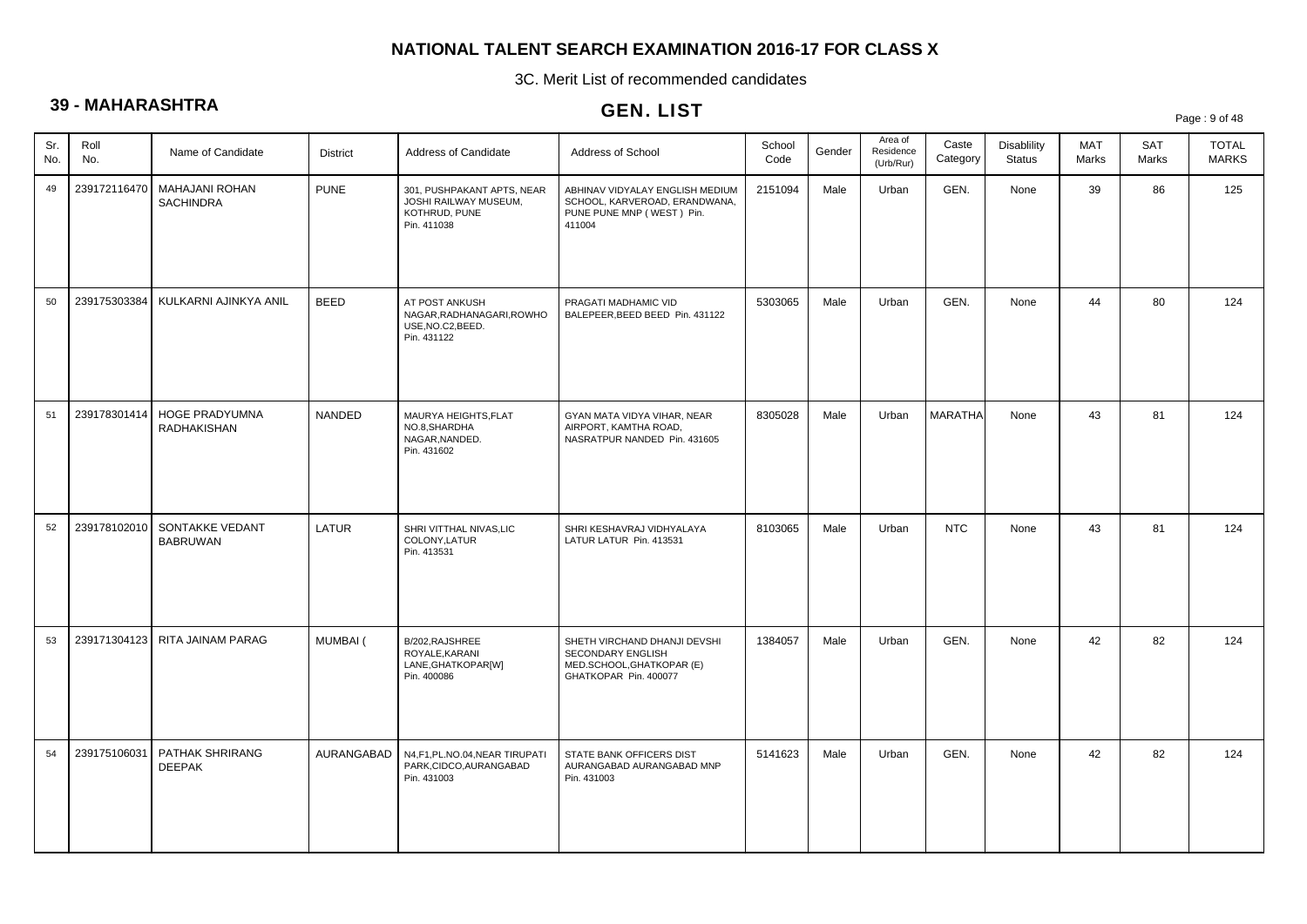3C. Merit List of recommended candidates

# **39 - MAHARASHTRA**

| vv         |              |                             |                   |                                                                                              | GEN. LIST                                                                                   |                |        |                                   |                   |                                     |                     |              | Page: 10 of 48               |
|------------|--------------|-----------------------------|-------------------|----------------------------------------------------------------------------------------------|---------------------------------------------------------------------------------------------|----------------|--------|-----------------------------------|-------------------|-------------------------------------|---------------------|--------------|------------------------------|
| Sr.<br>No. | Roll<br>No.  | Name of Candidate           | <b>District</b>   | Address of Candidate                                                                         | Address of School                                                                           | School<br>Code | Gender | Area of<br>Residence<br>(Urb/Rur) | Caste<br>Category | <b>Disablility</b><br><b>Status</b> | <b>MAT</b><br>Marks | SAT<br>Marks | <b>TOTAL</b><br><b>MARKS</b> |
| 55         | 239175106133 | RATHI ROHAN MAHENDRA        | AURANGABAD        | CENTRAL EXCISE STAFF<br>QUARTERS 3/16 BAJRANG<br>CHOWK N7 CIDCO<br>AURANGABAD<br>Pin. 431003 | STATE BANK OFFICERS DIST<br>AURANGABAD AURANGABAD MNP<br>Pin. 431003                        | 5141623        | Male   | Urban                             | GEN.              | None                                | 41                  | 83           | 124                          |
| 56         | 239175101149 | NARSAPUR TANVI<br>SANJEEV   | AURANGABAD        | 31, rachnakar colony near deogiri<br>college station road aurangabad<br>Pin. 431001          | SHREE SHARDA MANDIR H. S.<br>AURANGABAD DIST AURANGABAD<br>AURANGABAD MNP Pin. 431001       | 5141034        | Female | Urban                             | GEN.              | None                                | 41                  | 83           | 124                          |
| 57         | 239176305167 | <b>GHATE KASTURI PRAMOD</b> | <b>AKOLA</b>      | GATE HOSPITAL ARYABHATTA<br>COLONY OPP GORAKSHAN<br>ROAD AKOLA<br>Pin. 444001                | MOUNT CARMEL ENGLISH HIGH<br>SCHOOL, AKOLA AKOLA MNP Pin.<br>444001                         | 6341046        | Female | Urban                             | GEN.              | None                                | 41                  | 83           | 124                          |
| 58         | 239171515309 | ALAM MISBAH MAHMOOD         | <b>THANE</b>      | B/104 AVADH JYOT NAVI PADA,<br>SHIVAJI CHOWK BADLAPUR(E)<br>Pin. 421503                      | CARMEL CONVENT PRIMARY<br>SCHOOL, BELVALI, BADLAPUR (E)<br>DIST THANE AMBERNATH Pin. 421503 | 1503437        | Male   | Urban                             | GEN.              | None                                | 40                  | 84           | 124                          |
| 59         | 239171504079 | AGARWAL NILAY NEERAJ        | <b>THANE</b>      | 7-501, Sagar Darshan CHS,<br>Sec-18, Nerul, Navi Mumbai<br>Pin. 400706                       | DELHI PUBLIC SCHOOL NERUL (C B S<br>E ) NAVI MUMBAI MNP Pin. 400706                         | 1571905        | Male   | Urban                             | GEN.              | None                                | 46                  | 77           | 123                          |
| 60         | 239174502061 | PATIL VAISHNAVI SHRIPAD     | <b>SINDHUDURG</b> | SHRIRAM HOSPITAL & NURSING<br>HOME, KUDAL, DIST<br>SINDHUDURG.<br>Pin. 416520                | KUDAL HIGH SCHOOL & JR.<br>COLLEGE, KUDAL DIST SINDHUDURG<br>KUDAL Pin. 416520              | 4504001        | Female | Rural                             | GEN.              | None                                | 46                  | 77           | 123                          |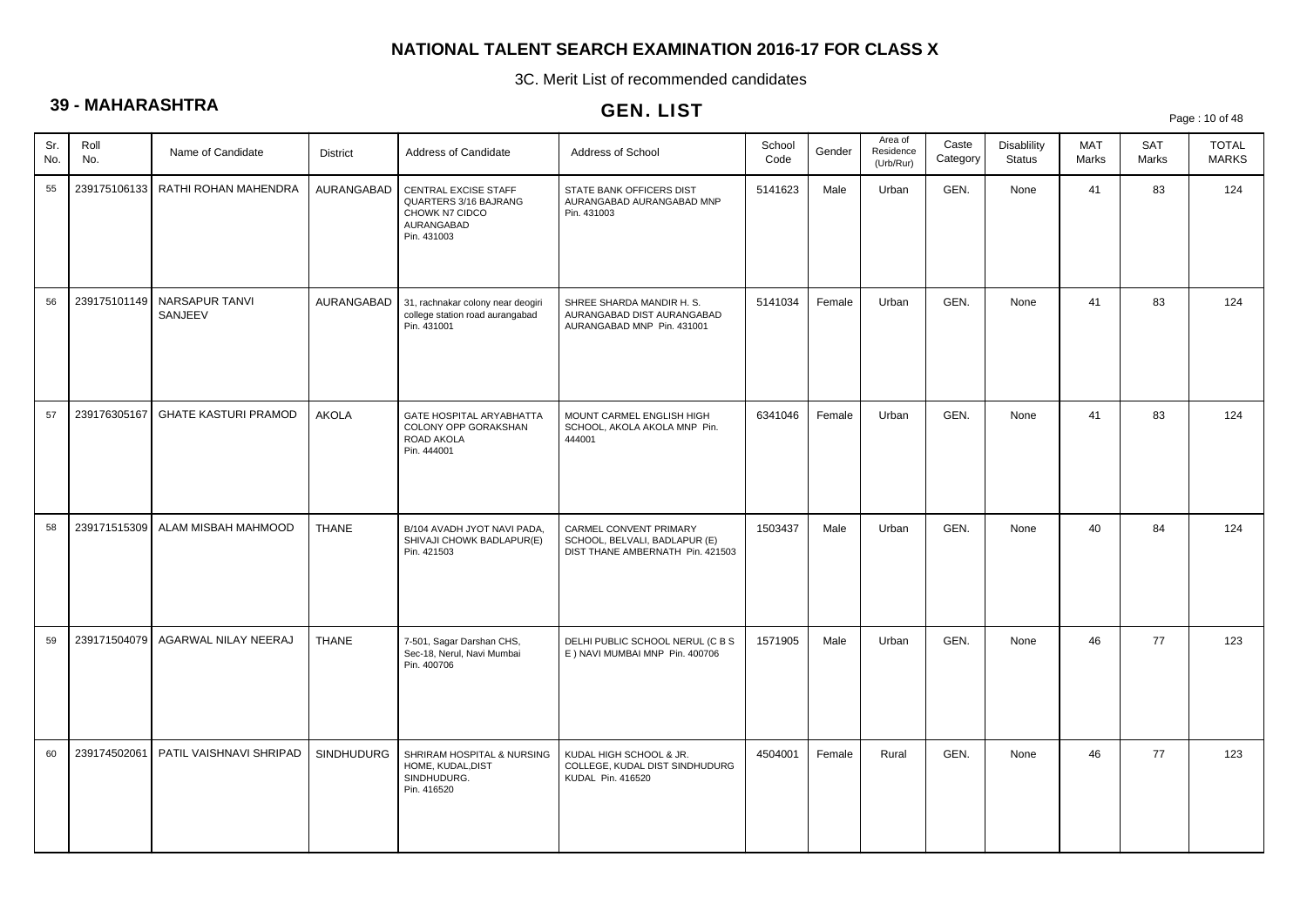3C. Merit List of recommended candidates

# **39 - MAHARASHTRA**

# GEN. LIST

Page : 11 of 48

| Roll<br>Sr.<br>No.<br>No. | Name of Candidate                     | <b>District</b> | Address of Candidate                                                                                        | Address of School                                                                        | School<br>Code | Gender | Area of<br>Residence<br>(Urb/Rur) | Caste<br>Category | Disablility<br><b>Status</b> | <b>MAT</b><br>Marks | <b>SAT</b><br>Marks | <b>TOTAL</b><br><b>MARKS</b> |
|---------------------------|---------------------------------------|-----------------|-------------------------------------------------------------------------------------------------------------|------------------------------------------------------------------------------------------|----------------|--------|-----------------------------------|-------------------|------------------------------|---------------------|---------------------|------------------------------|
| 239175105086<br>61        | NAGRE VEDANT<br>CHANDRASHEKHAR        | AURANGABAD      | Flat-1, Narmada Apartment,<br>Zambad Estate, Shreyanagar,<br>Aurangabad.<br>Pin. 431005                     | STEPING STONES HIGHSCHOOL<br>SAVANGI AURANGABAD Pin. 431008                              | 5101037        | Male   | Rural                             | OBC               | None                         | 45                  | 78                  | 123                          |
| 239175303382<br>62        | <b>TANDALE VAIBHAVI</b><br>PARMESHWAR | <b>BEED</b>     | PRADAYUGN NIVAS, PANDIT<br>NAGAR, NAGAR ROAD, BEED.<br>Pin. 431122                                          | PRAGATI MADHAMIC VID<br>BALEPEER, BEED BEED Pin. 431122                                  | 5303065        | Female | Urban                             | <b>NTD</b>        | None                         | 45                  | 78                  | 123                          |
| 239175106333<br>63        | HARKARE AISHWARYA<br>CHANDRASHEKHAR   | AURANGABAD      | UDYOG ANAND APT SARASWATI<br><b>NAGAR MALHAR CHOWK</b><br>GARKHEDA AURANGABAD<br>Pin. 431003                | STATE BANK OFFICERS DIST<br>AURANGABAD AURANGABAD MNP<br>Pin. 431003                     | 5141623        | Female | Urban                             | GEN.              | None                         | 44                  | 79                  | 123                          |
| 64<br>239175106059        | <b>GAJHAS DARSHANA</b><br>SIDDHARTH   | AURANGABAD      | PLOT NO.5, C/5, N/11, NEAR SBOA<br>PUBLIC SCHOOL, JALGAON<br>ROAD, AURANGABAD<br>Pin. 431003                | STATE BANK OFFICERS DIST<br>AURANGABAD AURANGABAD MNP<br>Pin. 431003                     | 5141623        | Female | Urban                             | SC                | None                         | 43                  | 80                  | 123                          |
| 239175112017<br>65        | LANKE HARSHAL BHASKAR                 | AURANGABAD      | SANGAM SOCIETY, PLOT<br>NO-128, SURVEY NO-68, SANT<br>TUKOBA NAGAR, N-2 CIDCO,<br>AURANGABAD<br>Pin. 431003 | SAINT XAVIERS HIGH SCHOOL N1<br>CIDCO AURANGABAD MNP Pin.<br>431003                      | 5141103        | Male   | Urban                             | GEN.              | None                         | 41                  | 82                  | 123                          |
| 66<br>239171507252        | CHITNIS SHUBHAM AMIT                  | <b>THANE</b>    | 2/12 ELLORA COMPLEX - 1 Soc,<br>DEENDAYAL ROAD,<br>VISHNUNAGAR, DOMBIVLI<br>(WEST) - 421202<br>Pin. 421202  | ST. THERESE CONVENT PRIMARY<br>SCHOOL, KOLEGAON, DOMBIVALI (E)<br>KALYAN MNP Pin. 421204 | 1551362        | Male   | Rural                             | GEN.              | None                         | 40                  | 83                  | 123                          |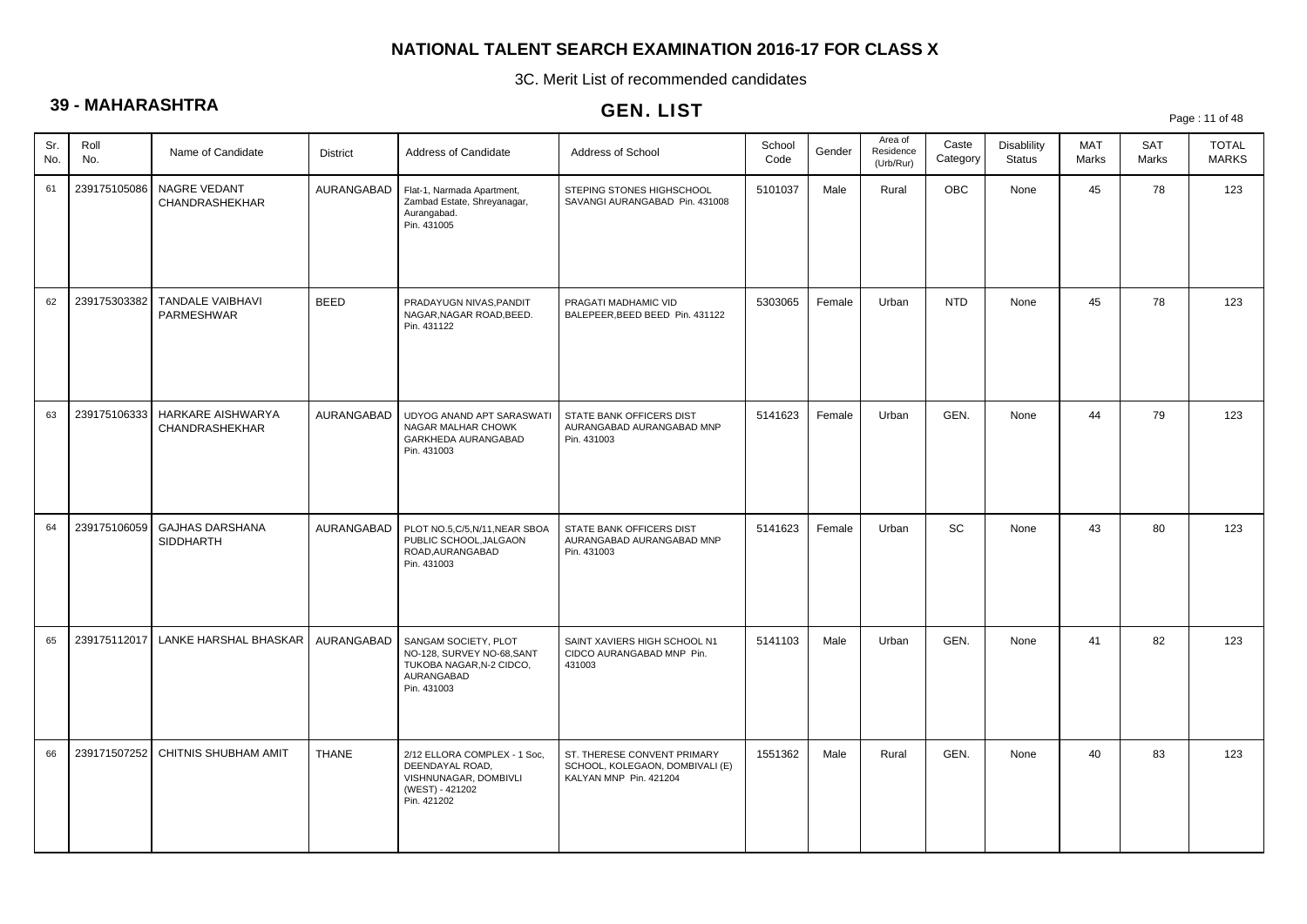3C. Merit List of recommended candidates

# **39 - MAHARASHTRA**

|            |              |                                  |                 |                                                                                                       | <b>ULIV. LIJI</b>                                                                       |                |        |                                   |                   |                              |                     |                     | Page: 12 of 48               |
|------------|--------------|----------------------------------|-----------------|-------------------------------------------------------------------------------------------------------|-----------------------------------------------------------------------------------------|----------------|--------|-----------------------------------|-------------------|------------------------------|---------------------|---------------------|------------------------------|
| Sr.<br>No. | Roll<br>No.  | Name of Candidate                | <b>District</b> | Address of Candidate                                                                                  | Address of School                                                                       | School<br>Code | Gender | Area of<br>Residence<br>(Urb/Rur) | Caste<br>Category | Disablility<br><b>Status</b> | <b>MAT</b><br>Marks | <b>SAT</b><br>Marks | <b>TOTAL</b><br><b>MARKS</b> |
| 67         | 239175108003 | DAKE PRITHVI GANESH              | AURANGABAD      | Prayag, Besides Citicare Hospital,<br>New Osmanpura, Aurangabad<br>Pin. 431005                        | ST. LAWARENCE CIDCO N5 DIST<br>AURANGABAD AURANGABAD MNP<br>Pin. 431003                 | 5141105        | Male   | Urban                             | GEN.              | None                         | 40                  | 83                  | 123                          |
| 68         | 239175106231 | DESHMUKH NISHA SACHIN            | AURANGABAD      | 19 A, KAMDHENU HSG SOCIETY<br>OPP SUNNY CENTRE PISADEVI<br>ROAD NAREGAON<br>AURANGABAD<br>Pin. 431001 | STATE BANK OFFICERS DIST<br>AURANGABAD AURANGABAD MNP<br>Pin. 431003                    | 5141623        | Female | Urban                             | GEN.              | None                         | 40                  | 83                  | 123                          |
| 69         | 239175106390 | <b>GARDE ROHIT ANIL</b>          | AURANGABAD      | C40 ZP QUARTERS PANCHAKKI<br>ROAD ABAD<br>Pin. 431001                                                 | HOLYCROSS H. S. ENGLISH,<br>AURANGABAD DIST AURANGABAD<br>AURANGABAD MNP Pin. 431002    | 5141007        | Male   | Urban                             | GEN.              | None                         | 40                  | 83                  | 123                          |
| 70         | 239171304032 | KULKARNI GAURAV<br><b>SUDHIR</b> | MUMBAI (        | 601, KALPANA, C.H.S., PLOT NO.16<br>.TILAK<br>NAGAR, CHEMBUR, MUMBAI-4000<br>89.<br>Pin. 400089       | P. V. GRAHA'S PUNE VIDYABHAVAN<br>NO. 2, GHATKOPAR (W) MUMBAI<br>GHATKOPAR Pin. 400077  | 1384029        | Male   | Urban                             | GEN.              | None                         | 40                  | 83                  | 123                          |
| 71         | 239177301170 | MESHRAM VAIBHAV<br><b>ANKUSH</b> | <b>GONDIA</b>   | KUMBHARE NAGAR GONDIA.<br>Pin. 441601                                                                 | VIVEK MANDIR ENGLISH H.S.GONDIA<br>GONDIYA Pin. 441601                                  | 7305063        | Male   | Urban                             | SC                | None                         | 40                  | 83                  | 123                          |
| 72         | 239171505218 | SHETTY GAUTAM PRAKASH   THANE    |                 | D/413, Natasha CHS LTD, Opp.<br>Old Petrol Pump, Mira Bhyander<br>Road, Mira Road (e)<br>Pin. 401107  | ST. XAVIER'S HIGH SCHOOL SHANTI<br>PARK MIRA RD. DIST THANE<br>BHAINDER MNP Pin. 401107 | 1591435        | Male   | Urban                             | GEN.              | None                         | 38                  | 85                  | 123                          |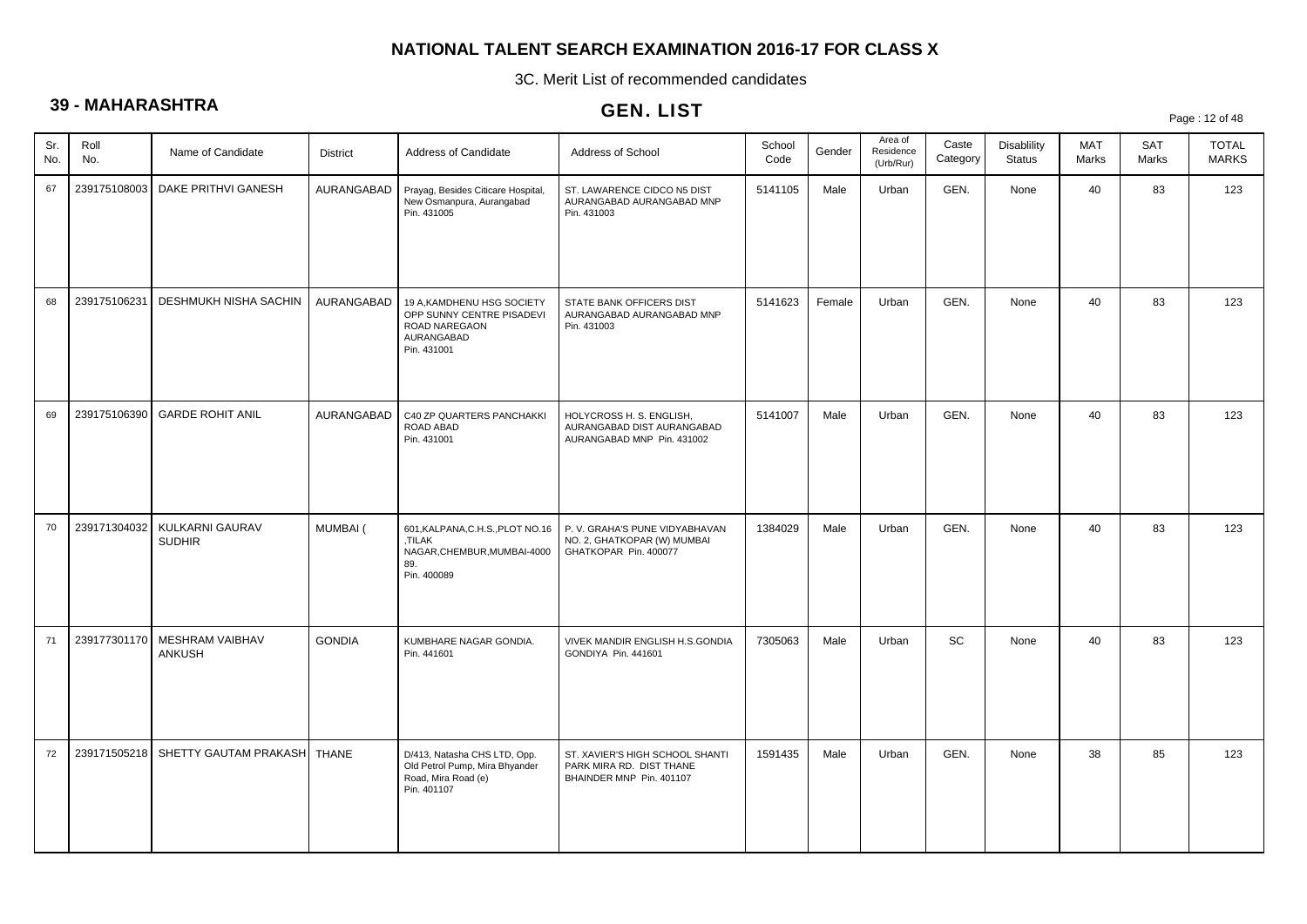3C. Merit List of recommended candidates

# **39 - MAHARASHTRA**

| vv         | $\frac{1}{2}$ |                                     |                 |                                                                                                              | GEN. LIST                                                                                               |                |        |                                   |                   |                                     |              |              | Page: 13 of 48               |
|------------|---------------|-------------------------------------|-----------------|--------------------------------------------------------------------------------------------------------------|---------------------------------------------------------------------------------------------------------|----------------|--------|-----------------------------------|-------------------|-------------------------------------|--------------|--------------|------------------------------|
| Sr.<br>No. | Roll<br>No.   | Name of Candidate                   | <b>District</b> | Address of Candidate                                                                                         | Address of School                                                                                       | School<br>Code | Gender | Area of<br>Residence<br>(Urb/Rur) | Caste<br>Category | <b>Disablility</b><br><b>Status</b> | MAT<br>Marks | SAT<br>Marks | <b>TOTAL</b><br><b>MARKS</b> |
| 73         | 239172116488  | <b>NAIK AMIT ANIL</b>               | <b>PUNE</b>     | A-1/401, WELWORTH SAMRUDHI,<br>PLOT NO.35 & 36, GUJRAT<br>COLONY, KOTHRUD PUNE<br>Pin. 411038                | ABHINAV VIDYALAY ENGLISH MEDIUM<br>SCHOOL, KARVEROAD, ERANDWANA,<br>PUNE PUNE MNP (WEST) Pin.<br>411004 | 2151094        | Male   | Urban                             | GEN.              | None                                | 38           | 85           | 123                          |
| 74         | 239171302152  | KUMAR ADARSH MANOJ                  | <b>MUMBAI</b> ( | MANSAROVAR B-2<br>ANUSHAKTINAGAR MUMBAI<br>Pin. 400009                                                       | KENDRIYA VIDYALAY NO.3<br>ANUSHAKTI NAGAR MUMBAI<br>GOVANDI Pin. 400094                                 | 1382904        | Male   | Urban                             | GEN.              | None                                | 36           | 87           | 123                          |
| 75         | 239177107035  | KANUNGO SADASHAY<br>VIJAY           | <b>NAGPUR</b>   | DELHI PUBLIC SCHOOL<br>OPPOSITE 11 KM MILESTONE<br>PO UPPALWADI KAMPTEE ROAD<br><b>NAGPUR</b><br>Pin. 440026 | DELHI PUBLIC SCHOOL KAMPATEE<br>ROAD NAGPUR NAGPUR MNP<br>(NORTH) Pin. 440026                           | 7145904        | Male   | Rural                             | GEN.              | None                                | 47           | 75           | 122                          |
| 76         | 239172202297  | ANDHALE AVISHKAR<br><b>RAJKUMAR</b> | AHMEDNAGAR      | FLAT NO. 13, RAMKRISHNA<br>APPARTMENT, NIMBALKAR<br>LANE, SHANICHOUK,<br>AHMEDNAGAR.<br>Pin. 414001          | A.E.S. ENGLISH MEDIUM SCHOOL,<br>VISRAM BAG, AHMEDNAGAR<br>AHMEDNAGAR NP Pin. 414001                    | 2241037        | Male   | Urban                             | <b>NTC</b>        | None                                | 46           | 76           | 122                          |
| 77         | 239176305075  | SARAF PARTH VIKRANT                 | <b>AKOLA</b>    | 102 ROYAL RESIDENCY SATAV<br>SQUARE JATHARPETH AKOLA<br>Pin. 444001                                          | MOUNT CARMEL ENGLISH HIGH<br>SCHOOL, AKOLA AKOLA MNP Pin.<br>444001                                     | 6341046        | Male   | Urban                             | GEN.              | None                                | 44           | 78           | 122                          |
| 78         | 239176203168  | <b>BORALE CHINMAY PRADIP</b>        | <b>BULDHANA</b> | SBI COLONY SHEGAON<br>Pin. 444203                                                                            | S S G M ENGLISH SCHOOL, SHEGAON<br>SHEGAON Pin. 444203                                                  | 6210396        | Male   | Rural                             | GEN.              | None                                | 43           | 79           | 122                          |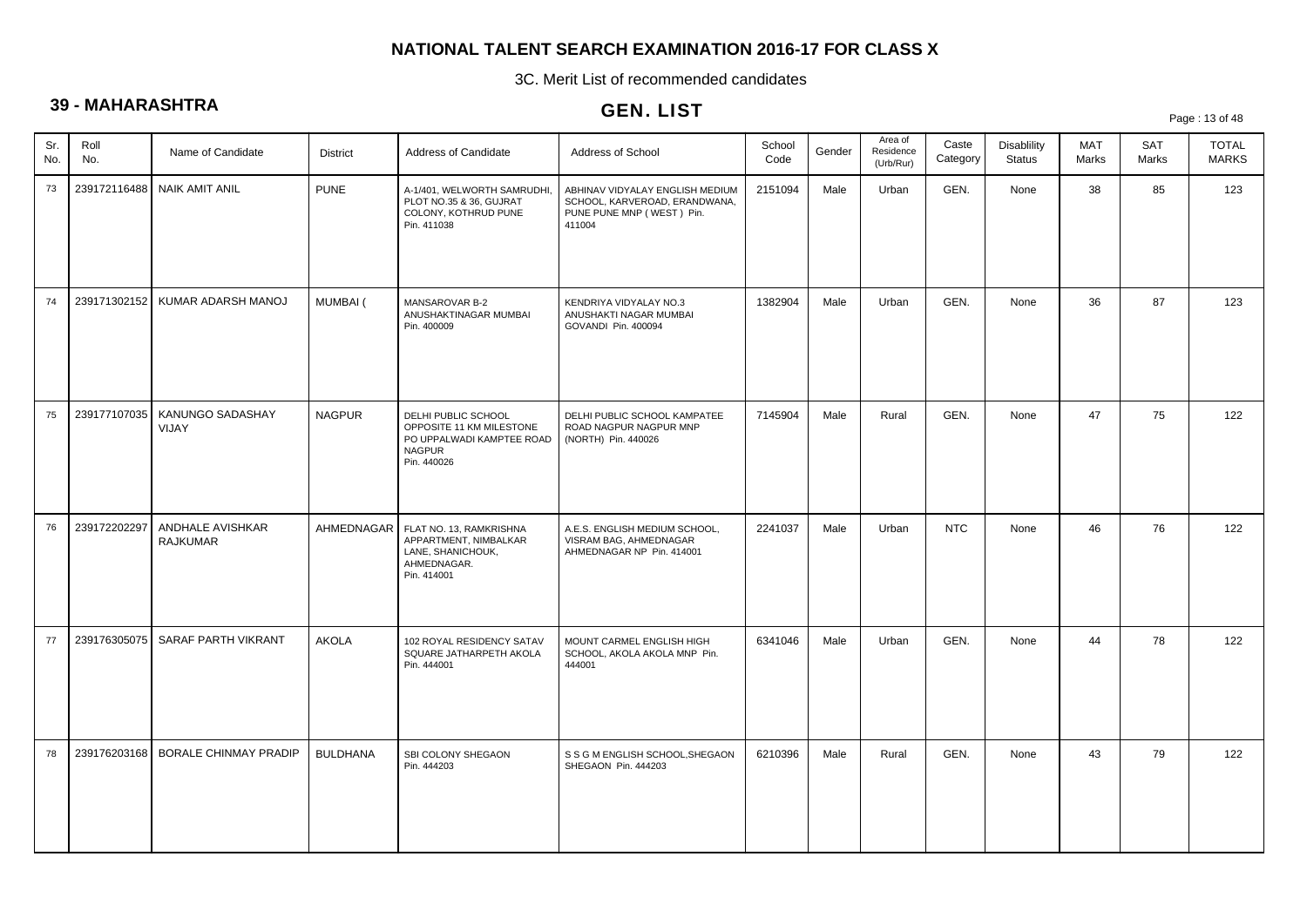3C. Merit List of recommended candidates

# **39 - MAHARASHTRA**

# GEN. LIST

Page : 14 of 48

| Sr.<br>No. | Roll<br>No.  | Name of Candidate                   | <b>District</b> | Address of Candidate                                                                                                          | Address of School                                                                             | School<br>Code | Gender | Area of<br>Residence<br>(Urb/Rur) | Caste<br>Category | Disablility<br><b>Status</b> | <b>MAT</b><br>Marks | SAT<br>Marks | <b>TOTAL</b><br><b>MARKS</b> |
|------------|--------------|-------------------------------------|-----------------|-------------------------------------------------------------------------------------------------------------------------------|-----------------------------------------------------------------------------------------------|----------------|--------|-----------------------------------|-------------------|------------------------------|---------------------|--------------|------------------------------|
| 79         | 239172201340 | SHINDE ROHAN PRAMOD                 | AHMEDNAGAR      | PRABHATNAGAR, AT POST -<br>KARJATTAL- KARJAT DIST-<br>AHMEDNAGAR<br>Pin. 414402                                               | DYANAMIC ENGLISH SCHOOL KARJAT<br>KARJAT Pin. 414402                                          | 2207516        | Male   | Rural                             | GEN.              | None                         | 43                  | 79           | 122                          |
| 80         | 239172119236 | JOSHI KETAKI AJAY                   | <b>PUNE</b>     | 16/KUNAL NEST NEAR MANIK<br><b>COLONY LINK ROAD</b><br>CHINCHWAD PUNE 33<br>Pin. 411033                                       | MSS HIGH SCHOOL, CHINCHWAD,<br>PUNE 33 PIMPRI CHINCHWAD MNP<br>Pin. 411033                    | 2141097        | Female | Urban                             | GEN.              | None                         | 43                  | 79           | 122                          |
| 81         | 239171304281 | <b>BADIANI PARIN MINTU</b>          | MUMBAI (        | 314/401, SHREE SUDERSHAN<br>CHS, R.N. NARKAR MARG,<br><b>GHATKOPAR E, MUMABI</b><br>Pin. 400075                               | FATIMA HIGH SCHOOL, VIDYA VIHAR<br>(W) MUM-86 GHATKOPAR Pin. 400086                           | 1384027        | Male   | Urban                             | GEN.              | None                         | 42                  | 80           | 122                          |
| 82         | 239172114716 | SHAH KSHITIJ AASHISH                | <b>PUNE</b>     | 102, Gods Grace Society, Boat<br>Club Road, Pune<br>Pin. 411001                                                               | ST. VINCENT HIGH SCHOOL,<br>2005/2006 ST VINCENT MARG, PUNE 1<br>PUNE MNP (NORTH) Pin. 411001 | 2152071        | Male   | Urban                             | GEN.              | None                         | 42                  | 80           | 122                          |
| 83         |              | 239171601328   KAMBLE SAANCHI NITIN | PALGHAR         | VAGAD PACE GLOBAL SCHOOL,<br>VILL. SAKWAR, POST<br>KHANIWADE, NH-8, DISTT.<br>PALGHAR, MAHARASHTRA -<br>401303<br>Pin. 401303 | VAGAD PACE GLOBAL SCHOOL VASAI<br>Pin. 401303                                                 | 1511994        | Female | Rural                             | SC                | None                         | 42                  | 80           | 122                          |
| 84         | 239172102111 | DHALAPE ABHISHEK<br><b>JAYANT</b>   | <b>PUNE</b>     | CINEMA ROAD, BARAMATI<br>Pin. 413102                                                                                          | M. E. S. HIGH SCHOOL, BARAMTI<br>BARAMATI Pin. 413102                                         | 2102023        | Male   | Rural                             | GEN.              | None                         | 42                  | 80           | 122                          |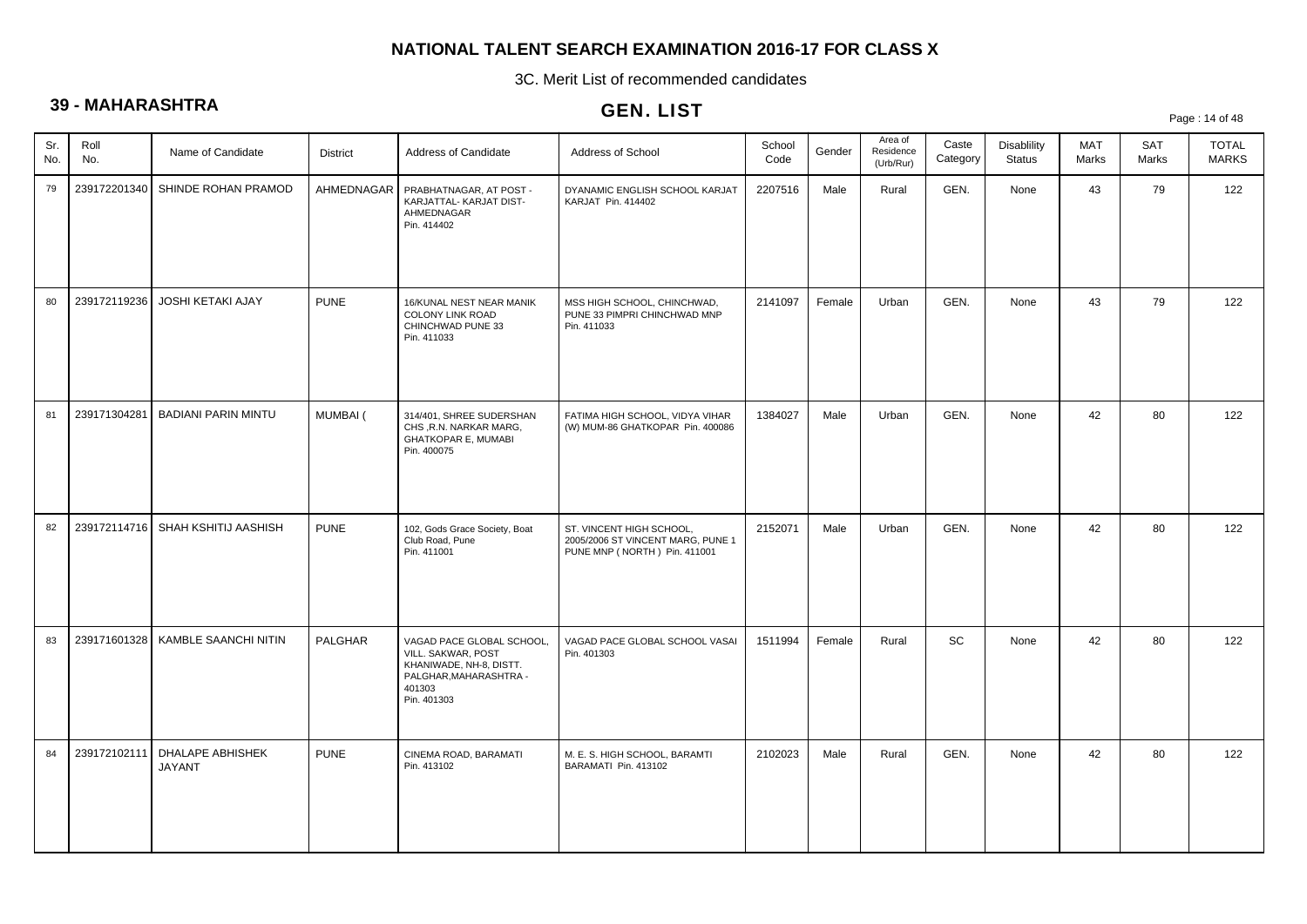3C. Merit List of recommended candidates

# **39 - MAHARASHTRA**

# GEN. LIST

Page : 15 of 48

| Sr.<br>No. | Roll<br>No.  | Name of Candidate                          | <b>District</b> | Address of Candidate                                                                                       | Address of School                                                                   | School<br>Code | Gender | Area of<br>Residence<br>(Urb/Rur) | Caste<br>Category | Disablility<br><b>Status</b> | MAT<br>Marks | SAT<br>Marks | <b>TOTAL</b><br><b>MARKS</b> |
|------------|--------------|--------------------------------------------|-----------------|------------------------------------------------------------------------------------------------------------|-------------------------------------------------------------------------------------|----------------|--------|-----------------------------------|-------------------|------------------------------|--------------|--------------|------------------------------|
| 85         | 239171203410 | <b>GOEL GAURAV MAHESH</b>                  | MUMBAI (        | 601, SAMARPAN ROYALE, OFF<br>W.E.HIGHWAY, BORIVALI EAST<br>Pin. 400066                                     | THAKUR PUBLIC SCHOOL THAKUR<br>VILLAGE KANDIVLI EAST KANDIVALI<br>Pin. 400101       | 1267905        | Male   | Urban                             | GEN.              | None                         | 41           | 81           | 122                          |
| 86         | 239171302008 | KAMATH VIRAJ RAVI                          | MUMBAI (        | $14-C$<br>DHAWALGIRIANUSHAKTINAGAR<br><b>MUMBAI</b><br>Pin. 400094                                         | KENDRIYA VIDYALAY NO.2<br>ANUSHAKTI NAGAR MUMBAI<br>GOVANDI Pin. 400094             | 1382903        | Male   | Urban                             | GEN.              | None                         | 41           | 81           | 122                          |
| 87         | 239175201242 | <b>MANTRI KRISHI ASHISH</b>                | <b>JALNA</b>    | 13, Mahalaxmi Nagar, Mantha<br>Naka, Jalna<br>Pin. 431203                                                  | GOLDEN JUBLI ENGLISH HIGH<br>SCHOOL JALANA (CBSE) JALNA Pin.<br>431203              | 5201901        | Male   | Urban                             | GEN.              | None                         | 41           | 81           | 122                          |
| 88         | 239175108042 | <b>HANKARE SAYALI</b><br><b>RAJANIKANT</b> | AURANGABAD      | 37- A, Om Shanti Housing Society,<br>Jay Bhavani Nagar, Aurangabad<br>Pin. 431001                          | MAHARSHTRA P. SCHOOL,<br>MAHESHNAGAR ,AURANGABAD<br>AURANGABAD MNP Pin. 431001      | 5141106        | Female | Urban                             | SC                | None                         | 41           | 81           | 122                          |
| 89         | 239172116849 | <b>CHAVARE KALYANI</b><br>SADANAND         | <b>PUNE</b>     | 59/16, NAVSAHYADRI SOCIETY,<br>NOOPUR BUNGLOW,<br>KARVENAGAR, PUNE<br>Pin. 411004                          | SEVASADAN ENGLISH PRIMARY<br>SCHOOL, ERANDWANA, PUNE PUNE<br>MNP (WEST) Pin. 411052 | 2151763        | Female | Urban                             | GEN.              | None                         | 41           | 81           | 122                          |
| 90         | 239175106190 | KHISTE SHRINIVAS ARUN                      | AURANGABAD      | PLOT 19-H, PARIJAT<br>NAGARNEAR TAPADIA<br>PARKSOUTH N-4<br>CIDCOARUANGABAD,<br>MAHARASHTRA<br>Pin. 431002 | NATH VALLEY PRASHALA, PAITHAN<br>ROAD, AURANGABAD AURANGABAD<br>MNP Pin. 431002     | 5141904        | Male   | Urban                             | <b>MARATHA</b>    | None                         | 40           | 82           | 122                          |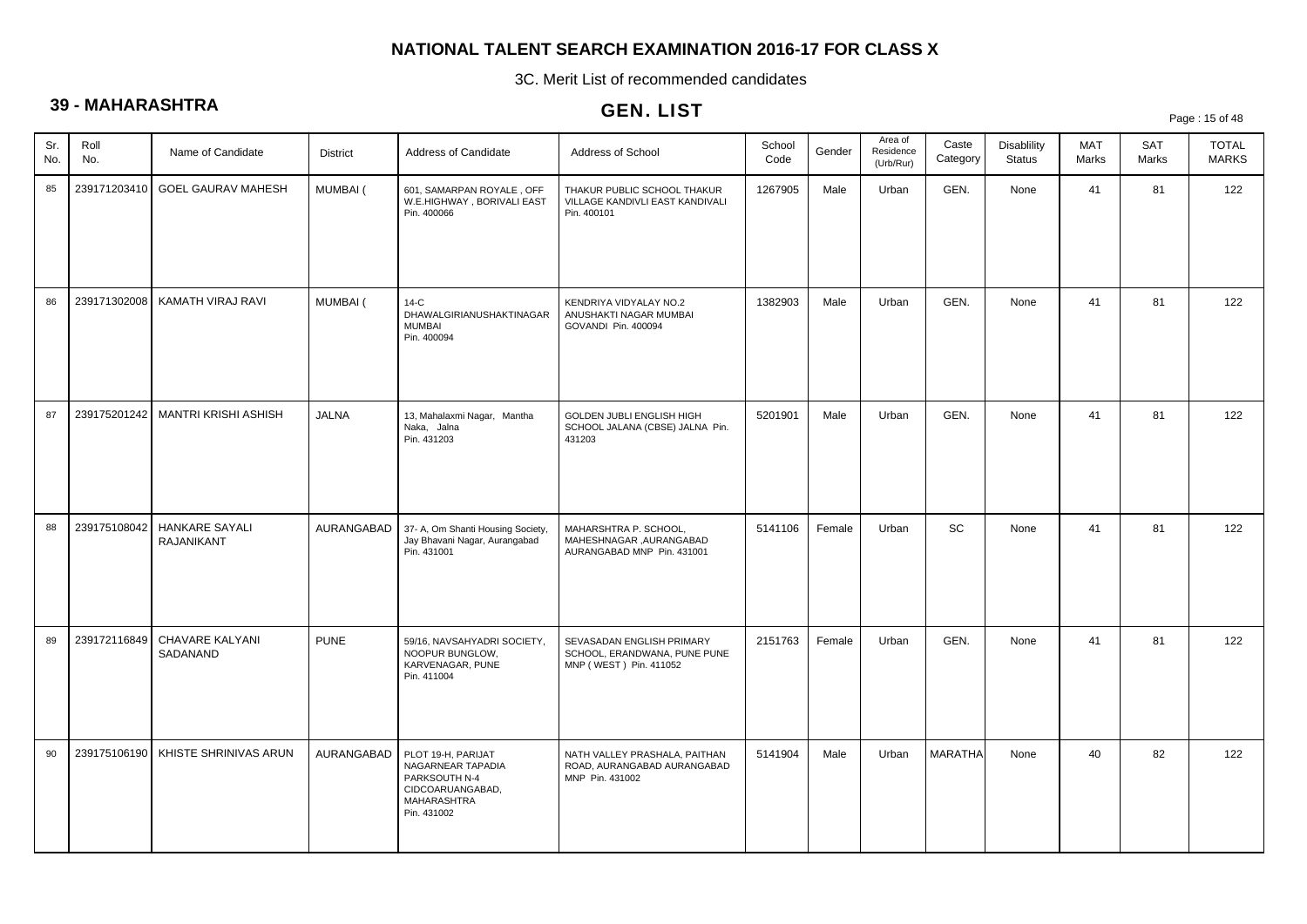3C. Merit List of recommended candidates

# **39 - MAHARASHTRA**

# GEN. LIST

Page : 16 of 48

| Sr.<br>No. | Roll<br>No.  | Name of Candidate                   | <b>District</b>   | Address of Candidate                                                                      | Address of School                                                                     | School<br>Code | Gender | Area of<br>Residence<br>(Urb/Rur) | Caste<br>Category | Disablility<br><b>Status</b> | MAT<br>Marks | SAT<br>Marks | <b>TOTAL</b><br><b>MARKS</b> |
|------------|--------------|-------------------------------------|-------------------|-------------------------------------------------------------------------------------------|---------------------------------------------------------------------------------------|----------------|--------|-----------------------------------|-------------------|------------------------------|--------------|--------------|------------------------------|
| 91         |              | 239173301196   RASTOGI ANMOL AVDESH | <b>JALGAON</b>    | Plot no 55 Mohan Nagar Mohadi<br>road Jalgaon<br>Pin. 425002                              | RUSTOMAJI INTERNATIONAL<br>SCHOOL, MOHADI TAL DIST JALGAON<br>JALGAON MNP Pin. 425002 | 3341410        | Male   | Rural                             | GEN.              | None                         | 40           | 82           | 122                          |
| 92         | 239172116283 | PRABHU SHRUTI<br><b>SHRINIVAS</b>   | <b>PUNE</b>       | 43/54, Prabhu Villa, Navasahyadri<br>Society, Karve Nagar, Pune<br>Pin. 411052            | DR.KALMADI SHYAMRAO HIGH<br>SCHOOL, ERANDWANA, PUNE PUNE<br>MNP (WEST) Pin. 411038    | 2151108        | Female | Urban                             | GEN.              | None                         | 38           | 84           | 122                          |
| 93         | 239175106037 | PRADHAN PRATHAMESH<br>ANIKET        | AURANGABAD        | FLAT NO.3 SHRIKIRAN APT.<br>33, ALANKAR SOCIETY<br>GARKHEDA AURANGABAD<br>Pin. 431001     | STATE BANK OFFICERS DIST<br>AURANGABAD AURANGABAD MNP<br>Pin. 431001                  | 5141623        | Male   | Urban                             | GEN.              | None                         | 37           | 85           | 122                          |
| 94         | 239176305121 | AGRAWAL DISHA SAMIR                 | <b>AKOLA</b>      | BIRLA GATE NO 2 TAPADIYA<br>NAGAR AKOLA<br>Pin. 444001                                    | MOUNT CARMEL ENGLISH HIGH<br>SCHOOL, AKOLA AKOLA MNP Pin.<br>444001                   | 6341046        | Female | Urban                             | GEN.              | None                         | 37           | 85           | 122                          |
| 95         | 239174501201 | MARATHE HARSH KIRAN                 | <b>SINDHUDURG</b> | At Post Jamsande (Tilak Nagar),<br>Tal Devgad, Dist Sindhudurg.<br>416612.<br>Pin. 416612 | SHETH M G HIGH SCHOOL DEOGAD<br>DEVGAD Pin. 416613                                    | 4505001        | Male   | Rural                             | GEN.              | None                         | 35           | 87           | 122                          |
| 96         | 239176203498 | <b>GAWANDE SWARAJ ANANT</b>         | <b>BULDHANA</b>   | At post Nimgaon, Tq. Nandura,<br>Dist-Buldana.<br>Pin. 443404                             | SMT.T.R.ZAMBAD VIDYANIKETAN<br>NANDURA NANDURA Pin. 443404                            | 6208407        | Male   | Urban                             | GEN.              | None                         | 33           | 89           | 122                          |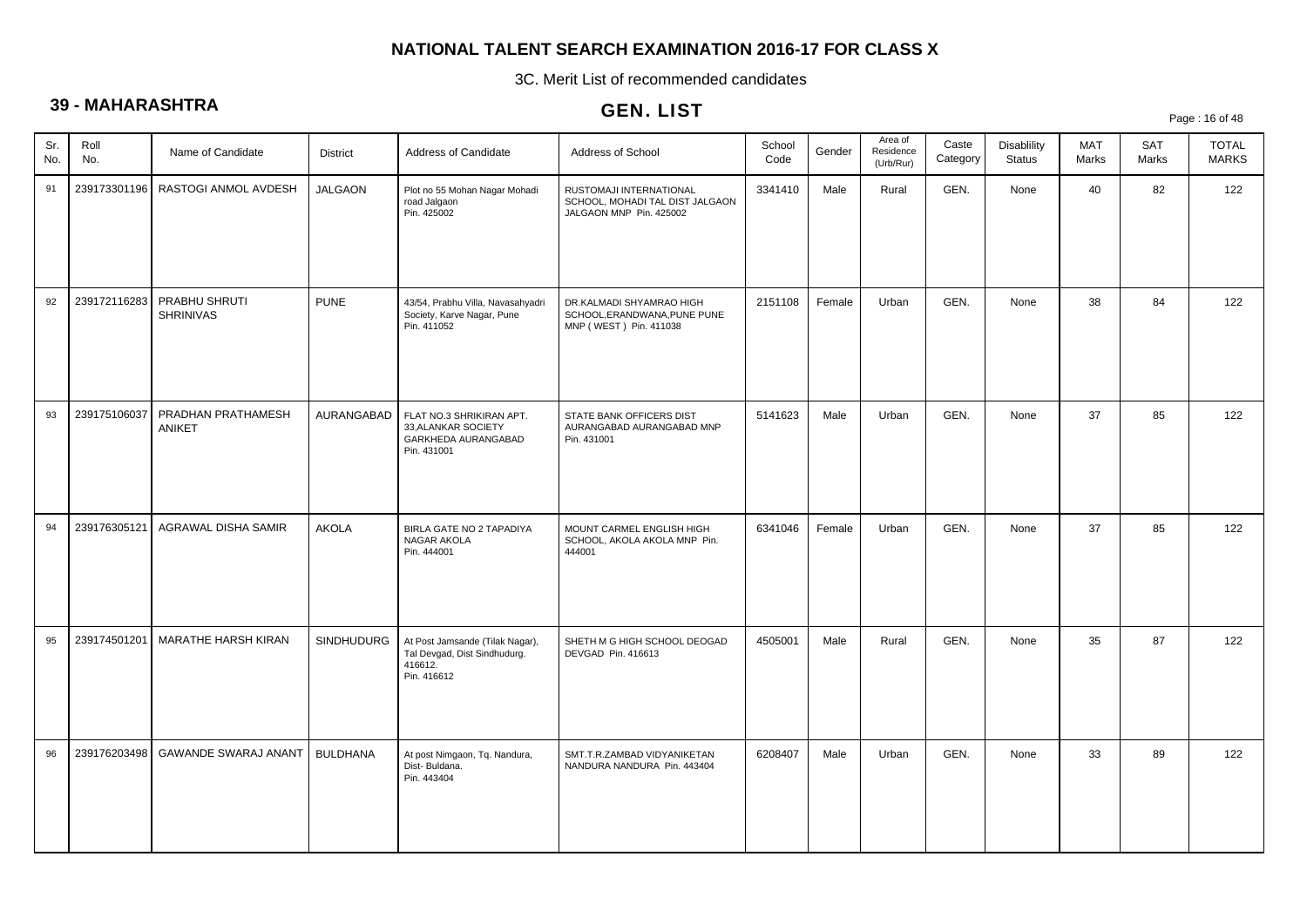3C. Merit List of recommended candidates

# **39 - MAHARASHTRA**

|            | vv           |                                      |                 |                                                                                                | GEN. LIST                                                                           |                |        |                                   |                   |                                     |              |              | Page: 17 of 48               |
|------------|--------------|--------------------------------------|-----------------|------------------------------------------------------------------------------------------------|-------------------------------------------------------------------------------------|----------------|--------|-----------------------------------|-------------------|-------------------------------------|--------------|--------------|------------------------------|
| Sr.<br>No. | Roll<br>No.  | Name of Candidate                    | <b>District</b> | Address of Candidate                                                                           | Address of School                                                                   | School<br>Code | Gender | Area of<br>Residence<br>(Urb/Rur) | Caste<br>Category | <b>Disablility</b><br><b>Status</b> | MAT<br>Marks | SAT<br>Marks | <b>TOTAL</b><br><b>MARKS</b> |
| 97         | 239175303001 | KULKARNI JAYESH ATUL                 | <b>BEED</b>     | KALPATARU APARTMENT<br>SAVATAMALI CHAUK FLAT NO 12<br><b>BEED</b><br>Pin. 431122               | SANSKAR VID BEED DIST BEED BEED<br>Pin. 431122                                      | 5303013        | Male   | Urban                             | GEN.              | None                                | 46           | 75           | 121                          |
| 98         |              | 239174313040   PATIL AMARTYA JAYWANT | SANGLI          | Mahadevnagar Islampur<br>Pin. 415409                                                           | ADARSH BALAK MANDIR H.S.<br>ISLAMPUR WALWA DIST SANGLI<br>WALWA Pin. 415409         | 4303064        | Male   | Urban                             | GEN.              | None                                | 45           | 76           | 121                          |
| 99         | 239175303380 | TANDALE VAISHNAVI<br>PARMESHWAR      | <b>BEED</b>     | PRODAYUGNA NIWAS, PANDIT<br>NAGAR, NAGAR ROAD, BEED.<br>Pin. 431122                            | PRAGATI MADHAMIC VID<br>BALEPEER, BEED BEED Pin. 431122                             | 5303065        | Female | Urban                             | <b>NTD</b>        | None                                | 44           | 77           | 121                          |
| 100        | 239171504262 | SHARMA SIDDHARTH<br>SHREEKUMAR       | <b>THANE</b>    | B-703, NEEL SIDHI<br>TOWERS, PLOT NO. 195,<br>SECTOR-12, VASHI, NAVI<br>MUMBAI.<br>Pin. 400703 | FATHER AGNEL SCHOOL, VASHI NAVI<br>MUMBAI DIST THANE NAVI MUMBAI<br>MNP Pin. 400703 | 1571344        | Male   | Urban                             | GEN.              | None                                | 42           | 79           | 121                          |
| 101        | 239177101012 | MAHAJAN SAMPADA<br>SANJAY            | <b>NAGPUR</b>   | RAJESH SMROTI, ZENDA CHOWK<br>CHITINISPURA, MAHAL<br>Pin. 440032                               | CENTER POINT SCHOOL WARDHMAN<br>NAGAR, NAGPUR NAGPUR MNP<br>(EAST) Pin. 440035      | 7141904        | Female | Urban                             | <b>OBC</b>        | None                                | 42           | 79           | 121                          |
| 102        |              | 239177102270 CHANDAK SHUBH MANISH    | <b>NAGPUR</b>   | A/203 GANESH TOWERS<br>BHARAT NAGAR AMARAVATI<br>ROAD NAGPUR<br>Pin. 440033                    | CENTRE POINT SCHOOL, KATOL<br>ROAD, NAGPUR NAGPUR MNP<br>(NORTH) Pin. 440013        | 7145903        | Male   | Urban                             | GEN.              | None                                | 42           | 79           | 121                          |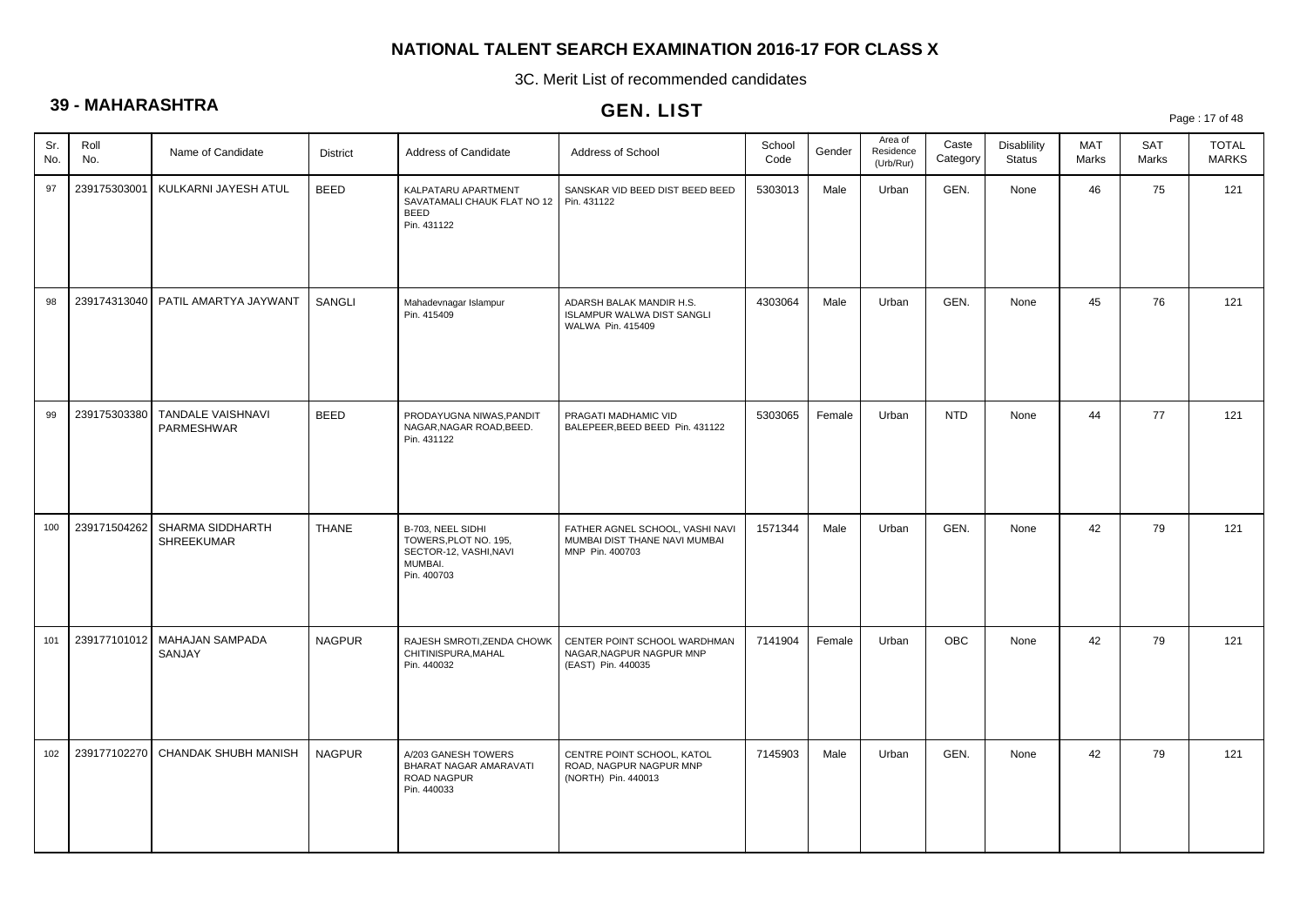3C. Merit List of recommended candidates

# **39 - MAHARASHTRA**

|            |              |                                           |                  |                                                                                                     | GEN. LIST                                                                                                                                  |                |        |                                   |                   |                                     |              |              | Page: 18 of 48               |
|------------|--------------|-------------------------------------------|------------------|-----------------------------------------------------------------------------------------------------|--------------------------------------------------------------------------------------------------------------------------------------------|----------------|--------|-----------------------------------|-------------------|-------------------------------------|--------------|--------------|------------------------------|
| Sr.<br>No. | Roll<br>No.  | Name of Candidate                         | <b>District</b>  | Address of Candidate                                                                                | Address of School                                                                                                                          | School<br>Code | Gender | Area of<br>Residence<br>(Urb/Rur) | Caste<br>Category | <b>Disablility</b><br><b>Status</b> | MAT<br>Marks | SAT<br>Marks | <b>TOTAL</b><br><b>MARKS</b> |
| 103        | 239171507080 | SHINTRE TEJAS VIBHAKAR                    | <b>THANE</b>     | UMIYA DARSHAN, BLOCK NO<br>1, NERURKAR ROAD, NEAR<br>PADMASHREE HOSPITAL, DOM<br>(E)<br>Pin. 421201 | CHANDRKANT PATKAR VIDYALYA.<br>ENGLISH MEDIUM PRIMARY SCHOOL,<br>AVARE ROAD, DOMBIVALI (E)<br>MARATHI DIST THANE KALYAN MNP<br>Pin. 421201 | 1551490        | Male   | Urban                             | GEN.              | None                                | 42           | 79           | 121                          |
| 104        | 239171603248 | MORE YASH HIREN                           | PALGHAR          | At.Gothanpur, Bihind Z.P Primary<br>School, Palghar.<br>Pin. 401404                                 | ANAND ASHRAM ENGLISH PRIMARY<br>SCHOOL, PALGHAR, BOISAR ROAD<br>PALGHAR Pin. 401404                                                        | 1512464        | Male   | Urban                             | <b>OBC</b>        | None                                | 41           | 80           | 121                          |
| 105        | 239177102006 | DEOGADE SANYUKTA BIPIN NAGPUR             |                  | 19 OLD SNEHNAGAR WARDHA<br>ROAD NAGPUR.<br>Pin. 440015                                              | SOMALWAR HIGH SCHOOL, NIKALAS<br>BRANCH, KHAMLA, NAGPUR NAGPUR<br>MNP (WEST) Pin. 440025                                                   | 7142015        | Female | Urban                             | SC                | None                                | 41           | 80           | 121                          |
| 106        | 239174401003 | POKHARANKAR MUGDHA<br><b>MAHESH</b>       | <b>RATNAGIRI</b> | B-18, Mangalmoorti Apartment,<br>Joshi Paland, Ratnagiri.<br>Pin. 415612                            | PATWARDHAN HIGH SCHOOL, VIJU<br>NATEKAR JR. COLLEGE (ARTS) DIST<br>RATNAGIRI RATNAGIRI Pin. 415612                                         | 4401001        | Female | Urban                             | GEN.              | None                                | 41           | 80           | 121                          |
| 107        | 239174201010 | <b>DESHPANDE SUSHRUT</b><br><b>SATYEN</b> | <b>SATARA</b>    | T1, Karishma Nest Appt826/1+2,<br>Shaniwar Peth, Satara<br>Pin. 415002                              | NEW ENGLISH SCHOOL, SOMWAR<br>PETH, SATARA SATARA Pin. 415002                                                                              | 4201005        | Male   | Urban                             | GEN.              | None                                | 41           | 80           | 121                          |
| 108        | 239175303011 | MORE OM ASHRUBA                           | <b>BEED</b>      | CHHAVA NIWAS RAIGAD<br>COLONY ASHA TALKIES KSK<br><b>COLLEGE ROAD BEED</b><br>Pin. 431122           | SANSKAR VID BEED DIST BEED BEED<br>Pin. 431122                                                                                             | 5303013        | Male   | Urban                             | <b>MARATHA</b>    | None                                | 41           | 80           | 121                          |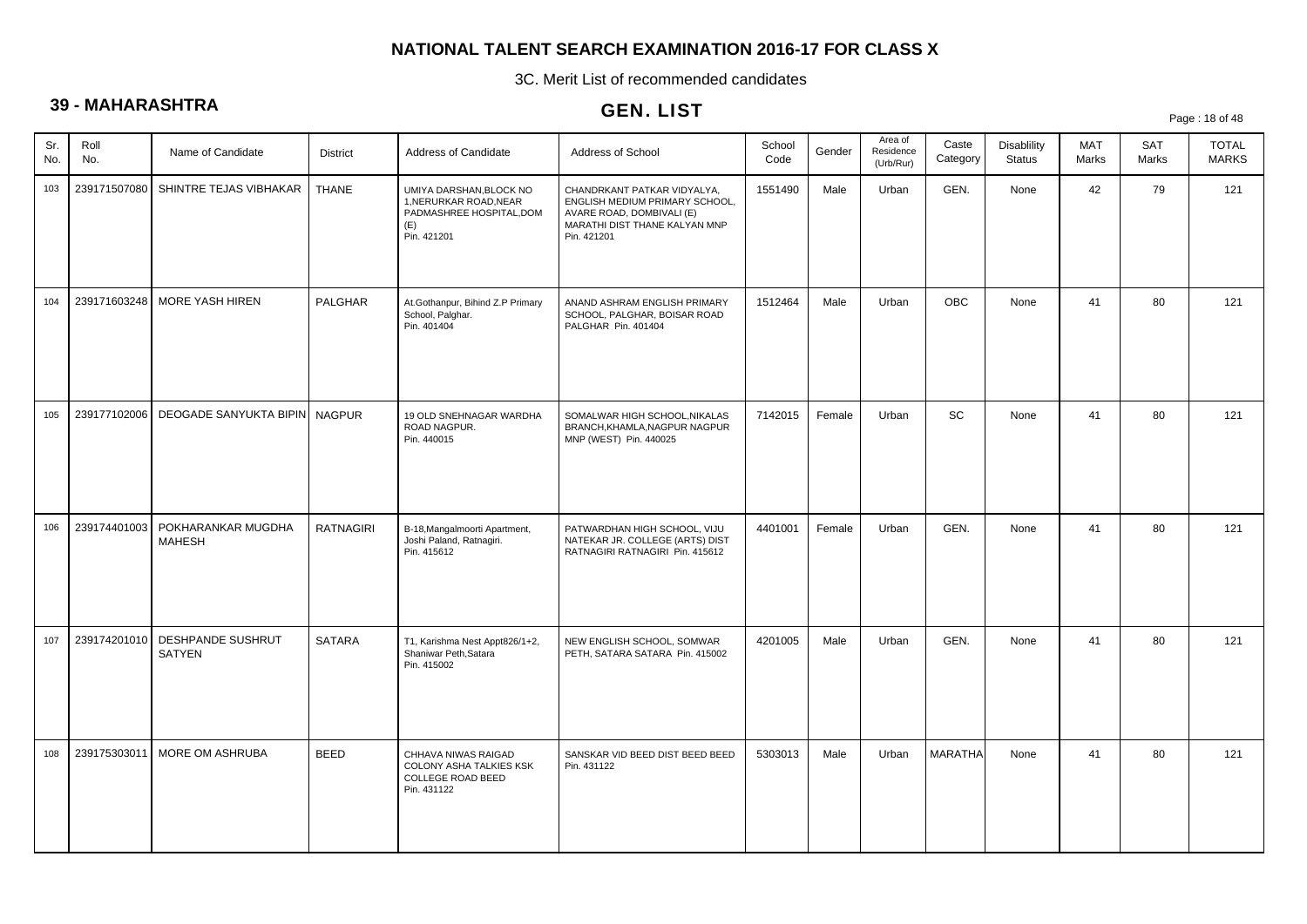3C. Merit List of recommended candidates

# **39 - MAHARASHTRA**

# GEN. LIST

Page : 19 of 48

| Sr.<br>No. | Roll<br>No.  | Name of Candidate                 | <b>District</b> | Address of Candidate                                                                                               | Address of School                                                                                 | School<br>Code | Gender | Area of<br>Residence<br>(Urb/Rur) | Caste<br>Category | Disablility<br><b>Status</b> | MAT<br>Marks | SAT<br>Marks | <b>TOTAL</b><br><b>MARKS</b> |
|------------|--------------|-----------------------------------|-----------------|--------------------------------------------------------------------------------------------------------------------|---------------------------------------------------------------------------------------------------|----------------|--------|-----------------------------------|-------------------|------------------------------|--------------|--------------|------------------------------|
| 109        |              | 239175111112 PATIL JANHAVI SANJAY | AURANGABAD      | <b>B1, GURUGANESH</b><br>APPARTMENT, NEAR<br>RIDDHI-SIDDHI HALL,<br>ULKANAGARI, AURANGABAD<br>Pin. 431001          | BHAGAYALAKSHMI SARLA<br>GURUSAHANI MEMORIAL CIDCO<br>N4, AURANGABAD AURANGABAD MNP<br>Pin. 431003 | 5141689        | Female | Urban                             | <b>OBC</b>        | None                         | 41           | 80           | 121                          |
| 110        | 239171506286 | RANADE SANKET SARANG              | <b>THANE</b>    | a-10 marigold-i godrej hill kalyan w<br>Pin. 421301                                                                | CAPT R. M. OAK HIGH SCHOOL TILAK<br>CHOWK KALYAN KALYAN MNP Pin.<br>421301                        | 1551034        | Male   | Urban                             | GEN.              | None                         | 40           | 81           | 121                          |
| 111        | 239171203243 | CHURI MANAS AMIT                  | <b>MUMBAI</b> ( | A/405, CHAMUNDA VIHAR,<br>R.T.MARG, MHATRE WADI,<br>DAHISAR WEST, MUMBAI<br>Pin. 400068                            | RUSTOMJEE INTERNATIONAL<br>SCHOOL RUSTAMJI COMPLEX<br>DAHISAR (W) MUMBAI DAHISAR Pin.<br>400068   | 1269025        | Male   | Urban                             | GEN.              | None                         | 39           | 82           | 121                          |
| 112        | 239178301781 | CHAKRAWAR ROHIT<br>GAJANAN        | NANDED          | ND 4/4W/2202, Ram Nagar,<br>CIDCO, Nanded.<br>Pin. 431603                                                          | OXFORD INTERNATION SCHOOL<br>WADI(BK) NANDED MNP Pin. 431605                                      | 8341904        | Male   | Rural                             | GEN.              | None                         | 39           | 82           | 121                          |
| 113        | 239172301439 | DOKE VINIT PRASHANT               | <b>SOLAPUR</b>  | 17, Gangadhar, Rajeshwari Nagar,<br>Behind Maruti Palace, Near IMS,<br>Jule Solapur, SOlapur-413004<br>Pin. 413004 | INDIAN MODEL SCHOOL CBSE<br>SOLAPUR MNP Pin. 413004                                               | 2341902        | Male   | Urban                             | <b>OBC</b>        | None                         | 39           | 82           | 121                          |
| 114        | 239175108181 | <b>BAJAJ AAYUSH RAMESH</b>        | AURANGABAD      | Aasra 133, Basaiye Nagar<br>Aurangabad<br>Pin. 431001                                                              | ST. LAWARENCE CIDCO N5 DIST<br>AURANGABAD AURANGABAD MNP<br>Pin. 431003                           | 5141105        | Male   | Urban                             | GEN.              | None                         | 39           | 82           | 121                          |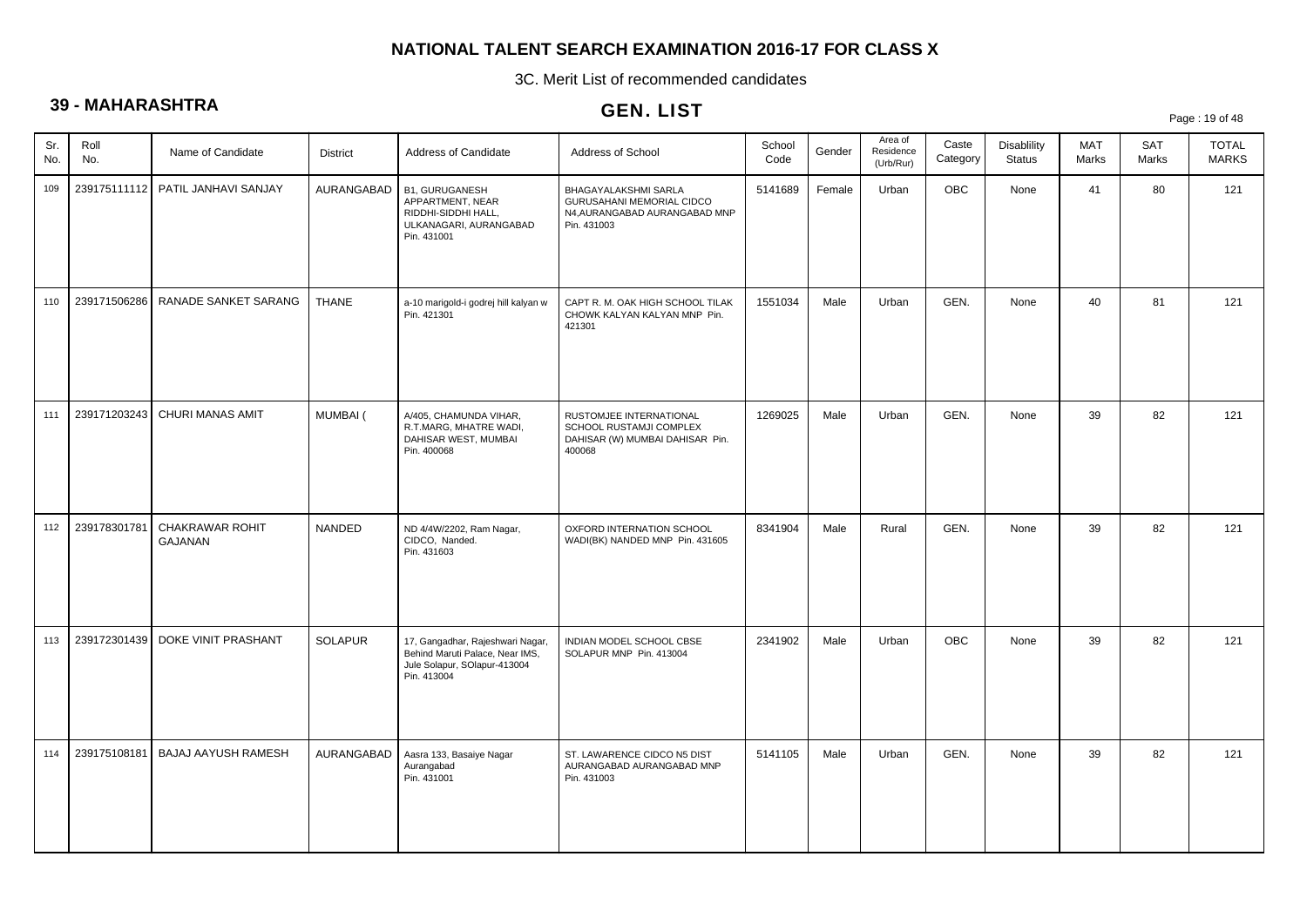3C. Merit List of recommended candidates

# **39 - MAHARASHTRA**

|            | .            |                                     |                  |                                                                                                                 | <b>GEN. LIST</b>                                                                                        |                |        |                                   |                   |                              |                     |                     | Page: 20 of 48               |
|------------|--------------|-------------------------------------|------------------|-----------------------------------------------------------------------------------------------------------------|---------------------------------------------------------------------------------------------------------|----------------|--------|-----------------------------------|-------------------|------------------------------|---------------------|---------------------|------------------------------|
| Sr.<br>No. | Roll<br>No.  | Name of Candidate                   | <b>District</b>  | Address of Candidate                                                                                            | Address of School                                                                                       | School<br>Code | Gender | Area of<br>Residence<br>(Urb/Rur) | Caste<br>Category | Disablility<br><b>Status</b> | <b>MAT</b><br>Marks | <b>SAT</b><br>Marks | <b>TOTAL</b><br><b>MARKS</b> |
| 115        | 239176203288 | BHATTAD KRUSHNAKANT<br><b>DILIP</b> | <b>BULDHANA</b>  | jvmn vidalaya khamgaon tq<br>khamgaon dist buldana<br>Pin. 444303                                               | J V MEHTA NAVYUG VIDALAYA,<br>KHAMGAON KHAMGAON Pin. 444303                                             | 6209005        | Male   | Urban                             | GEN.              | None                         | 39                  | 82                  | 121                          |
| 116        | 239171102059 | <b>GUPTA ASEEM AJAYA</b>            | <b>MUMBAI</b>    | F-08, Hyderabad Estate,<br>Nepeansea RoadMumbai<br>Pin. 400026                                                  | <b>GOPI BIRLA HIGH</b><br>SCHOOL, MALKESHAR ROAD MUMBAI<br>GIRGAON Pin. 400006                          | 1144909        | Male   | Urban                             | GEN.              | None                         | 38                  | 83                  | 121                          |
| 117        | 239173101417 | <b>GITE ADITYA BIPIN</b>            | <b>NASHIK</b>    | <b>GANGOTRI</b><br>BUNGLOW, HANUMAN<br>WADI, PANCHVATI NASIK<br>Pin. 422003                                     | HORIZON ACADEMY, (ENGLISH<br>MEDIUM), PRIMARY SCHOOL,<br>GANGAPUR ROAD, NASHIK NASIK<br>MNP Pin. 422013 | 3141457        | Male   | Urban                             | <b>NTD</b>        | None                         | 38                  | 83                  | 121                          |
| 118        | 239174404075 | <b>GHAG SHREYA SANJIT</b>           | <b>RATNAGIRI</b> | AT POST BHARNE,<br>GHADSHIWADI, SAI SIDDHI<br>TEACHERS COLONY, TAL. -<br>KHED, DIST.- RATNAGIRI.<br>Pin. 415621 | LATE P.G.KAMBALE DNYANDEEP<br>VIDYA MANDIR, BHADGAON KHED Pin.<br>415709                                | 4404042        | Female | Rural                             | GEN.              | None                         | 38                  | 83                  | 121                          |
| 119        |              | 239172113113 PENDSE ISHAN PRASHANT  | <b>PUNE</b>      | F 403, SHEFALIKA HEIGHTS,<br>SHIVTIRTHANAGAR, KOTHRUD,<br><b>PUNE</b><br>Pin. 411038                            | DNYAN PRABODHINI PRASHALA 510<br>SADASHIV PETH PUNE 30 CBSE PUNE<br>MNP (WEST) Pin. 411030              | 2151903        | Male   | Urban                             | GEN.              | None                         | 38                  | 83                  | 121                          |
| 120        | 239176102277 | RATHI MADHAV MOHAN                  | AMRAVATI         | CHOPADE HOUSE GANESH<br>COLONY AMRAVATI<br>Pin. 444605                                                          | BHAWARILAL SAMRA ENGLISH HIGH<br>SCHOOL, DASHARA MAIDAN<br>AMRAVATI AMARAVATI MNP Pin.<br>444605        | 6141070        | Male   | Urban                             | GEN.              | None                         | 37                  | 84                  | 121                          |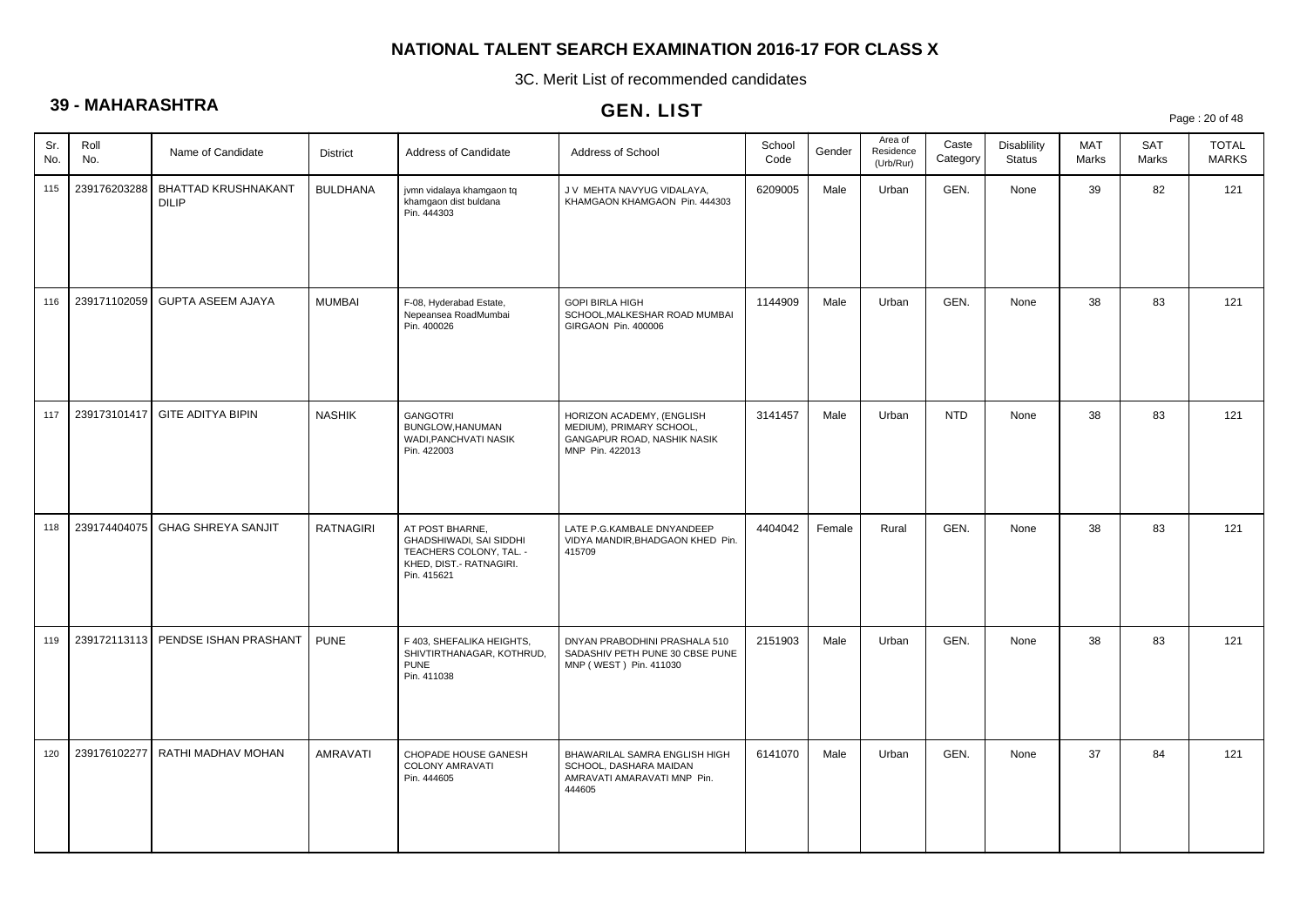3C. Merit List of recommended candidates

# **39 - MAHARASHTRA**

|            |              |                                              |                 |                                                                                             | ULIV. LIJ I                                                         |                |        |                                   |                   |                              |                     |                     | Page: 21 of 48               |
|------------|--------------|----------------------------------------------|-----------------|---------------------------------------------------------------------------------------------|---------------------------------------------------------------------|----------------|--------|-----------------------------------|-------------------|------------------------------|---------------------|---------------------|------------------------------|
| Sr.<br>No. | Roll<br>No.  | Name of Candidate                            | <b>District</b> | Address of Candidate                                                                        | Address of School                                                   | School<br>Code | Gender | Area of<br>Residence<br>(Urb/Rur) | Caste<br>Category | Disablility<br><b>Status</b> | <b>MAT</b><br>Marks | <b>SAT</b><br>Marks | <b>TOTAL</b><br><b>MARKS</b> |
| 121        | 239178102030 | JOSHI SHANTANU ANIL                          | LATUR           | OLD AUSA ROADLATUR<br>Pin. 413512                                                           | SHRI KESHAVRAJ VIDHYALAYA<br>LATUR LATUR Pin. 413512                | 8103065        | Male   | Urban                             | GEN.              | None                         | 36                  | 85                  | 121                          |
| 122        | 239175201162 | <b>CHARKHA HRISHIKESH</b><br><b>SACHIN</b>   | <b>JALNA</b>    | PLTO NO - 88 NEAR BAGDIYA<br>HOTEL MAHESH NAGARJALNA<br>Pin. 431203                         | PODAR (C.B.S.E.) SCHOOL JALNA<br>JALNA Pin. 431203                  | 5201903        | Male   | Urban                             | GEN.              | None                         | 43                  | 77                  | 120                          |
| 123        | 239172301150 | BARUDWALE NIHALAHMED<br><b>MUNIR</b>         | SOLAPUR         | BLOCK NO. 68 PRIYANKA<br>NAGAR, BEHIND SRPF CAMP,<br>VIJAPUR ROAD, SOLAPUR<br>Pin. 413008   | SUYASH VIDYALAYA SOLAPUR MNP<br>Pin. 413001                         | 2341016        | Male   | Urban                             | GEN.              | None                         | 43                  | 77                  | 120                          |
| 124        | 239171504263 | <b>BHALLA TEJAS MANEESH</b><br><b>BHALLA</b> | <b>THANE</b>    | A-802, Goodwill Paradise, Plot<br>No:24, Sector-15, Kharghar, Navi<br>Mumbai<br>Pin. 410210 | DELHI PUBLIC SCHOOL NERUL (C B S<br>E ) NAVI MUMBAI MNP Pin. 400706 | 1571905        | Male   | Urban                             | GEN.              | None                         | 42                  | 78                  | 120                          |
| 125        | 239171508325 | VATARI HIMANSHU<br>DHANANJAY                 | <b>THANE</b>    | C/105, Shreeji Palace, Opp Maa<br>Sherawali Compound, Klaher,<br>Bhiwandi<br>Pin. 421302    | HOLY MARY CONVENT HIGH<br>SCHOOL, RAHANAL BHIWANDI Pin.<br>421302   | 1505004        | Male   | Rural                             | <b>OBC</b>        | None                         | 42                  | 78                  | 120                          |
| 126        | 239173304130 | <b>BAHALE BHUSHAN</b><br><b>RAVINDRA</b>     | <b>JALGAON</b>  | <b>BAMB COLONY BHUSAWAL</b><br>Pin. 425201                                                  | K. NARKHED VIDYALALA, BHUSAWAL<br>NP BHUSAVAL MNP Pin. 425201       | 3351008        | Male   | Urban                             | OBC               | None                         | 42                  | 78                  | 120                          |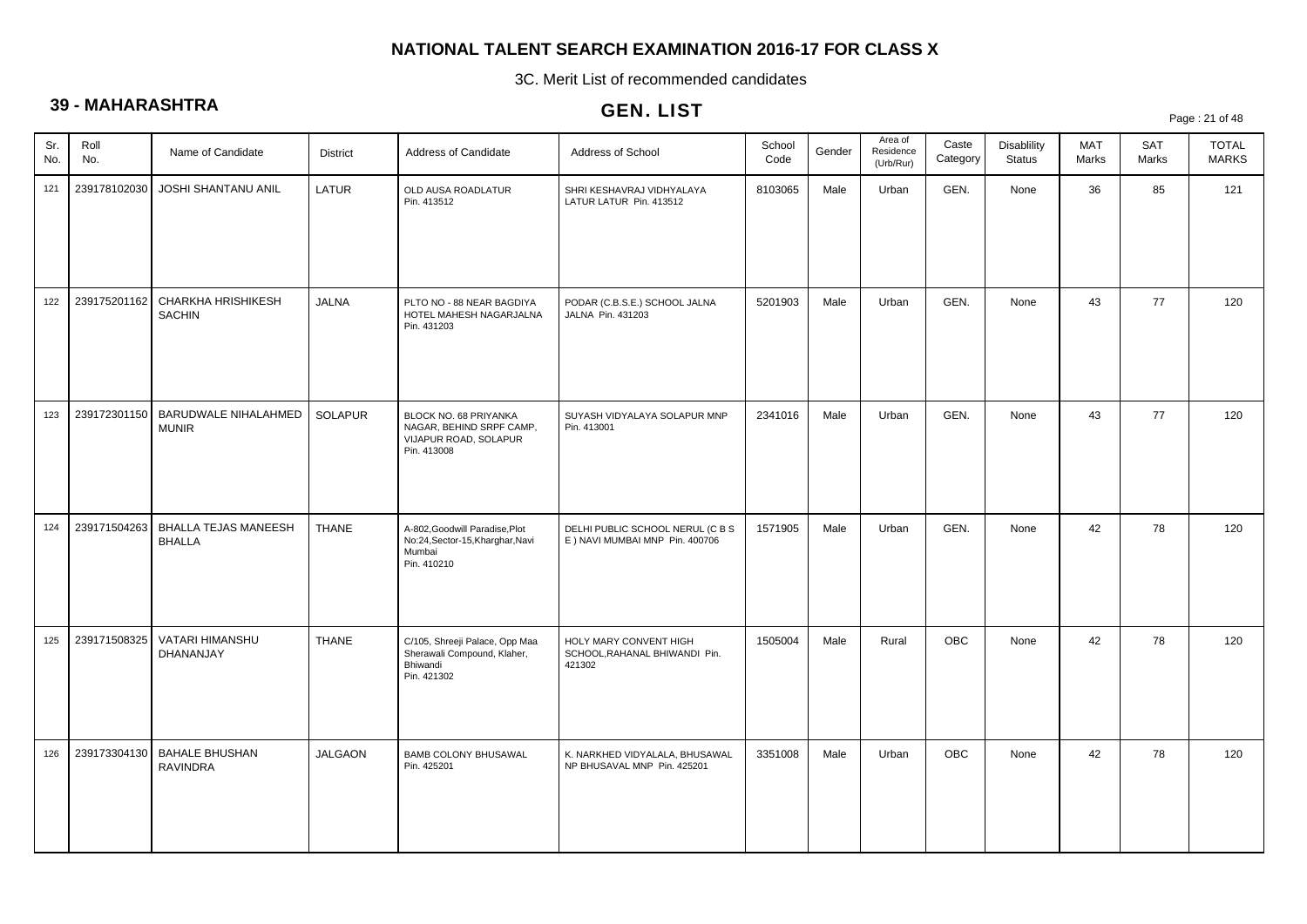3C. Merit List of recommended candidates

# **39 - MAHARASHTRA**

# GEN. LIST

Page : 22 of 48

| Sr.<br>No. | Roll<br>No.  | Name of Candidate                                   | <b>District</b> | Address of Candidate                                                                                             | Address of School                                                                   | School<br>Code | Gender | Area of<br>Residence<br>(Urb/Rur) | Caste<br>Category | <b>Disablility</b><br><b>Status</b> | MAT<br>Marks | SAT<br>Marks | <b>TOTAL</b><br><b>MARKS</b> |
|------------|--------------|-----------------------------------------------------|-----------------|------------------------------------------------------------------------------------------------------------------|-------------------------------------------------------------------------------------|----------------|--------|-----------------------------------|-------------------|-------------------------------------|--------------|--------------|------------------------------|
| 127        | 239175303345 | BADE PRAJKTA NANABHAU                               | <b>BEED</b>     | SANKET NIWAS GOVIND NAGAR<br>DHANORA ROAD BEED<br>Pin. 431122                                                    | BHAGWAN VIDYALAYA, BEED BEED<br>Pin. 431122                                         | 5303004        | Female | Urban                             | GEN.              | None                                | 42           | 78           | 120                          |
| 128        | 239175105403 | ZOAL VARAD NANASAHEB                                | AURANGABAD      | KALPATARUP.NO.7,SR.NO.12,N-2<br>VITTHAL NAGAR ,AURANGABAD<br>MAHARASHTRA<br>Pin. 431001                          | DNYANADA ENGLISH SCHOOL<br>AURANGABAD AURANGABAD Pin.<br>431008                     | 5101584        | Male   | Rural                             | <b>MARATHA</b>    | None                                | 42           | 78           | 120                          |
| 129        | 239171601145 | RAUT ATHARVA<br>VIDYANAND                           | PALGHAR         | B-202/203, Bayabai Shopping<br>Centre, Agashi Road,<br>Virar-West, Taluka Vasai,<br>Dist.-Palghar<br>Pin. 401303 | JOHN XXIII RD ENG HIGH SCHOOL,<br>AGASHI, VIA-VIRAR DIST THANE<br>VASAI Pin. 401301 | 1511021        | Male   | Rural                             | GEN.              | None                                | 41           | 79           | 120                          |
| 130        |              | 239173301172   ATTARDE BHAVESH<br><b>RAMCHANDRA</b> | <b>JALGAON</b>  | SUMAN PLOT NO. 17,<br>SHRADDHA COLONY, JALGAON<br>Pin. 425001                                                    | K. C. E. SOCITY'S ENGLISH MEDIUM<br>SCHOOL, JALGAON JALGAON MNP<br>Pin. 425001      | 3341038        | Male   | Urban                             | GEN.              | None                                | 41           | 79           | 120                          |
| 131        |              | 239171501462   BHAGWAT ISHA PARESH                  | <b>THANE</b>    | PRATHMESH HILLS, FLAT NO<br>701, KOLSHET ROAD, DHOKALI<br>NAKA, THANE(W) -400607<br>Pin. 400607                  | HOLY CROSS CONVENT HIGH<br>SCHOOL THANE, THANE MNP Pin.<br>400601                   | 1541006        | Female | Urban                             | GEN.              | None                                | 40           | 80           | 120                          |
| 132        | 239171504063 | VARATHARAJAN PRAMODH<br><b>GOPALAN</b>              | <b>THANE</b>    | plot no 81, anmol sadan, sector<br>19, kharghar, navi mumbai<br>Pin. 410210                                      | DELHI PUBLIC SCHOOL NERUL (C B S<br>E ) NAVI MUMBAI MNP Pin. 400706                 | 1571905        | Male   | Urban                             | GEN.              | None                                | 40           | 80           | 120                          |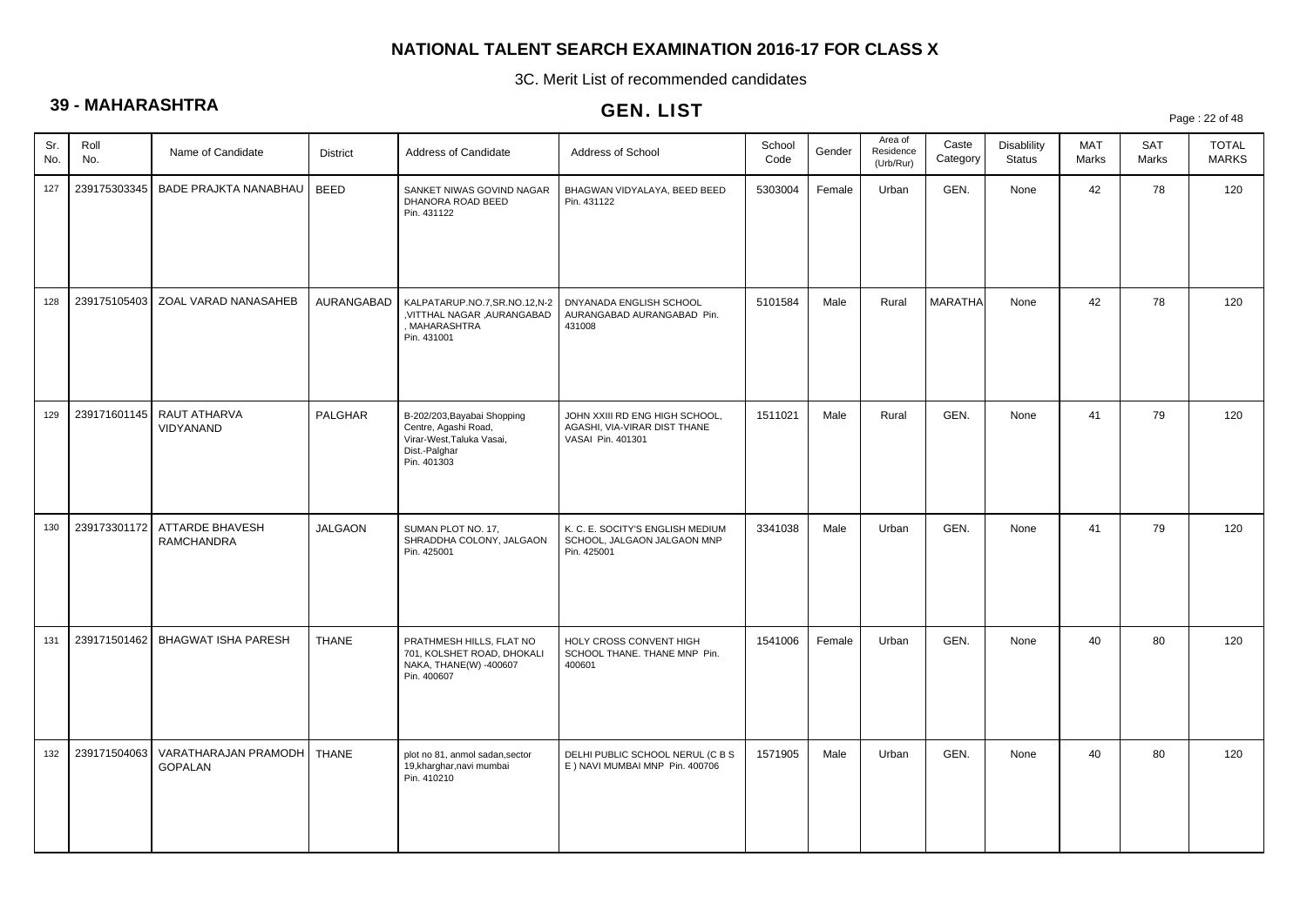3C. Merit List of recommended candidates

# **39 - MAHARASHTRA**

# GEN. LIST

Page : 23 of 48

| Sr.<br>Roll<br>No.<br>No. |              | Name of Candidate                         | <b>District</b> | Address of Candidate                                                                    | Address of School                                                                     | School<br>Code | Gender | Area of<br>Residence<br>(Urb/Rur) | Caste<br>Category | Disablility<br><b>Status</b> | <b>MAT</b><br>Marks | <b>SAT</b><br>Marks | <b>TOTAL</b><br><b>MARKS</b> |
|---------------------------|--------------|-------------------------------------------|-----------------|-----------------------------------------------------------------------------------------|---------------------------------------------------------------------------------------|----------------|--------|-----------------------------------|-------------------|------------------------------|---------------------|---------------------|------------------------------|
| 133                       | 239176302047 | PATKHEDKAR ATHARVA<br>AJIT                | <b>AKOLA</b>    | Vasant, Jawaharnagar Akola<br>Pin. 444005                                               | BAL SHIVAJI MADHYAMIK VIDYALAY,<br>AKOLA AKOLA MNP Pin. 444005                        | 6341053        | Male   | Urban                             | GEN.              | None                         | 40                  | 80                  | 120                          |
| 134                       | 239174201096 | <b>BHALEGHARE ADITYA</b><br><b>DEEPAK</b> | <b>SATARA</b>   | 119/11-A, Yashganga Appt.<br>Shukrawar Peth, Satara<br>Pin. 415002                      | NEW ENGLISH SCHOOL, SOMWAR<br>PETH, SATARA SATARA Pin. 415001                         | 4201005        | Male   | Urban                             | <b>MARATHA</b>    | None                         | 40                  | 80                  | 120                          |
| 135                       | 239178301062 | SOLANKE SHREYASH<br><b>DHANANJAY</b>      | NANDED          | MAHARAHA PRATAP<br>SOCIETY, HANUMAN<br>GADH, NANDED.<br>Pin. 431605                     | MAHATMA PHULE HIGH SCHOOL,<br>BABA NAGAR, WARD NO.35 NANDED<br>NANDED MNP Pin. 431602 | 8341027        | Male   | Urban                             | GEN.              | None                         | 39                  | 81                  | 120                          |
| 136                       | 239178102004 | MAGE GIRISH GURUNATH                      | LATUR           | 4, LIC COLONY, PRAGATI<br>NAGAR.LATUR<br>Pin. 413531                                    | SHRI KESHAVRAJ VIDHYALAYA<br>LATUR LATUR Pin. 413531                                  | 8103065        | Male   | Urban                             | GEN.              | None                         | 39                  | 81                  | 120                          |
| 137                       | 239173301242 | PIMPARKAR DHIRAJ KIRAN                    | <b>JALGAON</b>  | 11 Parvati Nagar Near Purnanad<br>Stores Jalgoan<br>Pin. 425002                         | RUSTOMAJI INTERNATIONAL<br>SCHOOL, MOHADI TAL DIST JALGAON<br>JALGAON MNP Pin. 425002 | 3341410        | Male   | Rural                             | GEN.              | None                         | 38                  | 82                  | 120                          |
| 138                       | 239171501340 | KULKARNI SOHAM MANISH                     | <b>THANE</b>    | 202, tirupathi apartment ,opposite<br>oswal park, pokhran rd 2, thane(W)<br>Pin. 400601 | VASANT VIHAR HIGH SCHOOL<br>POKHARAN.2 DIST THANE THANE<br>MNP Pin. 400607            | 1541065        | Male   | Urban                             | GEN.              | None                         | 37                  | 83                  | 120                          |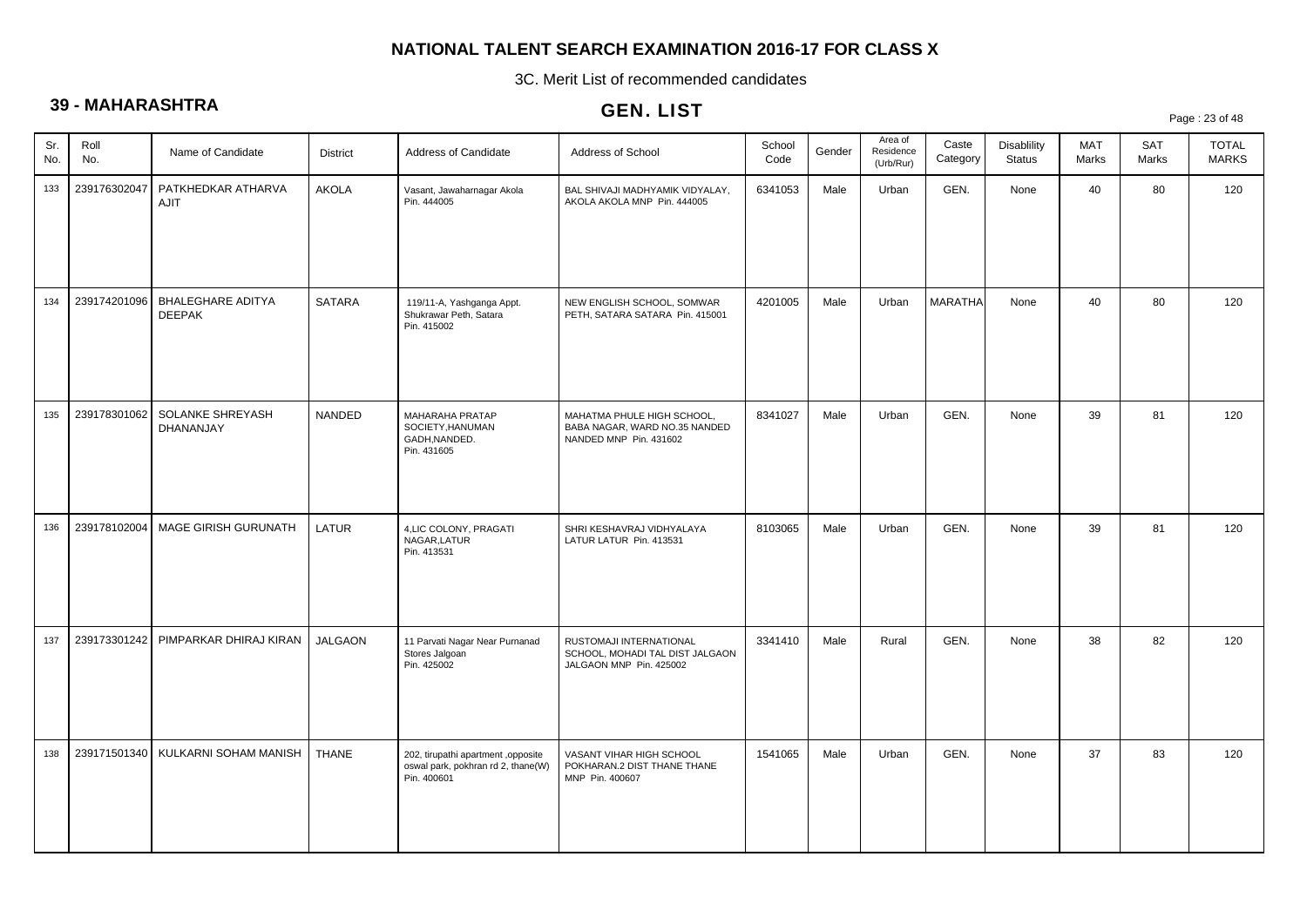3C. Merit List of recommended candidates

# **39 - MAHARASHTRA**

|            |              |                                          |                 |                                                                                                 | ULIV. LIJ I                                                                              |                |        |                                   |                   |                              |                     |                     | Page: 24 of 48               |
|------------|--------------|------------------------------------------|-----------------|-------------------------------------------------------------------------------------------------|------------------------------------------------------------------------------------------|----------------|--------|-----------------------------------|-------------------|------------------------------|---------------------|---------------------|------------------------------|
| Sr.<br>No. | Roll<br>No.  | Name of Candidate                        | <b>District</b> | Address of Candidate                                                                            | Address of School                                                                        | School<br>Code | Gender | Area of<br>Residence<br>(Urb/Rur) | Caste<br>Category | Disablility<br><b>Status</b> | <b>MAT</b><br>Marks | <b>SAT</b><br>Marks | <b>TOTAL</b><br><b>MARKS</b> |
| 139        |              | 239176305109   PATNI CHIRAYU NILESH      | <b>AKOLA</b>    | PARAS KOMAL JAIN RESIDENCY<br>GEETA NAGAR AKOLA<br>Pin. 444001                                  | MOUNT CARMEL ENGLISH HIGH<br>SCHOOL, AKOLA AKOLA MNP Pin.<br>444001                      | 6341046        | Male   | Urban                             | GEN.              | None                         | 37                  | 83                  | 120                          |
| 140        | 239176104091 | PATIL PRATHAMESH<br>VASUDEO              | AMRAVATI        | 41, HARITWAL NAGAR, KANDALI<br>ROAD, KANDLI TQ. ACHALPUR<br><b>DIST AMRAVATI</b><br>Pin. 444805 | FATIMA ENGLISH MADHYAMIC SHALA<br>PARATWADA ACHALPUR Pin. 444806                         | 6105051        | Male   | Rural                             | <b>OBC</b>        | None                         | 36                  | 84                  | 120                          |
| 141        | 239171105268 | KHANOLKAR SUMEDH<br>KAUSTUBH             | <b>MUMBAI</b>   | E/1 VISHWAKUTIR<br>CHS.SHANKAR GHANEKAR<br>MARGDADAR MUMBAI<br>Pin. 400028                      | I E S MODERN ENGLISH H SCHOOL S<br>K BOLE RD DADAR MUMBAI - 28<br>DADAR Pin. 400028      | 1149030        | Male   | Urban                             | GEN.              | None                         | 36                  | 84                  | 120                          |
| 142        | 239175201216 | PARIMI ANIRUDH SRINIVAS                  | <b>JALNA</b>    | 3 Bhk-B, P.O.Box No.76, Mahyco<br>Seeds Ltd Dawalwadi Jalna<br>Pin. 431203                      | GOLDEN JUBLI ENGLISH HIGH<br>SCHOOL JALANA (CBSE) JALNA Pin.<br>431203                   | 5201901        | Male   | Urban                             | GEN.              | None                         | 35                  | 85                  | 120                          |
| 143        | 239172303040 | <b>GODBOLE VINAYAK</b><br><b>MUKUNDE</b> | <b>SOLAPUR</b>  | INDIRA COLNI GOPALPUR<br>Pin. 413304                                                            | KAWATHEKAR PRASHALA, NATH<br>CHOWK, PANDHARPUR<br>PANDHARPUR Pin. 413304                 | 2309231        | Male   | Urban                             | GEN.              | None                         | 34                  | 86                  | 120                          |
| 144        | 239171501363 | MUKHERJEE ANKAN<br><b>MANAS</b>          | <b>THANE</b>    | 205, Winona, Hiranandani Estate,<br>Thane west<br>Pin. 400607                                   | HIRANANDANI FOUNDATION PUBLIC<br>SCHOOL, GHODBANDAR ROAD,<br>THANE THANE MNP Pin. 400607 | 1541951        | Male   | Urban                             | GEN.              | None                         | 45                  | 74                  | 119                          |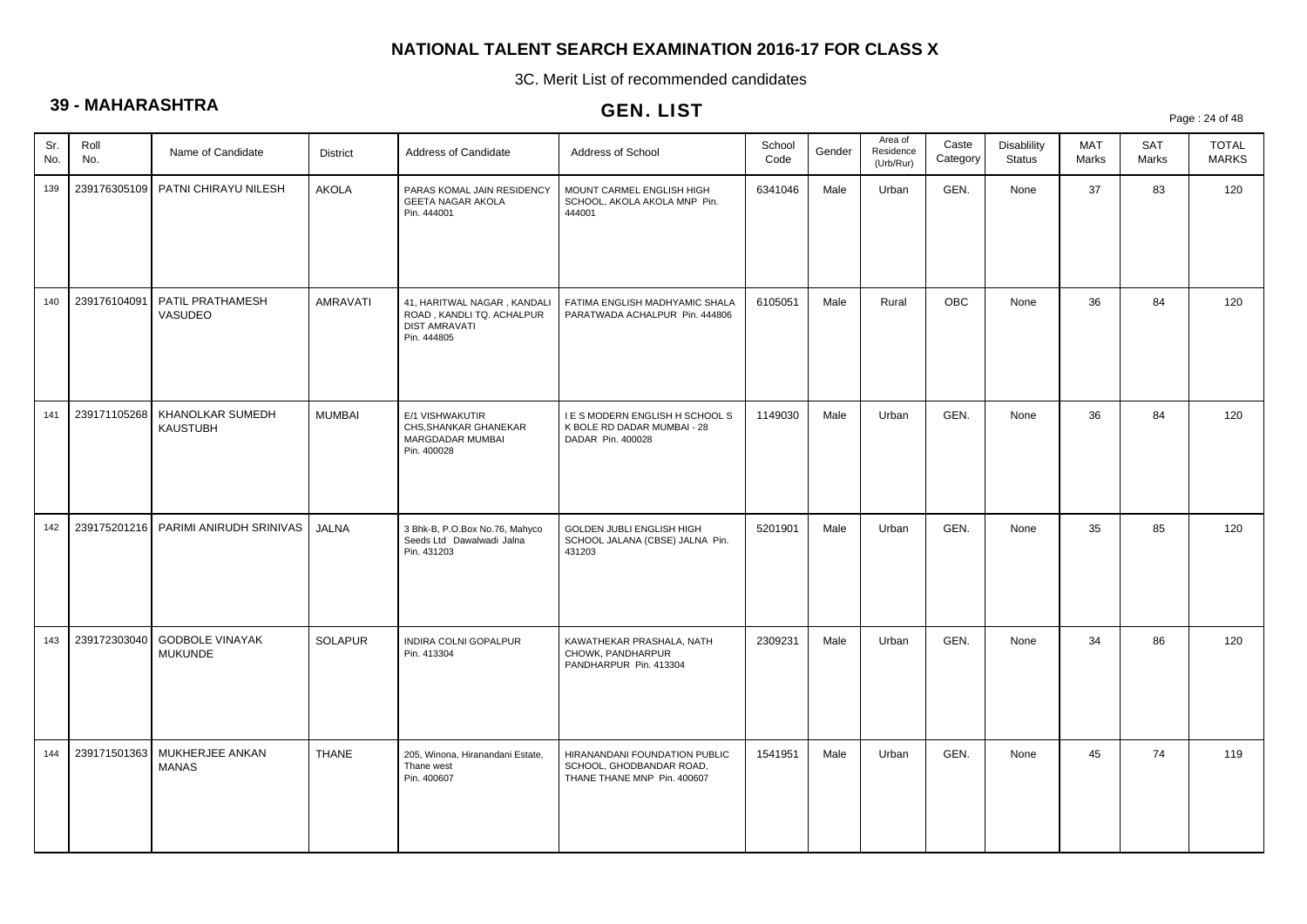3C. Merit List of recommended candidates

# **39 - MAHARASHTRA**

|            |              |                                      |                 |                                                                                                  | <b>GEN. LIST</b>                                                            |                |        |                                   |                   |                              |                     |                     | Page: 25 of 48               |
|------------|--------------|--------------------------------------|-----------------|--------------------------------------------------------------------------------------------------|-----------------------------------------------------------------------------|----------------|--------|-----------------------------------|-------------------|------------------------------|---------------------|---------------------|------------------------------|
| Sr.<br>No. | Roll<br>No.  | Name of Candidate                    | <b>District</b> | Address of Candidate                                                                             | Address of School                                                           | School<br>Code | Gender | Area of<br>Residence<br>(Urb/Rur) | Caste<br>Category | Disablility<br><b>Status</b> | <b>MAT</b><br>Marks | <b>SAT</b><br>Marks | <b>TOTAL</b><br><b>MARKS</b> |
| 145        | 239175303398 | JAYBHAYE SANKET<br>SHANTILAL         | <b>BEED</b>     | C3,DWARKA<br>RESIDENCY, ANKUSH<br>NAGAR, BEED<br>Pin. 431122                                     | PRAGATI MADHAMIC VID<br>BALEPEER, BEED BEED Pin. 431122                     | 5303065        | Male   | Urban                             | <b>NTD</b>        | None                         | 45                  | 74                  | 119                          |
| 146        |              | 239171103192   WANI ISHWARI RAVINDRA | <b>MUMBAI</b>   | 103, SUNDER<br>TOWER, T.J.ROAD, SEWRI, MUMB<br>AI<br>Pin. 400015                                 | ST. AGNES HIGH SCHOOL CLARE RD<br>BYCULLA MUMBAI - 8 BYCULLA Pin.<br>400008 | 1145020        | Female | Urban                             | GEN.              | None                         | 44                  | 75                  | 119                          |
| 147        |              | 239173301272   PATIL BHAVIKA TUSHAR  | <b>JALGAON</b>  | SUCHANDRA, PLOT NO 6,<br>AARADHANA COLONY, NEAR<br>GIRNA WATER TANK, JALGAON<br>Pin. 425001      | KASHINATH PALOD PUBLIC SCHOOL<br>NEAR KOLHE HILL JALGAON Pin.<br>425002     | 3301902        | Female | Rural                             | <b>OBC</b>        | None                         | 43                  | 76                  | 119                          |
| 148        | 239174314072 | PATIL ANIKET BHAGAVAN                | SANGLI          | A/P-PADALI, TAL-SHIRALA, DIST-S<br>ANGLI<br>Pin. 415408                                          | NEW ENGLISH SCHOOL, SHIRALA<br>SHIRALA Pin. 415408                          | 4305001        | Male   | Rural                             | GEN.              | None                         | 43                  | 76                  | 119                          |
| 149        | 239175303392 | RATHOD ROHIT SUNDAR                  | <b>BEED</b>     | BHAGYASHALI<br>COLONY, HANUMAN<br>NAGAR, PALWAN<br>CHOWLK, DHANORA<br>ROAD, BEED.<br>Pin. 431122 | PRAGATI MADHAMIC VID<br>BALEPEER, BEED BEED Pin. 431122                     | 5303065        | Male   | Urban                             | <b>VJA</b>        | None                         | 43                  | 76                  | 119                          |
| 150        | 239174311177 | SURYAWANSHI RANDHEER<br>AJIT         | SANGLI          | A/P TASGAON<br>Pin. 416312                                                                       | CHAMPABEN WADILAL<br>DNYANMANDIR TASGAON DIST<br>SANGLI TASGAON Pin. 416312 | 4302036        | Male   | Urban                             | GEN.              | None                         | 43                  | 76                  | 119                          |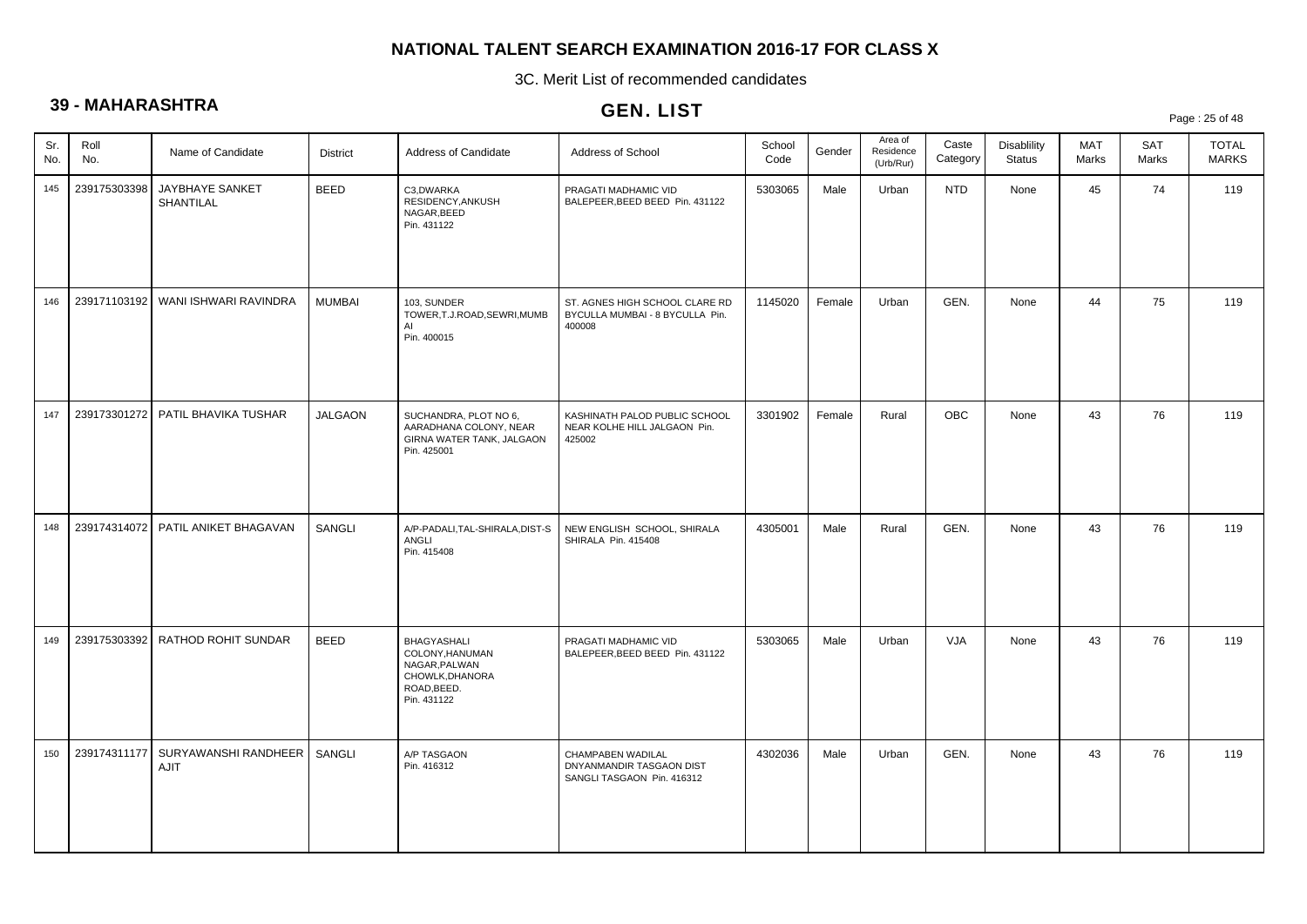3C. Merit List of recommended candidates

# **39 - MAHARASHTRA**

# GEN. LIST

Page : 26 of 48

| Sr.<br>No. | Roll<br>No.  | Name of Candidate                                       | <b>District</b> | Address of Candidate                                                                                                  | Address of School                                                                           | School<br>Code | Gender | Area of<br>Residence<br>(Urb/Rur) | Caste<br>Category | Disablility<br><b>Status</b> | MAT<br>Marks | SAT<br>Marks | <b>TOTAL</b><br><b>MARKS</b> |
|------------|--------------|---------------------------------------------------------|-----------------|-----------------------------------------------------------------------------------------------------------------------|---------------------------------------------------------------------------------------------|----------------|--------|-----------------------------------|-------------------|------------------------------|--------------|--------------|------------------------------|
| 151        |              | 239175105016   AGRAWAL ISHAN SHAILESH   AURANGABAD      |                 | Jadhav Mandi, Zambad Heights,<br>Bamboo Gali, Flat No.302,<br>Aurangabad.<br>Pin. 431001                              | STEPING STONES HIGHSCHOOL<br>SAVANGI AURANGABAD Pin. 431008                                 | 5101037        | Male   | Rural                             | GEN.              | None                         | 42           | 77           | 119                          |
| 152        |              | 239178102006   BIDWE ROHIT DATTATRAY                    | LATUR           | OM NIVAS, VISHAL NAGAR,<br>LATUR<br>Pin. 413531                                                                       | SHRI KESHAVRAJ VIDHYALAYA<br>LATUR LATUR Pin. 413531                                        | 8103065        | Male   | Urban                             | <b>MARATHA</b>    | None                         | 42           | 77           | 119                          |
| 153        | 239175106184 | AGRAWAL ANUJ SANJAY                                     | AURANGABAD      | 256, SHRI KRISHNA KRUPA,<br>SAMARTH NAGAR, AURANGABD,<br><b>MAHARASHTRA</b><br>Pin. 431001                            | NATH VALLEY PRASHALA, PAITHAN<br>ROAD, AURANGABAD AURANGABAD<br>MNP Pin. 431002             | 5141904        | Male   | Urban                             | GEN.              | None                         | 41           | 78           | 119                          |
| 154        | 239171201034 | CHATTERJEE<br>SUBHROJYOTI SUBHASIS<br><b>CHATTERJEE</b> | MUMBAI (        | 606-Sanman Apartments, Veera<br>Desai Road, Azad Nagar, Andheri<br>West, Mumbai, Maharashtra<br>Pin. 400042           | RAMNIRANJAN PODAR SENIOR<br>SECONDARY SCHOOL,<br>SANTACRUZ(W), MUMBAI BANDRA<br>Pin. 400054 | 1262908        | Male   | Urban                             | GEN.              | None                         | 41           | 78           | 119                          |
| 155        | 239174201067 | MORE ANKITA ANIL                                        | <b>SATARA</b>   | AT POST APSHINGE(M)<br>TAL-SATARA DIST-SATARA PIN<br>CODE-415518<br>Pin. 415518                                       | MAHARAJA SAYAJIRO VIDYALAYA,<br>SATARA SATARA Pin. 415001                                   | 4201009        | Female | Urban                             | GEN.              | None                         | 41           | 78           | 119                          |
| 156        | 239172116903 | PATIL ABHIJEET JAYVANT                                  | <b>PUNE</b>     | D801, SHREE VITHAL HERITAGE,<br>KATRAJ-NARHE ROAD, NEAR<br>DATTANAGAR CHOWK,<br>AMBEGAON BK., PUNE 46.<br>Pin. 411046 | ABHINAV EDU.SOCITY'S ENGLISH<br>SCHOOL, AMBEGAON BK. PUNE MNP (<br>WEST ) Pin. 411046       | 2151121        | Male   | Rural                             | <b>MARATHA</b>    | None                         | 41           | 78           | 119                          |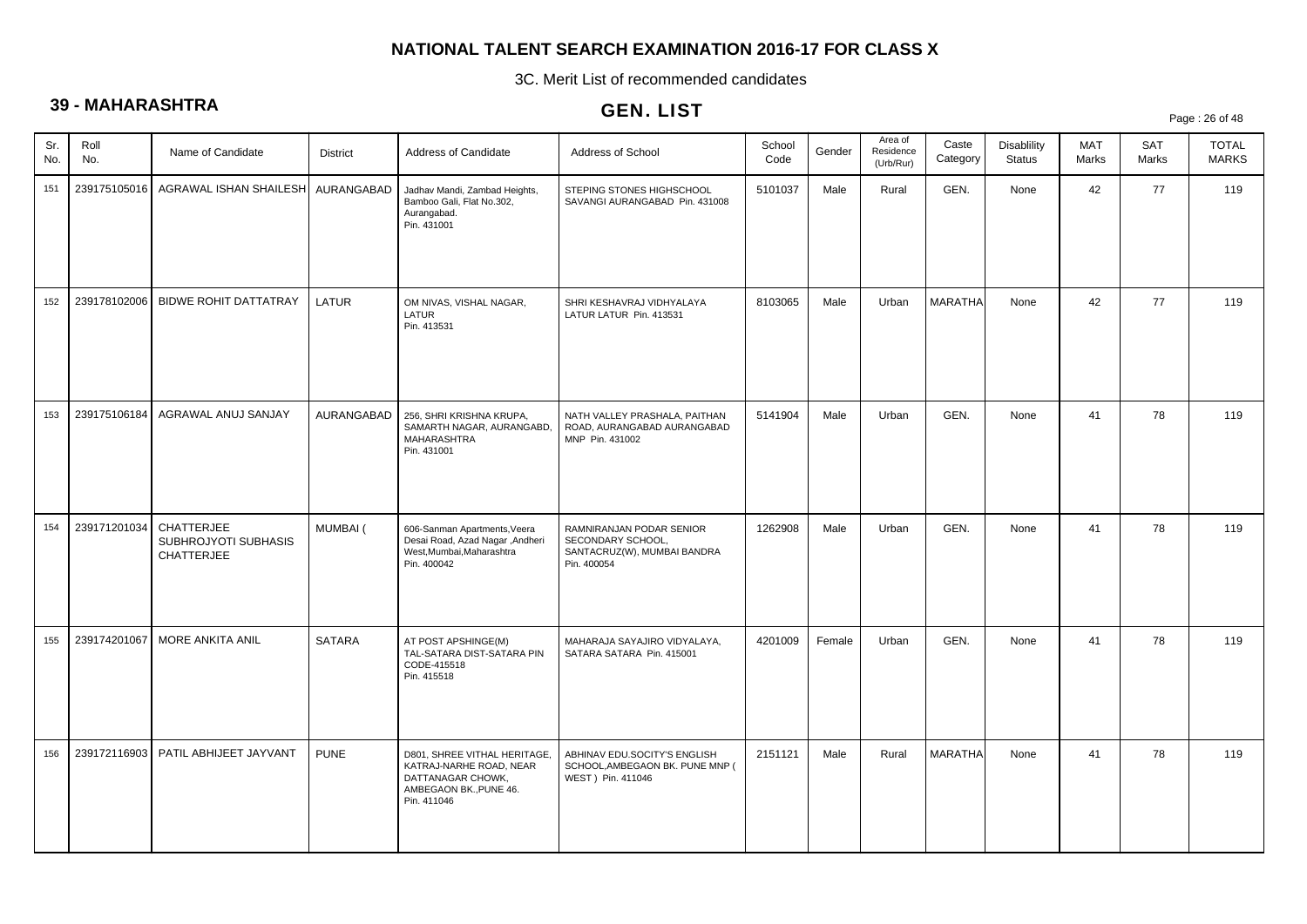3C. Merit List of recommended candidates

# **39 - MAHARASHTRA**

|            |              |                                    |                 |                                                                                           | <b>ULIV. LIJI</b>                                                                                |                |        |                                   |                   |                              |                     |                     | Page: 27 of 48               |
|------------|--------------|------------------------------------|-----------------|-------------------------------------------------------------------------------------------|--------------------------------------------------------------------------------------------------|----------------|--------|-----------------------------------|-------------------|------------------------------|---------------------|---------------------|------------------------------|
| Sr.<br>No. | Roll<br>No.  | Name of Candidate                  | <b>District</b> | Address of Candidate                                                                      | Address of School                                                                                | School<br>Code | Gender | Area of<br>Residence<br>(Urb/Rur) | Caste<br>Category | Disablility<br><b>Status</b> | <b>MAT</b><br>Marks | <b>SAT</b><br>Marks | <b>TOTAL</b><br><b>MARKS</b> |
| 157        | 239175401350 | SOMANI VABHAV SANDEEP              | PARBHANI        | KISHAN TRADERS GRAM<br>PANCHAYAT MAIN ROAD BORI<br>Pin. 431401                            | ARBINDO AKSHAR JOTI ENGLISH<br>SCHOOL (PBN) PARBHANI MNP Pin.<br>431401                          | 5441383        | Male   | Urban                             | GEN.              | None                         | 41                  | 78                  | 119                          |
| 158        | 239176305110 | SAHOO RAJESH SARAT                 | AKOLA           | NISARG SAMGAM APPARRMENT<br>SHASTRI NAGAR BEHIND<br>WARHAD CITY SCAN AKOLA<br>Pin. 444001 | KOTHARI ENGLISH HIGH SCHOOL,<br>AKOLA AKOLA MNP Pin. 444004                                      | 6341049        | Male   | Urban                             | <b>OBC</b>        | None                         | 40                  | 79                  | 119                          |
| 159        | 239176101109 | KARWA VAISHNAVI NITIN              | AMRAVATI        | Saikrupa, near MotiBag, Moti<br>Nagar, Amravati.<br>Pin. 444606                           | HOLY CROSS CONVENT ENGLISH<br>HIGH SCHOOL, IRVIN<br>CHOUK, AMRAVATI AMARAVATI MNP<br>Pin. 444602 | 6141034        | Female | Rural                             | GEN.              | None                         | 39                  | 80                  | 119                          |
| 160        | 239178102002 | KALE PRATIK PRAVIN                 | LATUR           | <b>NEAR GANGAL</b><br>VASAHAT, KESHAV<br>NAGAR, LATUR<br>Pin. 413531                      | SHRI KESHAVRAJ VIDHYALAYA<br>LATUR LATUR Pin. 413531                                             | 8103065        | Male   | Urban                             | <b>OBC</b>        | None                         | 39                  | 80                  | 119                          |
| 161        | 239178301559 | ADKESHWAR SHASHANK<br><b>ASHOK</b> | <b>NANDED</b>   | Maganpura nanded<br>Pin. 431602                                                           | OXFORD THE GLOBAL SCHOOL<br>NANDED MNP Pin. 431605                                               | 8341905        | Male   | Rural                             | <b>OBC</b>        | None                         | 39                  | 80                  | 119                          |
| 162        | 239178301318 | PANTULWAR SARAS<br><b>UMAKANT</b>  | <b>NANDED</b>   | Gokul-dham Residency, Hanuman<br>Nagar, Wadi (Budruk) Nanded<br>Pin. 431602               | NAGARJUNA PUBLIC HIGH SCHOOL,<br>SHYAM NAGAR, WARD NO.3 NANDED<br>NANDED MNP Pin. 431603         | 8341030        | Male   | Urban                             | SC                | None                         | 38                  | 81                  | 119                          |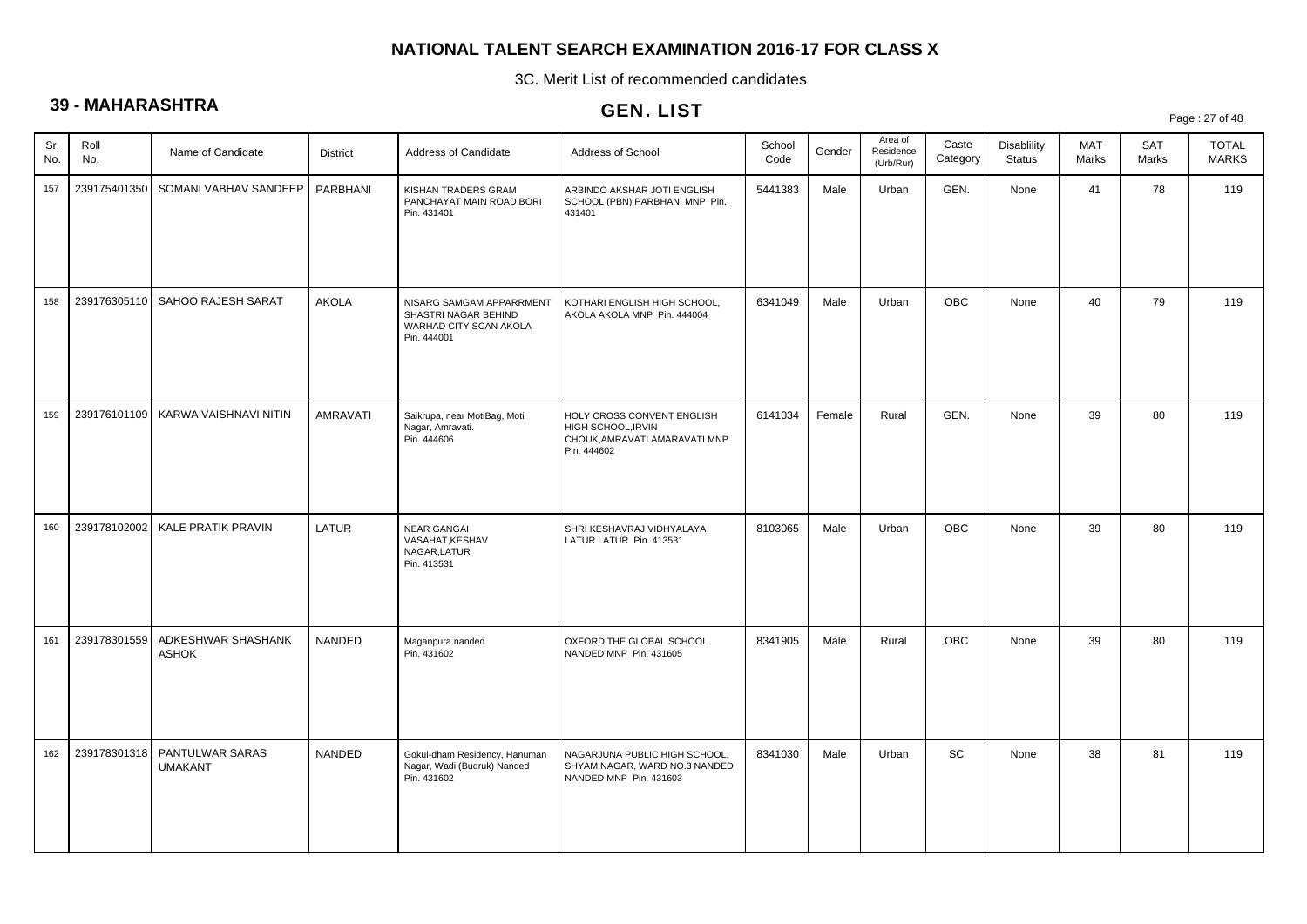3C. Merit List of recommended candidates

# **39 - MAHARASHTRA**

|            |              |                                           |                 |                                                                              | <b>ULIV. LIJI</b>                                                                    |                |        |                                   |                   |                                     |              |                     | Page: 28 of 48               |
|------------|--------------|-------------------------------------------|-----------------|------------------------------------------------------------------------------|--------------------------------------------------------------------------------------|----------------|--------|-----------------------------------|-------------------|-------------------------------------|--------------|---------------------|------------------------------|
| Sr.<br>No. | Roll<br>No.  | Name of Candidate                         | <b>District</b> | Address of Candidate                                                         | Address of School                                                                    | School<br>Code | Gender | Area of<br>Residence<br>(Urb/Rur) | Caste<br>Category | <b>Disablility</b><br><b>Status</b> | MAT<br>Marks | <b>SAT</b><br>Marks | <b>TOTAL</b><br><b>MARKS</b> |
| 163        | 239175104135 | PURKAYASTHA NIKITA<br>KALLOL              | AURANGABAD      | E-12-02, GULMOHAR COLONY, N-5<br>CIDCO AURANGABAD<br>Pin. 431003             | DR.Y.S.KHEDKAR INTERNATIONAL S<br>AURANGABAD MNP Pin. 431003                         | 5141661        | Female | Urban                             | GEN.              | None                                | 38           | 81                  | 119                          |
| 164        | 239177303105 | <b>GANDHI KRUSHNA</b><br><b>BHAGIRATH</b> | <b>GONDIA</b>   | AT.PO.TA. ARJUNI MOR.<br>DIST.GONDIA<br>Pin. 441701                          | G. M. B. ENGLISH MEDIUM HIGH<br>SCHOOL, ARJUNI MORGAON ARJUNI<br>MORGAON Pin. 441701 | 7302029        | Male   | Rural                             | GEN.              | None                                | 38           | 81                  | 119                          |
| 165        | 239174106250 | <b>BAFNA DARSHAN</b><br>HITENDRAKUMAR     | <b>KOLHAPUR</b> | 5/228, Nakoda Appartment, dhanya<br>gali, Ichalkaranji.<br>Pin. 416115       | ENGLISH MEDIUM HIGH SCHOOL,<br>RAJWADA ICHALKARANJI ICHALKARJI<br>MNP Pin. 416115    | 4151014        | Male   | Urban                             | GEN.              | None                                | 37           | 82                  | 119                          |
| 166        | 239174302150 | AITAL SHASHANK<br>PADMANABHA              | SANGLI          | C/O.MR.K.A.BHAT, DATTA<br>MANDIR ROAD, BRAHMANPURI,<br>MIRAJ.<br>Pin. 416410 | ALPHONSA ENGLISH SCHOOL<br>KUPWAD ROAD, MIRAJ Pin. 416410                            | 4341675        | Male   | Urban                             | GEN.              | None                                | 36           | 83                  | 119                          |
| 167        | 239178301608 | DASTAPURE ARTHAV<br><b>VISHWANATH</b>     | NANDED          | NANDED<br>Pin. 431602                                                        | PEOPLE'S HIGH SCHOOL GOKUL<br>NAGAR RLY. STATION WARD N<br>NANDED MNP Pin. 431602    | 8341045        | Male   | Urban                             | GEN.              | None                                | 36           | 83                  | 119                          |
| 168        | 239172116281 | AMBEKAR SIDDHARTH<br><b>NILESH</b>        | <b>PUNE</b>     | Flat No. B1&@ Kumarprangan,<br>Karvenagar, Pune<br>Pin. 411052               | DR.KALMADI SHYAMRAO HIGH<br>SCHOOL, ERANDWANA, PUNE PUNE<br>MNP (WEST) Pin. 411038   | 2151108        | Male   | Urban                             | GEN.              | None                                | 35           | 84                  | 119                          |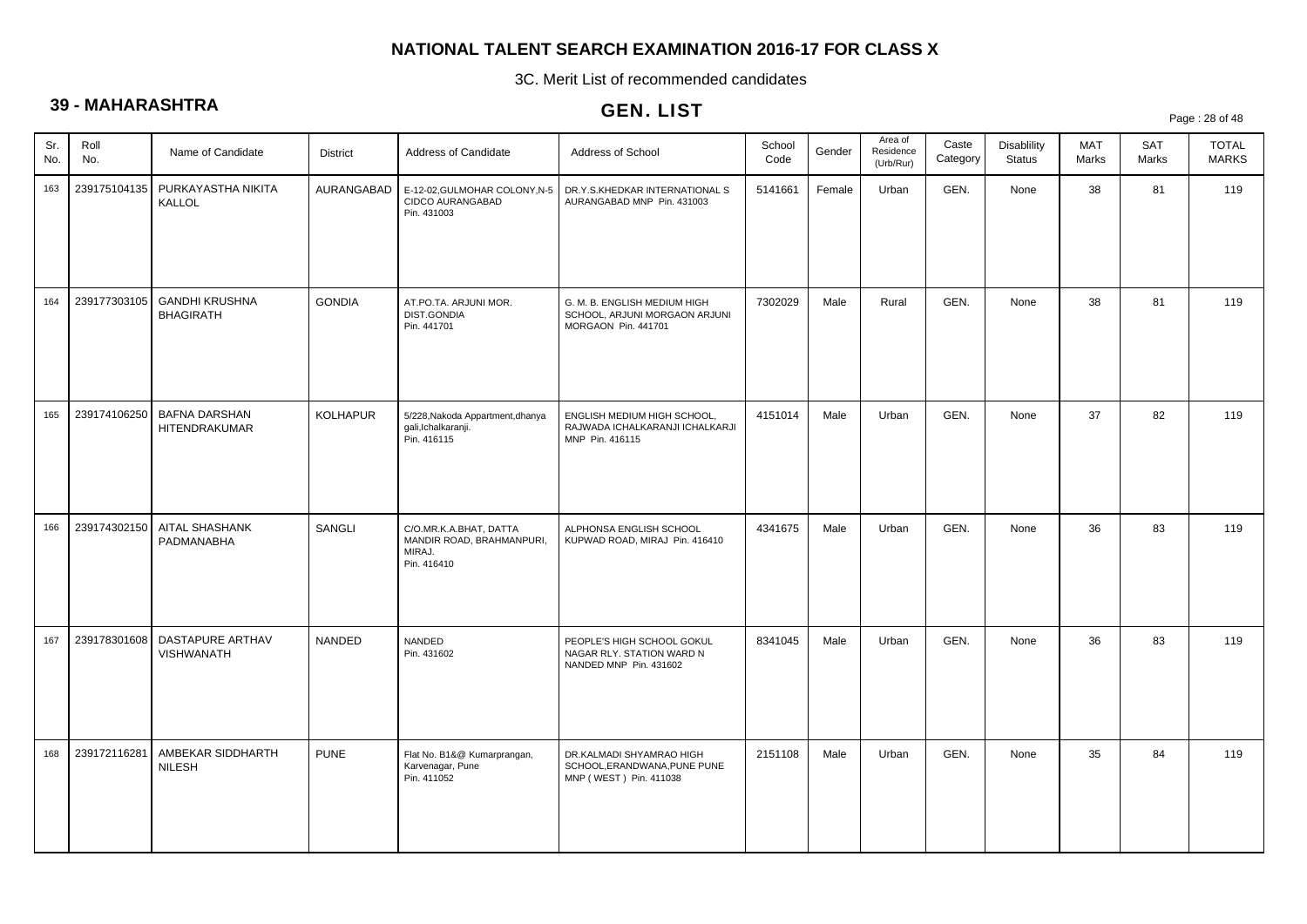3C. Merit List of recommended candidates

# **39 - MAHARASHTRA**

|            | .            |                                    |                 |                                                                                            | <b>ULIV. LIJI</b>                                                              |                |        |                                   |                   |                                     |              |              | Page: 29 of 48               |
|------------|--------------|------------------------------------|-----------------|--------------------------------------------------------------------------------------------|--------------------------------------------------------------------------------|----------------|--------|-----------------------------------|-------------------|-------------------------------------|--------------|--------------|------------------------------|
| Sr.<br>No. | Roll<br>No.  | Name of Candidate                  | <b>District</b> | Address of Candidate                                                                       | Address of School                                                              | School<br>Code | Gender | Area of<br>Residence<br>(Urb/Rur) | Caste<br>Category | <b>Disablility</b><br><b>Status</b> | MAT<br>Marks | SAT<br>Marks | <b>TOTAL</b><br><b>MARKS</b> |
| 169        | 239175102195 | TALNIKAR CHINMAY ANIL              | AURANGABAD      | FNO 203 MALKHARE VIHAR II<br>KHADKESHWAR AURANGABAD<br>Pin. 431001                         | SHREE S. B. H. S. AURANGABAD DIST<br>AURANGABAD AURANGABAD MNP<br>Pin. 431001  | 5141033        | Male   | Urban                             | GEN.              | None                                | 43           | 75           | 118                          |
| 170        | 239178102399 | KHAROSEKAR AJINKYA<br>ANIL         | LATUR           | Shrinagar Latur<br>Pin. 413512                                                             | VIDHYAVIKAS MADHYMIK VIDYALAYA<br>SHRINAGAR, LATUR LATUR Pin.<br>413512        | 8103100        | Male   | Urban                             | GEN.              | None                                | 43           | 75           | 118                          |
| 171        | 239171205157 | SINGH SURYANSH<br>SIDDHARTH        | MUMBAI (        | 1605/Bianca, Azad road,<br>qundivali, andheri east, mumbai<br>Pin. 400069                  | RAJHANS VIDYALAYA, MUNSHI<br>NAGAR ANDHERI (W) MUMBAI<br>ANDHERI Pin. 400058   | 1264906        | Male   | Urban                             | GEN.              | None                                | 42           | 76           | 118                          |
| 172        | 239176104244 | PAIGHAN RUTUJA RAMDAS              | <b>AMRAVATI</b> | TEACHERS COLONY,<br>ANJANGAON SURJI<br>Pin. 444705                                         | SITABAI SANGAI KANYA SCHOOL,<br>ANJANGAON SURJI ANJANGAON<br>SURJI Pin. 444705 | 6110002        | Female | Rural                             | <b>OBC</b>        | None                                | 42           | 76           | 118                          |
| 173        | 239174109043 | KALEKAR SIDDESH<br><b>SHRIKANT</b> | <b>KOLHAPUR</b> | 1001 A/B Plot no. 30 Shri Siddhi<br>Crusher Chowk Vasahat road<br>kolhapur.<br>Pin. 416012 | NEW MODEL ENGLISH SCHOOL,<br>TARABAI PARK, KOLAHPUR KOLAPUR<br>MNP Pin. 416003 | 4141066        | Male   | Urban                             | GEN.              | None                                | 42           | 76           | 118                          |
| 174        | 239175108209 | KULKARNI VEDANT KALYAN AURANGABAD  |                 | A20, Rajsarthi Apt, Cannought<br>Place, Aurangabad<br>Pin. 431003                          | ST. LAWARENCE CIDCO N5 DIST<br>AURANGABAD AURANGABAD MNP<br>Pin. 431003        | 5141105        | Male   | Urban                             | GEN.              | None                                | 41           | 77           | 118                          |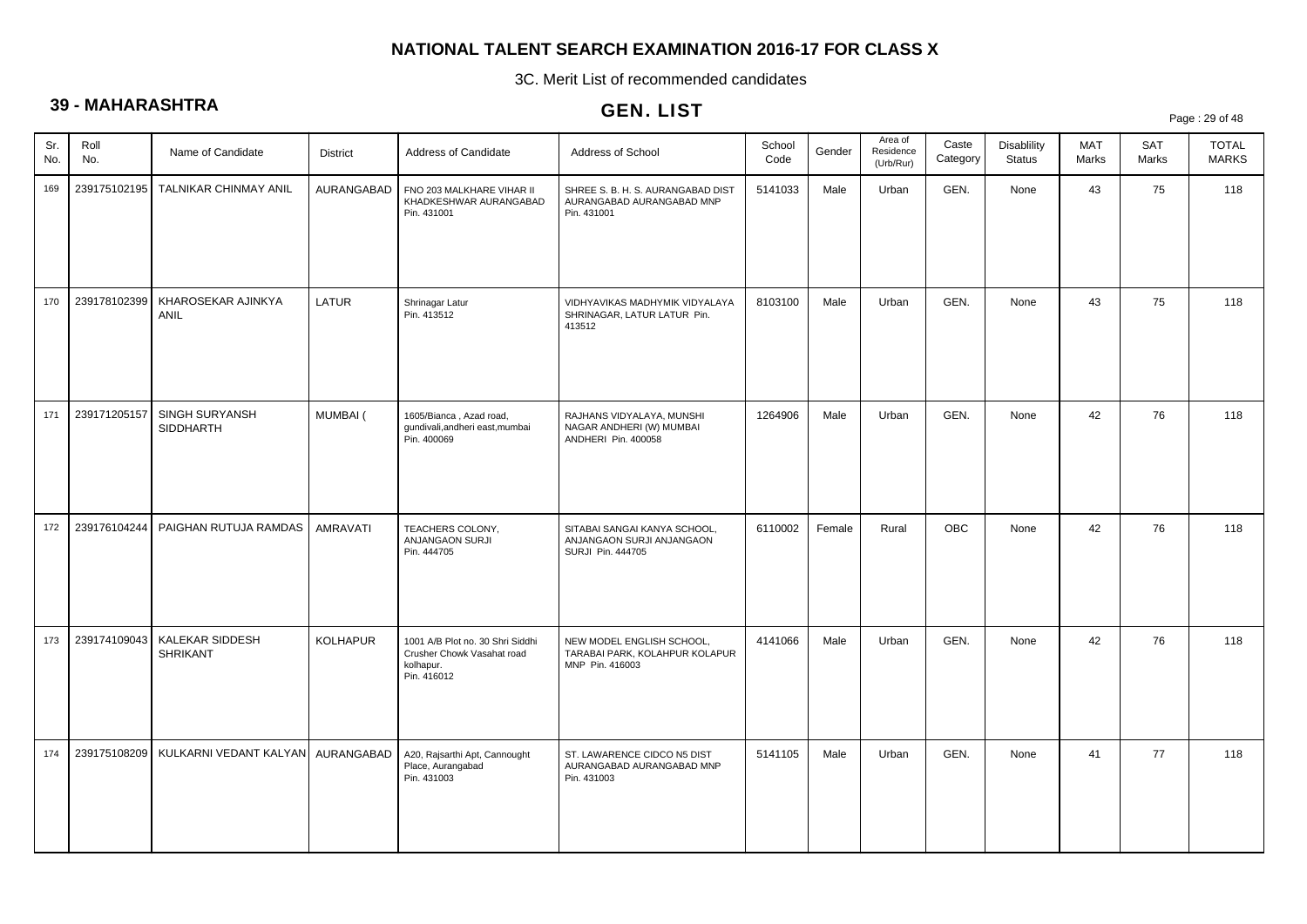3C. Merit List of recommended candidates

# **39 - MAHARASHTRA**

# GEN. LIST

Page : 30 of 48

| Sr.<br>No. | Roll<br>No.  | Name of Candidate             | <b>District</b> | Address of Candidate                                                                        | Address of School                                                                                               | School<br>Code | Gender | Area of<br>Residence<br>(Urb/Rur) | Caste<br>Category | Disablility<br>Status | MAT<br>Marks | <b>SAT</b><br>Marks | <b>TOTAL</b><br><b>MARKS</b> |
|------------|--------------|-------------------------------|-----------------|---------------------------------------------------------------------------------------------|-----------------------------------------------------------------------------------------------------------------|----------------|--------|-----------------------------------|-------------------|-----------------------|--------------|---------------------|------------------------------|
| 175        | 239176503319 | SONI SHRUSHTI SANJEEV         | YAVATMAL        | PUSAD DIST YAVATMAL<br>Pin. 445204                                                          | ST. MARY'S ENGLISH SCHOOL<br>UMARKHED ROAD KAKAD DATI NEAR<br>BORI TAL PUSAD DIST YAWATMAL<br>PUSAD Pin. 445215 | 6507530        | Female | Rural                             | GEN.              | None                  | 41           | 77                  | 118                          |
| 176        | 239174313108 | MAGDUM INSHA JAVED            | SANGLI          | Drushti Hospital, Peth-Sangli Road,<br>Islampur<br>Pin. 415409                              | VIDYANIKETAN ENGLISH MEDIUM<br>SCHOOL, RAJARAMNAGAR<br>SAKHARALE WALWA Pin. 415414                              | 4303052        | Female | Rural                             | <b>OBC</b>        | None                  | 40           | 78                  | 118                          |
| 177        | 239171304283 | MEDHEKAR SAKET NILESH         | MUMBAI (        | B-11, GRENVILLE PARK, LBS<br>MARG, GHATKOPAR W, MUMBAI<br>Pin. 400086                       | FATIMA HIGH SCHOOL, VIDYA VIHAR<br>(W) MUM-86 GHATKOPAR Pin. 400086                                             | 1384027        | Male   | Urban                             | GEN.              | None                  | 40           | 78                  | 118                          |
| 178        | 239172302196 | UKIRADE SURAJ KALYAN          | <b>SOLAPUR</b>  | A/P. KASARWADI ROAD,<br>NALAWADE PLOT, BARSHI, TAL.<br>BARSHI, DIST. SOLAPUR<br>Pin. 413411 | SULAKHE HIGH SCHOOL BARSHI DIST<br>SOLAPUR BARSHI Pin. 413411                                                   | 2302001        | Male   | Urban                             | GEN.              | None                  | 40           | 78                  | 118                          |
| 179        | 239175106025 | <b>MALANI MIHIR YOGESH</b>    | AURANGABAD      | 22, GIRIJA MAHESH NAGAR, OPP.<br>AKASHWANI, AURANGABAD<br>Pin. 431001                       | STATE BANK OFFICERS DIST<br>AURANGABAD AURANGABAD MNP<br>Pin. 431003                                            | 5141623        | Male   | Urban                             | GEN.              | None                  | 40           | 78                  | 118                          |
| 180        | 239174201122 | SHINDE ANKITA SUDHAKAR SATARA |                 | PLOT NO 1 SWARAJYA NAGAR<br><b>GODOLI SATARA</b><br>Pin. 415001                             | ANNASAHEB KALYANI VIDYALAYA,<br>SATARA CAMP SATARA Pin. 415001                                                  | 4201013        | Female | Urban                             | <b>MARATHA</b>    | None                  | 40           | 78                  | 118                          |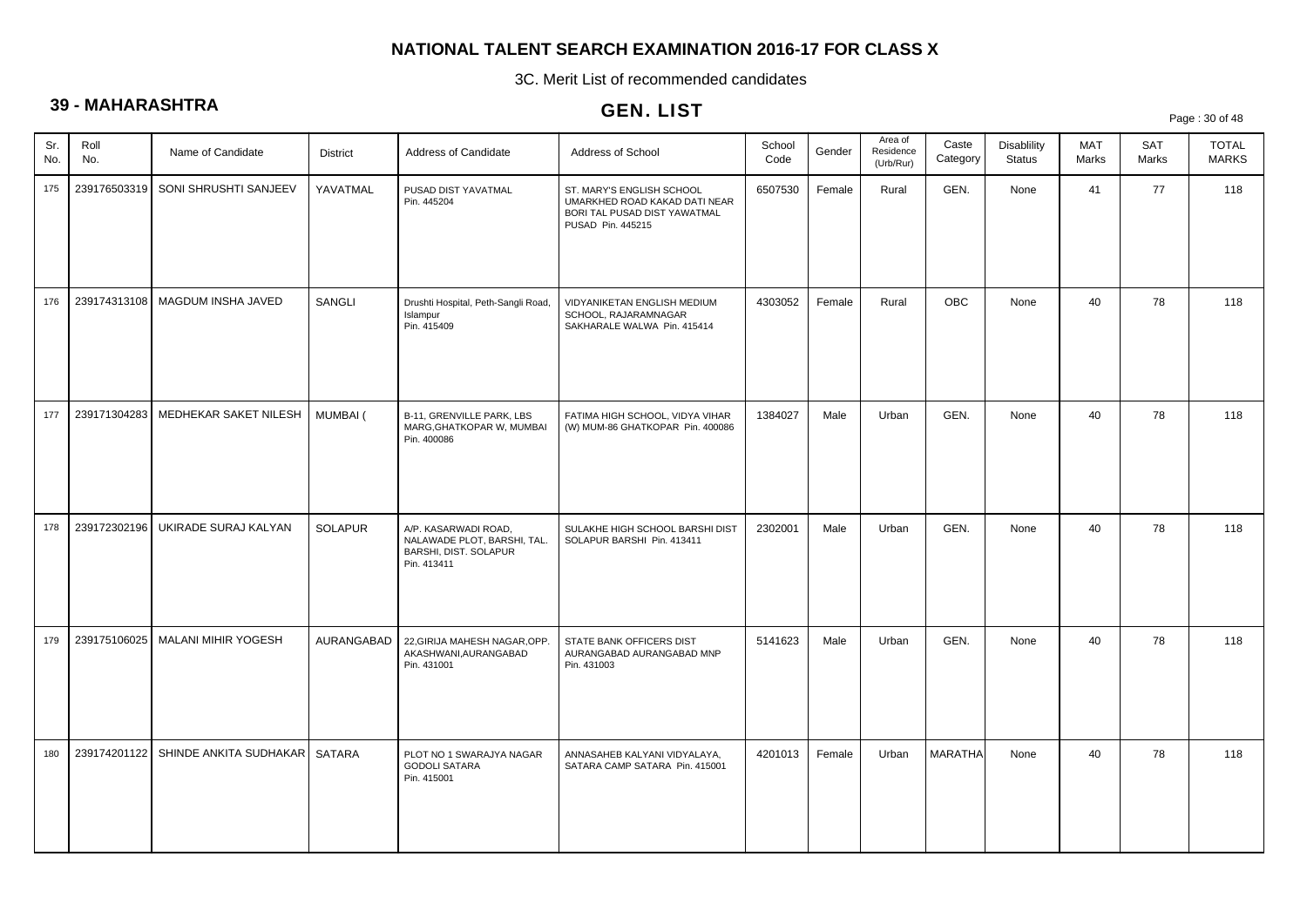3C. Merit List of recommended candidates

# **39 - MAHARASHTRA**

# GEN. LIST

Page : 31 of 48

| Sr.<br>No. | Roll<br>No.  | Name of Candidate               | <b>District</b> | Address of Candidate                                                                  | Address of School                                                                          | School<br>Code | Gender | Area of<br>Residence<br>(Urb/Rur) | Caste<br>Category | <b>Disablility</b><br><b>Status</b> | MAT<br>Marks | SAT<br>Marks | <b>TOTAL</b><br><b>MARKS</b> |
|------------|--------------|---------------------------------|-----------------|---------------------------------------------------------------------------------------|--------------------------------------------------------------------------------------------|----------------|--------|-----------------------------------|-------------------|-------------------------------------|--------------|--------------|------------------------------|
| 181        | 239171201318 | DEDHIA MEHEK DHIREN             | MUMBAI (        | 102, Ashadeep, Azad Road,<br>Andheri (East), Mumbai - 400069.<br>Pin. 400069          | LILAVATI POTDAR H. S. SANTACRUZ<br>(W) BANDRA Pin. 400054                                  | 1262906        | Female | Urban                             | GEN.              | None                                | 39           | 79           | 118                          |
| 182        | 239174201299 | KARANJKAR SHREYAS<br>DHANANJAY  | <b>SATARA</b>   | Plot no. 90, AnandsagarApt., G-1,<br>Kanga colony, Sadar Bazar, Satara<br>Pin. 415001 | MONA SCHOOL, SATARA SATARA<br>Pin. 415001                                                  | 4201066        | Male   | Urban                             | <b>OBC</b>        | None                                | 39           | 79           | 118                          |
| 183        | 239175201355 | POKALE SWAPNIL ANIL             | <b>JALNA</b>    | MAULI NAGAR AMBAD ROAD<br><b>JALNA</b><br>Pin. 431203                                 | RYAN INTERNATIONAL SCHOOL,<br>BEHIND S. R. P. F. CHAUFULI, SAI<br>NAGAR MANTHA Pin. 431203 | 5208017        | Male   | Urban                             | GEN.              | None                                | 39           | 79           | 118                          |
| 184        | 239176302087 | CHANDAN JAYESH<br>GAJANAN       | <b>AKOLA</b>    | 64 C JAY-SHREE, BIRLA<br>COLONY AKOLA<br>Pin. 444005                                  | BAL SHIVAJI MADHYAMIK VIDYALAY,<br>AKOLA AKOLA MNP Pin. 444005                             | 6341053        | Male   | Urban                             | SC                | None                                | 39           | 79           | 118                          |
| 185        | 239171302023 | <b>GUPTA SHUBHAM NEERAJ</b>     | MUMBAI (        | 801 AKASHDEEP<br>ANUSHAKTINAGAR<br>Pin. 400094                                        | KENDRIYA VIDYALAY NO.4<br>ANUSHAKTI NAGAR MUMBAI<br>GOVANDI Pin. 400094                    | 1382905        | Male   | Urban                             | GEN.              | None                                | 38           | 80           | 118                          |
| 186        | 239173201036 | SHINDE SHWETA<br><b>MANOHAR</b> | <b>DHULE</b>    | 29, SIDDHI VINAYAK COLONY,<br>NEAR BHARAT NAGAR, DEOPUR,<br>DHULE.<br>Pin. 424002     | JAIHIND HIGH SCHOOL, DEOPUR,<br>DHULE DHULE MNP Pin. 424002                                | 3241020        | Female | Urban                             | OBC               | None                                | 37           | 81           | 118                          |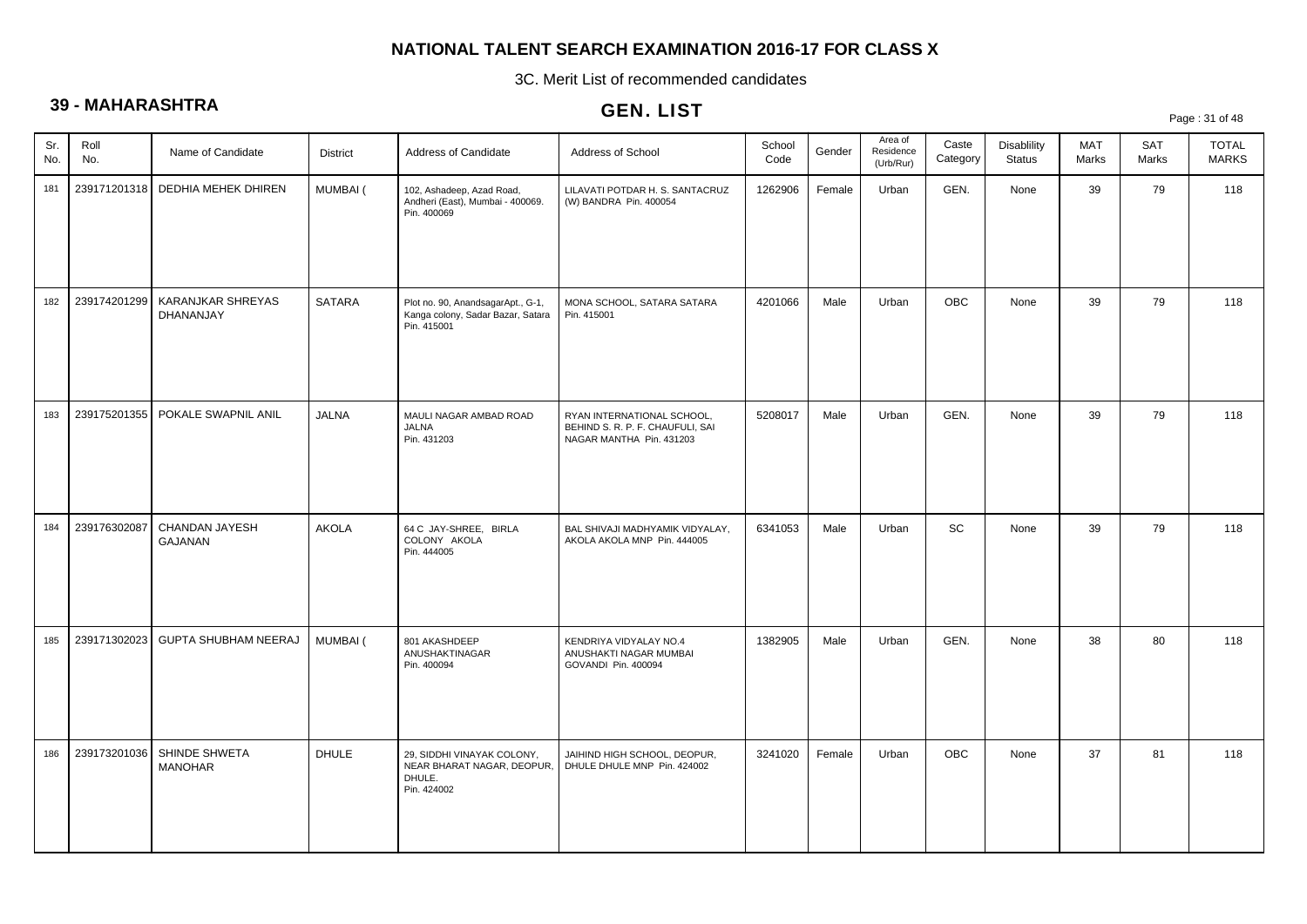3C. Merit List of recommended candidates

# **39 - MAHARASHTRA**

|            |              |                                      |                 |                                                                                                    | <b>ULIV. LIJI</b>                                                        |                |        |                                   |                   |                                     |              |                     | Page: 32 of 48               |
|------------|--------------|--------------------------------------|-----------------|----------------------------------------------------------------------------------------------------|--------------------------------------------------------------------------|----------------|--------|-----------------------------------|-------------------|-------------------------------------|--------------|---------------------|------------------------------|
| Sr.<br>No. | Roll<br>No.  | Name of Candidate                    | <b>District</b> | Address of Candidate                                                                               | Address of School                                                        | School<br>Code | Gender | Area of<br>Residence<br>(Urb/Rur) | Caste<br>Category | <b>Disablility</b><br><b>Status</b> | MAT<br>Marks | <b>SAT</b><br>Marks | <b>TOTAL</b><br><b>MARKS</b> |
| 187        | 239171305256 | METAR RITUJA UTTAM                   | MUMBAI (        | 76/12, Sai Smruti, Datar Colony,<br>Near Paranipe Garden, Bhandup<br>(East), Mumbai<br>Pin. 400042 | SENT FRANCIS X. S. KANJUR MARG,<br>MUM 42 BHANDUP Pin. 400042            | 1385055        | Female | Urban                             | <b>SBC</b>        | None                                | 37           | 81                  | 118                          |
| 188        | 239172301038 | CHHEDA SHREY<br><b>UTTAMKUMAR</b>    | <b>SOLAPUR</b>  | 44/35, MAHAVIR SOCIETY,<br>BUDHWAR PETH, SAMRAT<br>CHOWK, SOLAPUR<br>Pin. 413002                   | ST. JOSEPH HIGH SHOOL SOLAPUR<br>DIST SOLAPUR SOLAPUR MNP Pin.<br>413001 | 2341024        | Male   | Urban                             | GEN.              | None                                | 37           | 81                  | 118                          |
| 189        | 239175303009 | KULKARNI SWANAND<br><b>NISHIKANT</b> | <b>BEED</b>     | USHAKAL BEHIND POLE<br>FACTORY SHAHUNAGAR BEED<br>Pin. 431122                                      | SANSKAR VID BEED DIST BEED BEED<br>Pin. 431122                           | 5303013        | Male   | Urban                             | GEN.              | None                                | 34           | 84                  | 118                          |
| 190        | 239175303343 | THOSAR TANUSHKA<br><b>BAJRANG</b>    | <b>BEED</b>     | LAXMI NIWAS KAPIL MUNI<br>NAGAR OLD CHARATHA ROAD<br>ANKUSH NAGAR BEED<br>Pin. 431122              | BHAGWAN VIDYALAYA, BEED BEED<br>Pin. 431122                              | 5303004        | Female | Urban                             | <b>MARATHA</b>    | None                                | 44           | 73                  | 117                          |
| 191        | 239171302095 | BHARGAVA SHIVAM<br>KAPILESH          | MUMBAI (        | 4D<br>UDAYAGIRIANUSHAKTINAGARM<br><b>UMBAI</b><br>Pin. 400094                                      | KENDRIYA VIDYALAY NO.1<br>ANUSHAKTI NAGAR MUMBAI<br>GOVANDI Pin. 400094  | 1382902        | Male   | Urban                             | GEN.              | None                                | 42           | 75                  | 117                          |
| 192        | 239171302004 | WADHWA AKSHAT<br>SANDEEP             | MUMBAI (        | $8-A$<br>KAMETANUSHAKTINAGARMUMB<br>AI<br>Pin. 400094                                              | KENDRIYA VIDYALAY NO.2<br>ANUSHAKTI NAGAR MUMBAI<br>GOVANDI Pin. 400094  | 1382903        | Male   | Urban                             | GEN.              | None                                | 42           | 75                  | 117                          |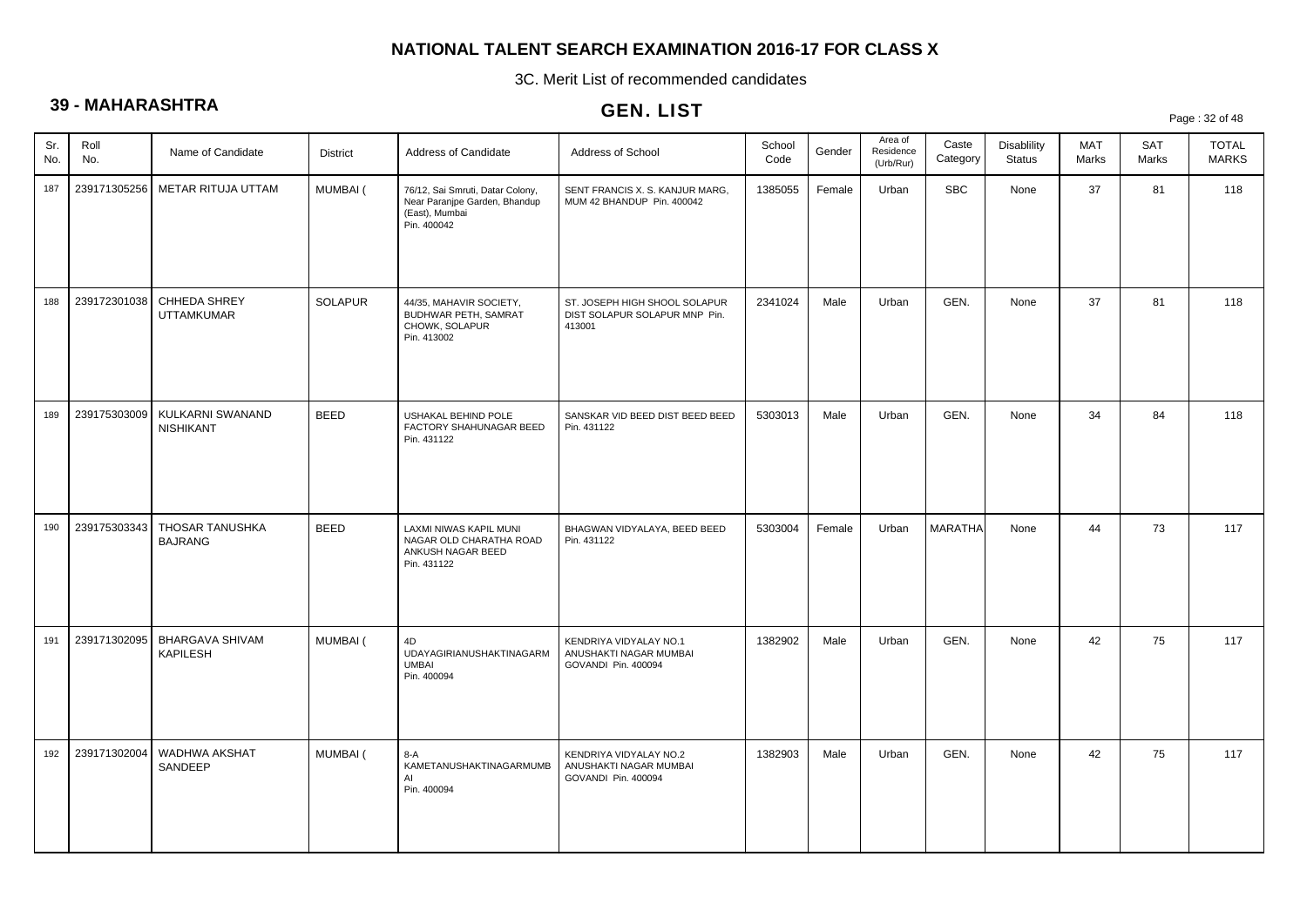3C. Merit List of recommended candidates

# **39 - MAHARASHTRA**

|            |              |                                      |                 |                                                                                                                         | GEN. LIJ I                                                                                       |                |        |                                   |                   |                                     |                     |              | Page: 33 of 48               |
|------------|--------------|--------------------------------------|-----------------|-------------------------------------------------------------------------------------------------------------------------|--------------------------------------------------------------------------------------------------|----------------|--------|-----------------------------------|-------------------|-------------------------------------|---------------------|--------------|------------------------------|
| Sr.<br>No. | Roll<br>No.  | Name of Candidate                    | <b>District</b> | Address of Candidate                                                                                                    | Address of School                                                                                | School<br>Code | Gender | Area of<br>Residence<br>(Urb/Rur) | Caste<br>Category | <b>Disablility</b><br><b>Status</b> | <b>MAT</b><br>Marks | SAT<br>Marks | <b>TOTAL</b><br><b>MARKS</b> |
| 193        | 239175102028 | MORE VARADRAJ<br>SAMBHAJIRAO         | AURANGABAD      | ROW HOUSE 33, SHINDE<br>ORCHID, GADIA VIHAR<br>ROAD, SHAHNOORWADI,<br>AURANGABAD<br>Pin. 431001                         | PODAR INTERNATIONAL SCHOOL<br>AURANGABAD MNP Pin. 431001                                         | 5141906        | Male   | Urban                             | GEN.              | None                                | 42                  | 75           | 117                          |
| 194        | 239175108008 | DAVANGE RANJIT<br><b>BHIKANRAO</b>   | AURANGABAD      | 32, Durga Mata Colony, Garkheda<br>Area, Aurangabad<br>Pin. 431003                                                      | MAHARSHTRA P. SCHOOL,<br>MAHESHNAGAR , AURANGABAD<br>AURANGABAD MNP Pin. 431001                  | 5141106        | Male   | Urban                             | <b>MARATHA</b>    | None                                | 42                  | 75           | 117                          |
| 195        | 239171504093 | SAJILAL SHREYAS SAJILAL<br><b>NS</b> | <b>THANE</b>    | a-701 mahaavir darpan, sector<br>27, nerul, navi mumbai, 400706<br>Pin. 400706                                          | DELHI PUBLIC SCHOOL NERUL (C B S<br>E ) NAVI MUMBAI MNP Pin. 400706                              | 1571905        | Male   | Urban                             | GEN.              | None                                | 41                  | 76           | 117                          |
| 196        | 239175101178 | KIDE GANESH UTTAMRAO                 | AURANGABAD      | HOUSE NO C/6, SHIVSHANKAR<br>COLONY, AURANGABAD<br>Pin. 431001                                                          | ANANT BHALERAO VIDYA MANDIR,<br>CHETNA NAGAR, AURANGABAD - 431<br>005 AURANGABAD MNP Pin. 431005 | 5141508        | Male   | Rural                             | <b>OBC</b>        | None                                | 41                  | 76           | 117                          |
| 197        | 239178301755 | <b>BHUJBAL NIKHIL</b><br>PANDITRAO   | <b>NANDED</b>   | LOKMITRA NAGAR, PURNA<br>ROAD, WADI BK, NANDED<br>Pin. 431605                                                           | WELLINGTON VIDYALAYA NANDED<br>NANDED Pin. 431605                                                | 8305430        | Male   | Rural                             | <b>MARATHA</b>    | None                                | 41                  | 76           | 117                          |
| 198        | 239171204387 | <b>DWIVEDI MRUDUL ANIL</b>           | MUMBAI (        | Flat No.301, Plot No. 5A/A, Asmita<br>Mogra Society, Jijamata<br>Road, Andheri (East), MUMBAI<br>-400093<br>Pin. 400093 | LADY RATANBAI AND SIR<br>MATHURADAS VISSANJI ACADEMY<br>VILE PARLE Pin. 400069                   | 1263637        | Male   | Urban                             | GEN.              | None                                | 40                  | 77           | 117                          |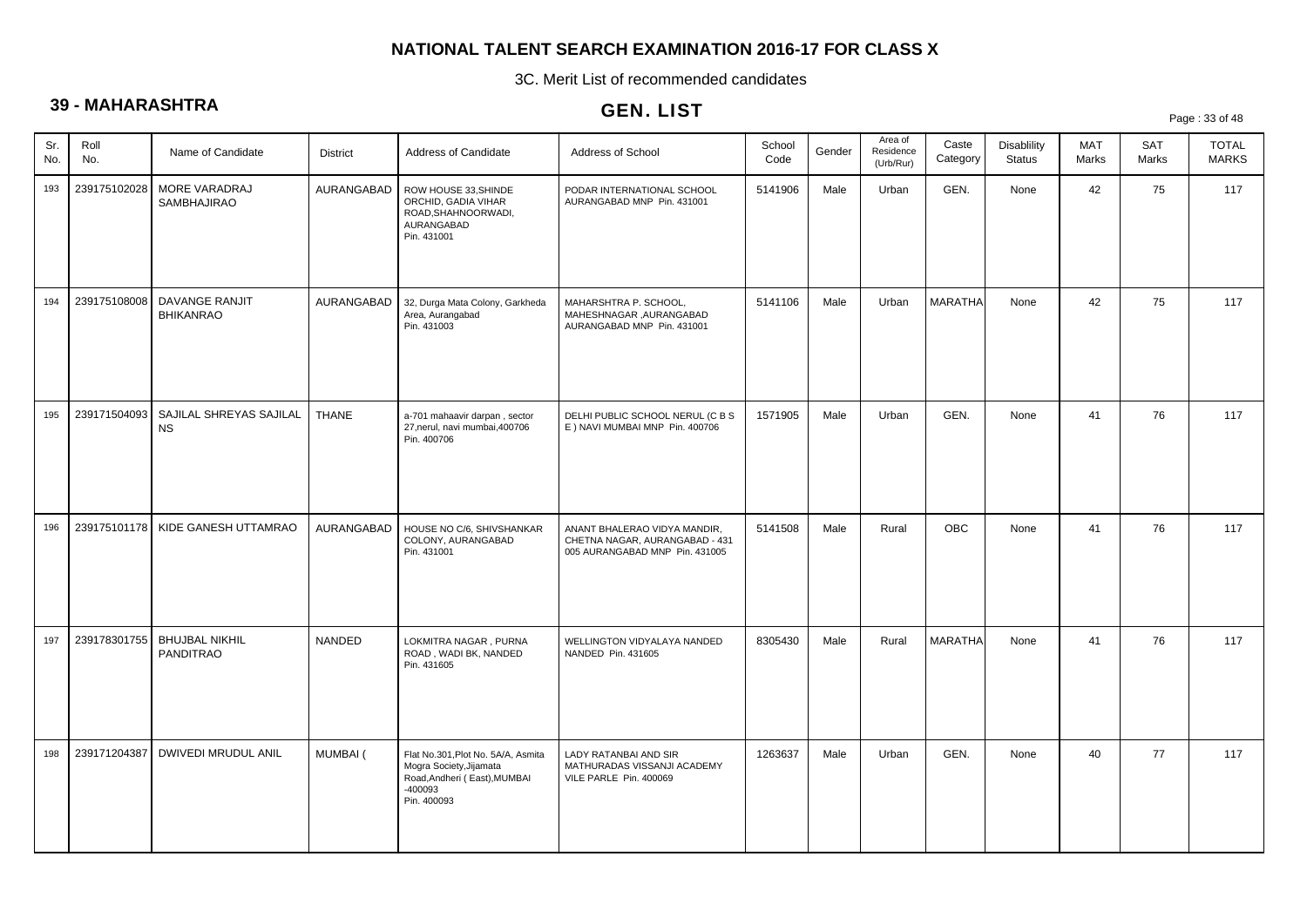3C. Merit List of recommended candidates

# **39 - MAHARASHTRA**

|            |              |                                    |                 |                                                                                       | ULIV. LIJ I                                                                        |                |        |                                   |                   |                                     |                     |                     | Page: 34 of 48               |
|------------|--------------|------------------------------------|-----------------|---------------------------------------------------------------------------------------|------------------------------------------------------------------------------------|----------------|--------|-----------------------------------|-------------------|-------------------------------------|---------------------|---------------------|------------------------------|
| Sr.<br>No. | Roll<br>No.  | Name of Candidate                  | <b>District</b> | Address of Candidate                                                                  | Address of School                                                                  | School<br>Code | Gender | Area of<br>Residence<br>(Urb/Rur) | Caste<br>Category | <b>Disablility</b><br><b>Status</b> | <b>MAT</b><br>Marks | <b>SAT</b><br>Marks | <b>TOTAL</b><br><b>MARKS</b> |
| 199        | 239171303065 | <b>GUPTA KRITIKA</b><br>VIJAYKUMAR | <b>MUMBAI</b> ( | Type-4, Bldg No 12/71, R.C.F<br>Colony, Chembur, Mumbai<br>Pin. 400071                | SWAMI VIVEKANAND H. S. SINDHU<br>COLONY, CHEMBUR CHEMBUR Pin.<br>400071            | 1383026        | Female | Urban                             | GEN.              | None                                | 40                  | 77                  | 117                          |
| 200        | 239171203105 | PANDEY ABHINAV JAY<br>PRAKASH      | MUMBAI (        | B/903 LAXMI PARADISE KANAKIA<br>ROADM MIRA ROAD (EAST)<br><b>THANE</b><br>Pin. 401107 | RYAN INTERNATIONAL SCHOOL<br>THAKUR COMPLEX KANDIVLI EAST<br>KANDIVALI Pin. 400101 | 1267906        | Male   | Urban                             | GEN.              | None                                | 39                  | 78                  | 117                          |
| 201        | 239172116380 | DESHPANDE SHREYAS<br>DHANANJAY     | <b>PUNE</b>     | FNO-16, SARJAI, GURURAJ SOC,<br>PAUD ROAD, KOTHRUD, PUNE<br>Pin. 411038               | NEW INDIA SCHOOL BHUSARI<br>COLONY KOHTRUD PUNE MNP (<br>WEST ) Pin. 411038        | 2151805        | Male   | Urban                             | GEN.              | None                                | 39                  | 78                  | 117                          |
| 202        | 239174106294 | <b>DESAI SAKSHI SANJAY</b>         | <b>KOLHAPUR</b> | AT/P-MAJALE, TAL-HATKANANGA<br>LE, DIST-KOLHAPUR 416109<br>Pin. 416109                | JAYVANT MADHYAMIK VIDYALAYA,<br>MAJLE HATKANANGALE Pin. 416109                     | 4106066        | Female | Rural                             | <b>MARATHA</b>    | None                                | 39                  | 78                  | 117                          |
| 203        | 239171503241 | SINGH ADITYA PRAKASH               | <b>THANE</b>    | YASH PARADISE K702 SECTOR<br>8A AIROLI NAVI MUMBAI<br>Pin. 400708                     | D. A. V. PUBLIC SCHOOL, AIROLI<br>(C.B.S.E) NAVI MUMBAI MNP Pin.<br>400708         | 1571901        | Male   | Urban                             | GEN.              | None                                | 39                  | 78                  | 117                          |
| 204        | 239178301245 | <b>GANDHI ISHAN RAHUL</b>          | NANDED          | GANDHI TOWER VAZIRABAD<br>NANDED<br>Pin. 431601                                       | GUJRATI HIGH SCHOOL, DEELIP<br>SINGH COLONY, VAZIRABAD,<br>NANDED MNP Pin. 431601  | 8341018        | Male   | Rural                             | GEN.              | None                                | 39                  | 78                  | 117                          |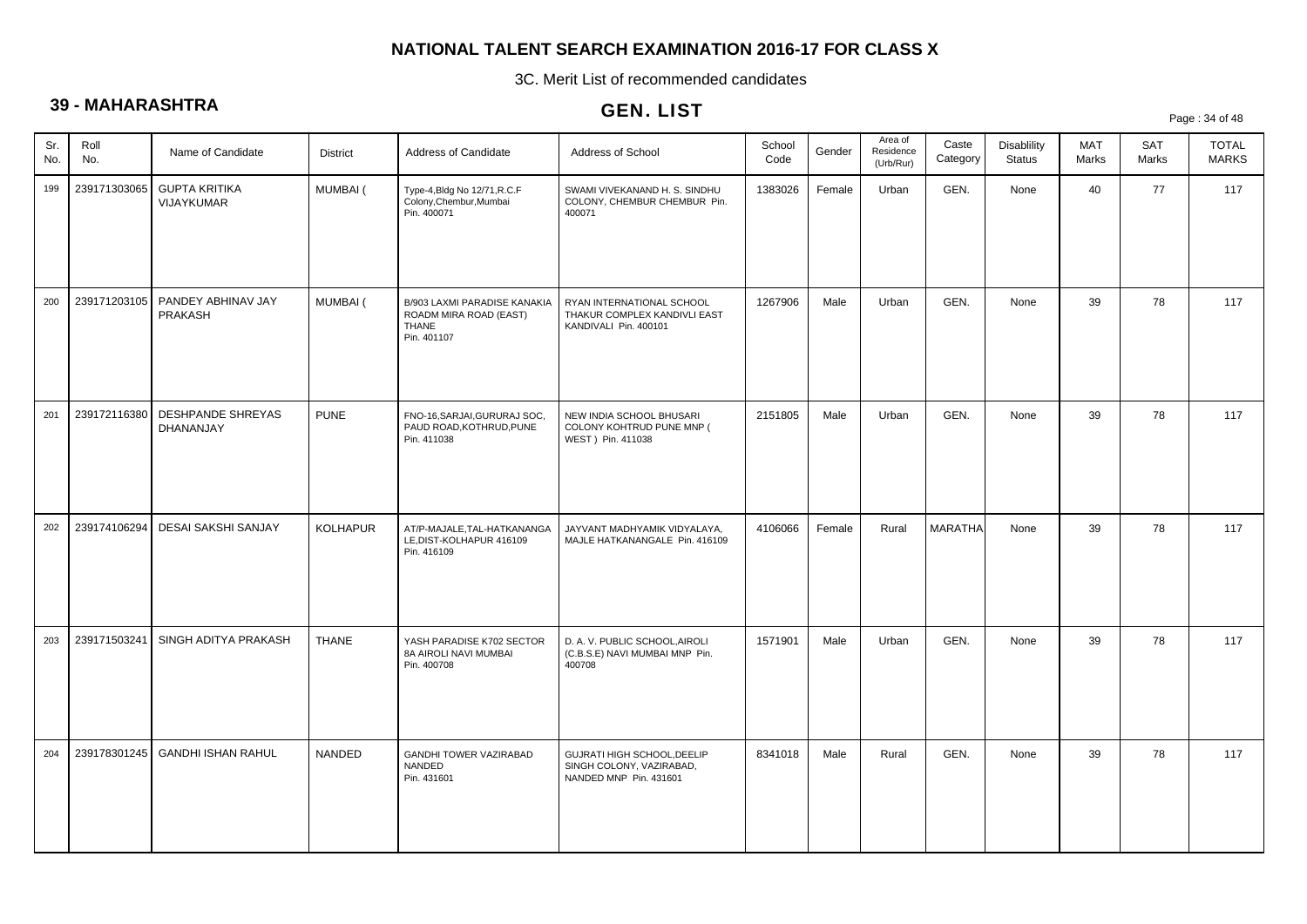3C. Merit List of recommended candidates

# **39 - MAHARASHTRA**

|                           |                             |                  |                                                                                                                         | <b>ULIV. LIJI</b>                                                                               |                |        |                                   |                   |                                     |              |                     | Page: 35 of 48               |
|---------------------------|-----------------------------|------------------|-------------------------------------------------------------------------------------------------------------------------|-------------------------------------------------------------------------------------------------|----------------|--------|-----------------------------------|-------------------|-------------------------------------|--------------|---------------------|------------------------------|
| Roll<br>Sr.<br>No.<br>No. | Name of Candidate           | <b>District</b>  | Address of Candidate                                                                                                    | Address of School                                                                               | School<br>Code | Gender | Area of<br>Residence<br>(Urb/Rur) | Caste<br>Category | <b>Disablility</b><br><b>Status</b> | MAT<br>Marks | <b>SAT</b><br>Marks | <b>TOTAL</b><br><b>MARKS</b> |
| 239174109277<br>205       | NANCHE GOURANG<br>GAJANAN   | <b>KOLHAPUR</b>  | 599/3 E Ward Shri Ram Colony<br>Biranje Panand kasaba Bawada<br>Kolhapur<br>Pin. 416006                                 | SOU. S. M. LOHIA HIGH SCHOOL,<br>KOLHAPUR, KOLAPUR MNP Pin.<br>416012                           | 4141009        | Male   | Urban                             | OBC               | None                                | 39           | 78                  | 117                          |
| 239174404067<br>206       | MALI SAGAR NARAYAN          | <b>RATNAGIRI</b> | MANGALYA APPARTMENT,<br>BLOCK NO. 22, SANT SENA<br>NAGAR, SHIVATAR ROAD, TAL.-<br>KHED, DIST.-RATNAGIRI.<br>Pin. 415709 | LATE P.G.KAMBALE DNYANDEEP<br>VIDYA MANDIR, BHADGAON KHED Pin.<br>415709                        | 4404042        | Male   | Rural                             | OBC               | None                                | 39           | 78                  | 117                          |
| 239174407228<br>207       | DESAI MUKTAI MILIND         | RATNAGIRI        | A/P - JANASHI, TAL - RAJAPUR<br><b>DIST-RATNAGIRI</b><br>Pin. 416702                                                    | SANE GURUJI VIDYA MANDIR<br>JANASHI, RAJAPUR, RATNAGIRI<br>RAJAPUR Pin. 416702                  | 4409009        | Female | Rural                             | GEN.              | None                                | 38           | 79                  | 117                          |
| 239171203190<br>208       | <b>BORKAR HARSH VINAYAK</b> | MUMBAI (         | B/901, GORAI MATRUASHISH, NR.<br>PEPSI GROUND, OPP AJARA<br>BANK, BORIVALI(W), MUMBAI.<br>Pin. 400092                   | SWAMI VIVEKANAND INTERNATIONAL<br>SCHOOL GORAI NO 1 BORIWALI (W)<br>MUMBAI BORIVALI Pin. 400091 | 1268027        | Male   | Urban                             | GEN.              | None                                | 37           | 80                  | 117                          |
| 239177401176<br>209       | SHARMA PALASH SANJAY        | <b>WARDHA</b>    | 42/A, TIWARI LAYOUT, NALWADI,<br>WARDHA, MAHARASHTRA<br>Pin. 442001                                                     | LLOYDS VIDYANIKETAN BHUGAON<br>DIST WARDHA WARDHA Pin. 442001                                   | 7401902        | Male   | Rural                             | GEN.              | None                                | 37           | 80                  | 117                          |
| 239175303388<br>210       | KANTHALE SANKET<br>RAJENDRA | <b>BEED</b>      | ANKUSH NAGAR, KAPILMUNI<br>COLONY, OLD CHARATA<br>ROAD, BEED.<br>Pin. 431122                                            | PRAGATI MADHAMIC VID<br>BALEPEER, BEED BEED Pin. 431122                                         | 5303065        | Male   | Urban                             | <b>NTD</b>        | None                                | 37           | 80                  | 117                          |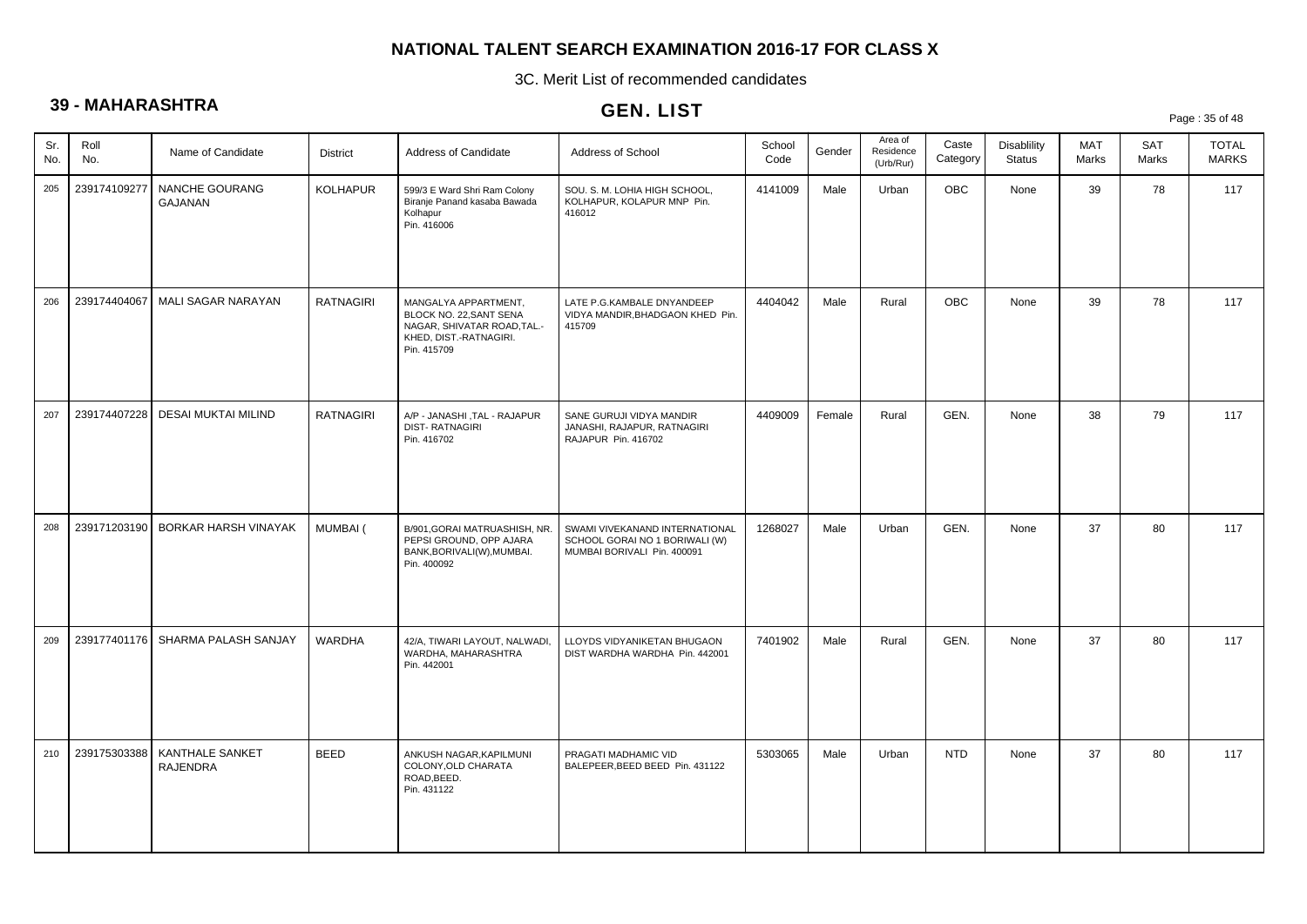3C. Merit List of recommended candidates

# **39 - MAHARASHTRA**

# GEN. LIST

Page : 36 of 48

| Sr.<br>No. | Roll<br>No.  | Name of Candidate                  | <b>District</b> | Address of Candidate                                                                           | Address of School                                                                        | School<br>Code | Gender | Area of<br>Residence<br>(Urb/Rur) | Caste<br>Category | Disablility<br><b>Status</b> | MAT<br>Marks | SAT<br>Marks | <b>TOTAL</b><br><b>MARKS</b> |
|------------|--------------|------------------------------------|-----------------|------------------------------------------------------------------------------------------------|------------------------------------------------------------------------------------------|----------------|--------|-----------------------------------|-------------------|------------------------------|--------------|--------------|------------------------------|
| 211        | 239171504151 | DASH ADITI JNANA RANJAN            | <b>THANE</b>    | 3-302, NRI COMPLEX, SEAWOODS<br>ESTATE, NERUL, SECTOR<br>-54,56,58, NAVI MUMBAI<br>Pin. 400706 | DELHI PUBLIC SCHOOL NERUL (C B S<br>E ) NAVI MUMBAI MNP Pin. 400706                      | 1571905        | Female | Urban                             | GEN.              | None                         | 36           | 81           | 117                          |
| 212        | 239177107132 | SINGH SALONI YASHWANT              | <b>NAGPUR</b>   | 342, h.b. estate near sonegaon tank,<br>nagpur<br>Pin. 440025                                  | BHARTIYA VIDYA BHAVANS BHAG<br>WANDAS PUROHIT VIDYA MANDIR<br>NAGPUR Pin. 441501         | 7101906        | Female | Rural                             | GEN.              | None                         | 35           | 82           | 117                          |
| 213        | 239173401029 | PATHAK PRASAD GANESH               | NANDURBAR       | 16 nandanagari housing society<br>nandurbar<br>Pin. 425412                                     | H. G. SHROFF HIGH SCHOOL,<br>NANDURBAR NANDURBAR Pin.<br>425412                          | 3401004        | Male   | Urban                             | GEN.              | None                         | 35           | 82           | 117                          |
| 214        | 239171501387 | BINWAL NEHA KARUN                  | <b>THANE</b>    | 204, Bloomingdale, Hiranandani<br>Estate, GB Road, Thane west<br>Pin. 400607                   | HIRANANDANI FOUNDATION PUBLIC<br>SCHOOL, GHODBANDAR ROAD,<br>THANE THANE MNP Pin. 400607 | 1541951        | Female | Urban                             | GEN.              | None                         | 35           | 82           | 117                          |
| 215        | 239172301170 | PATASKAR MANASI<br><b>ASHUTOSH</b> | SOLAPUR         | Flat No. 12 A, Nath Paragon, Near<br>Ram Mandir, Solapur<br>Pin. 413001                        | S R CHANDAK ENGLISH<br>HIGHSCHOOL, BUDHWAR PETH<br>SOLAPUR MNP Pin. 413002               | 2341996        | Female | Urban                             | GEN.              | None                         | 35           | 82           | 117                          |
| 216        | 239178102072 | RATNAPARKHI ONKAR<br>LAXMIKANT     | LATUR           | G-8, AJINKYA INCLAVE, GANESH<br>NAGAR, LATUR<br>Pin. 413531                                    | SHRI KESHAVRAJ VIDHYALAYA<br>LATUR LATUR Pin. 413531                                     | 8103065        | Male   | Urban                             | GEN.              | None                         | 34           | 83           | 117                          |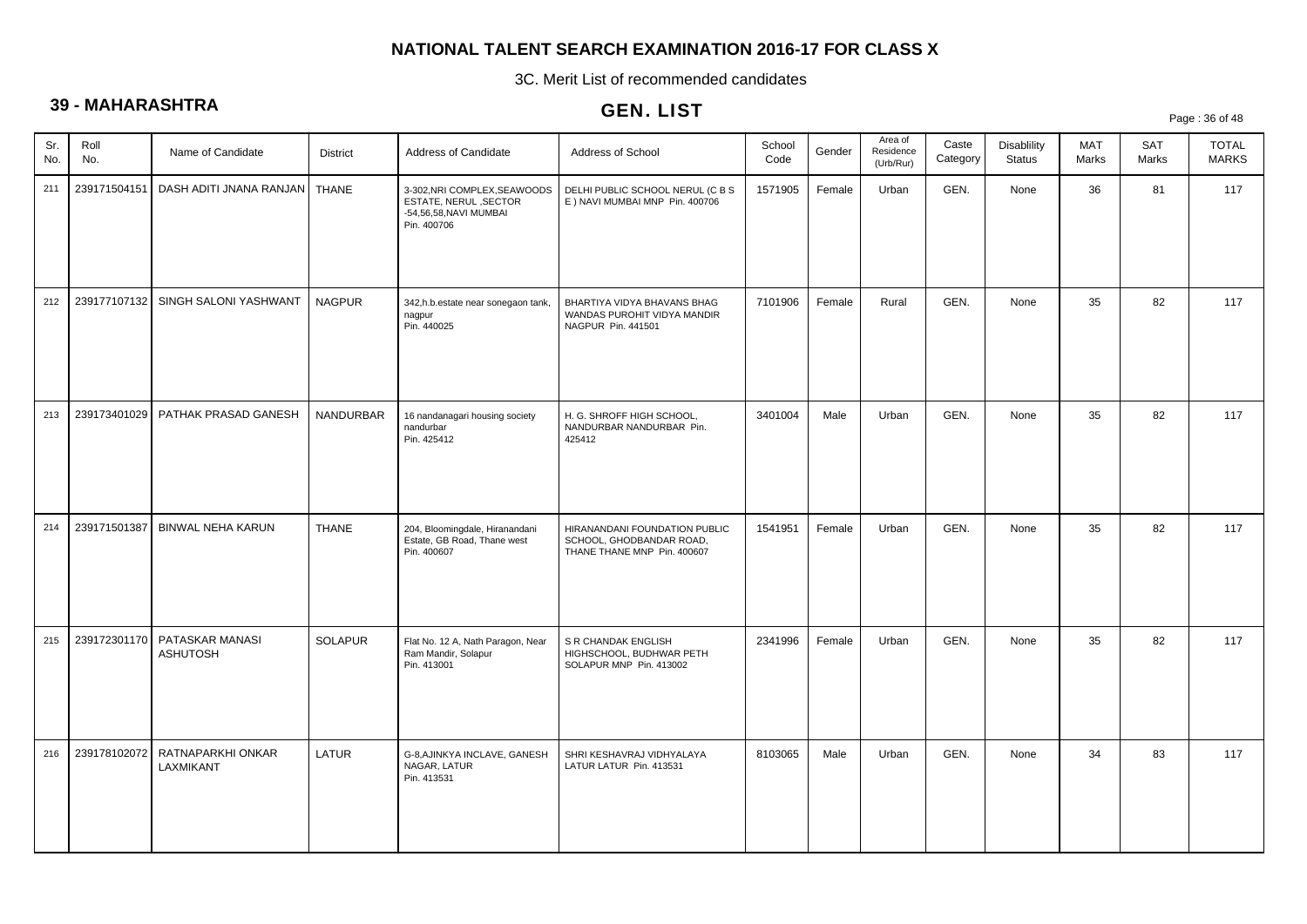3C. Merit List of recommended candidates

# **39 - MAHARASHTRA**

## GEN. LIST

Page : 37 of 48

| Sr.<br>No. | Roll<br>No.  | Name of Candidate                            | <b>District</b> | Address of Candidate                                                                                  | Address of School                                                                           | School<br>Code | Gender | Area of<br>Residence<br>(Urb/Rur) | Caste<br>Category | <b>Disablility</b><br><b>Status</b> | MAT<br>Marks | SAT<br>Marks | <b>TOTAL</b><br><b>MARKS</b> |
|------------|--------------|----------------------------------------------|-----------------|-------------------------------------------------------------------------------------------------------|---------------------------------------------------------------------------------------------|----------------|--------|-----------------------------------|-------------------|-------------------------------------|--------------|--------------|------------------------------|
| 217        |              | 239172113454   PENDSE PRACHI VISHWAS         | <b>PUNE</b>     | SHREEYASH, B-15, RAJASHREE<br>SHAHU SOC, SATARA ROAD,<br>OPP. WALWEKAR LAWNS, PUNE<br>Pin. 411037     | S. P. M. ENGLISH MEDIUM SCHOOL,<br>SADASHIV PETH, PUNE 30 PUNE MNP<br>(WEST) Pin. 411030    | 2151105        | Female | Urban                             | GEN.              | None                                | 48           | 68           | 116                          |
| 218        | 239174109239 | CHOUGULE ATHARVA<br><b>MAHAVIR</b>           | KOLHAPUR        | FLAT NO 1 SAI APPT.<br>ASSEMBALY ROAD 143 A/12<br>SHAHUPURI KOP<br>Pin. 416003                        | ST XAVIER'S HIGH SCHOOL,<br>KOLHAPUR KOLAPUR MNP Pin.<br>416003                             | 4141041        | Male   | Urban                             | GEN.              | None                                | 45           | 71           | 116                          |
| 219        | 239171515323 | PARWAIZ MOBEEN<br><b>MAHZAR</b>              | <b>THANE</b>    | B/203 AVADH JYOT APT., NAVI<br>PADA SHIVAJI CHOWK<br>BADLAPUR(E)<br>Pin. 421503                       | CARMEL CONVENT PRIMARY<br>SCHOOL, BELVALI, BADLAPUR (E)<br>DIST THANE AMBERNATH Pin. 421503 | 1503437        | Male   | Urban                             | GEN.              | None                                | 43           | 73           | 116                          |
| 220        |              | 239172119813 SAWANT REVATI<br>SATYAWAN       | <b>PUNE</b>     | <b>GMC GANGA, FLAT</b><br>A2, PLOT-17, CDC<br>PURNANAGAR, CHINCHWAD, PUN<br>E 19<br>Pin. 411019       | AMRUTA VIDYALAYA,<br>YAMUNANAGAR, NIGADI, PUNE 44<br>PIMPRI CHINCHWAD MNP Pin. 411044       | 2141679        | Female | Urban                             | GEN.              | None                                | 42           | 74           | 116                          |
| 221        |              | 239172115092 SHINDE SHARDUL NAMDEV   PUNE    |                 | NEHA HOSP.SHIVGANGA<br>COMP.BHEKRAINAGAR, PHURSU<br>NGI.<br>Pin. 412308                               | SADHANA BOY'S VIDYALAY MALWADI,<br>HADAPSAR, PUNE PUNE MNP (EAST)<br>Pin. 411028            | 2153002        | Male   | Urban                             | <b>SC</b>         | None                                | 42           | 74           | 116                          |
| 222        | 239178102085 | <b>RATHOUR PARAM</b><br><b>JITENDRAKUMAR</b> | LATUR           | C/o Shree Kailas Warad, Om<br>Sadan Near Vithal Rukmini<br>Mandir, Keshav Nagar, Latur<br>Pin. 413512 | PODAR INTERNATIONAL SCHOOL<br>LATUR LATUR Pin. 413512                                       | 8103904        | Male   | Urban                             | GEN.              | None                                | 42           | 74           | 116                          |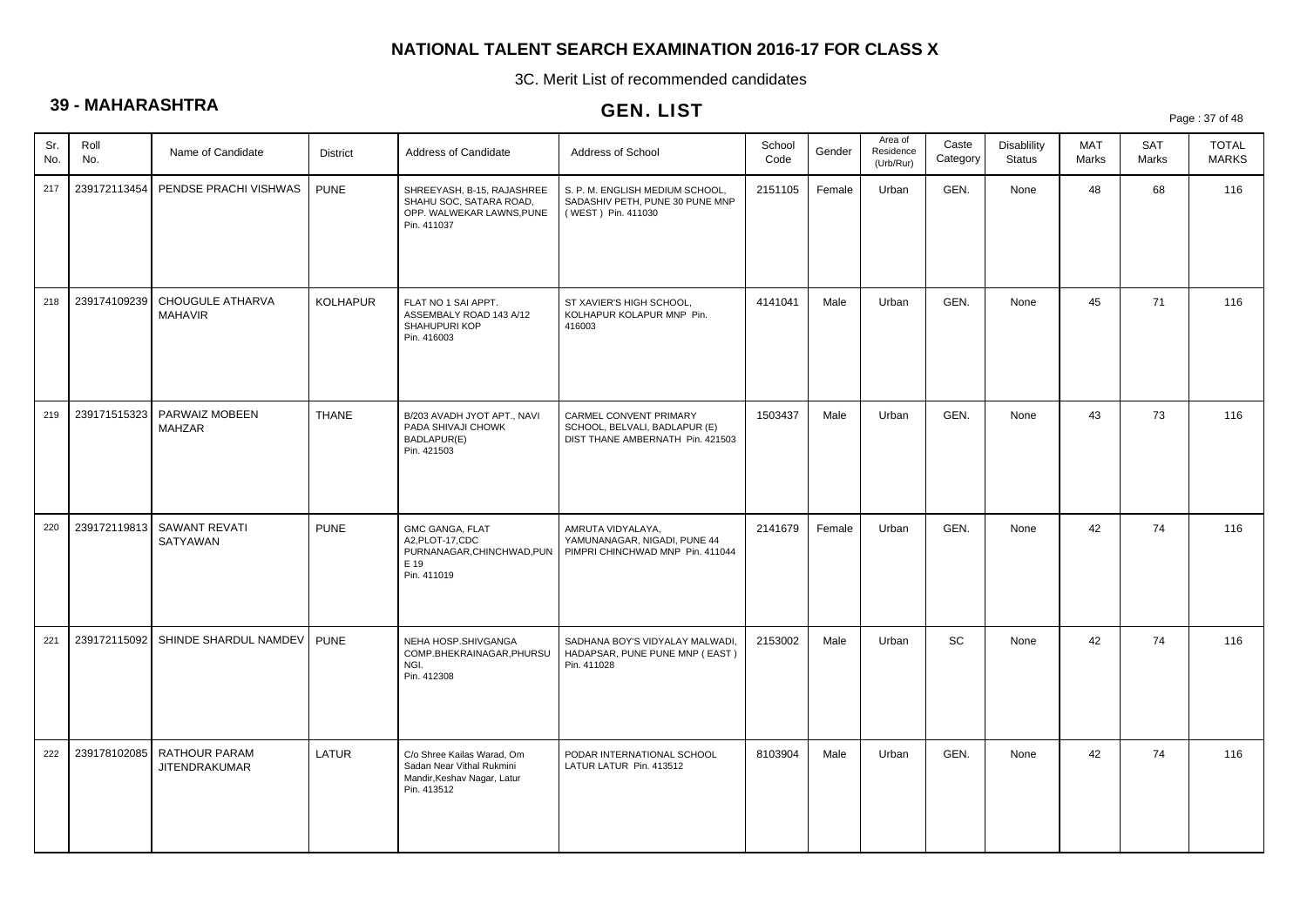3C. Merit List of recommended candidates

# **39 - MAHARASHTRA**

# GEN. LIST

Page : 38 of 48

| Sr.<br>No. | Roll<br>No.  | Name of Candidate                        | <b>District</b> | Address of Candidate                                                                         | Address of School                                                                    | School<br>Code | Gender | Area of<br>Residence<br>(Urb/Rur) | Caste<br>Category | <b>Disablility</b><br><b>Status</b> | MAT<br>Marks | <b>SAT</b><br>Marks | <b>TOTAL</b><br><b>MARKS</b> |
|------------|--------------|------------------------------------------|-----------------|----------------------------------------------------------------------------------------------|--------------------------------------------------------------------------------------|----------------|--------|-----------------------------------|-------------------|-------------------------------------|--------------|---------------------|------------------------------|
| 223        | 239176303047 | KHARCHE SAKSHI MILIND                    | <b>AKOLA</b>    | SANTOSH NAGAR , NEAR TTN<br>COLLEGE, NEAR JAISWAL<br>TRADERS, KHADKI BK.AKOLA<br>Pin. 444004 | SCHOOL OF SCHOLARS<br>KESHAVNAGAR AKOLA AKOLA MNP<br>Pin. 444001                     | 6341901        | Female | Rural                             | <b>OBC</b>        | None                                | 42           | 74                  | 116                          |
| 224        | 239175106109 | KHARKAR SHRUTI UDAY                      | AURANGABAD      | ROW HOUSE NO.2 SWARDA<br>RESIDENCY PLOT NO. 236<br>JYOTINAGAR AURANGABAD<br>Pin. 431005      | STATE BANK OFFICERS DIST<br>AURANGABAD AURANGABAD MNP<br>Pin. 431003                 | 5141623        | Female | Urban                             | GEN.              | None                                | 42           | 74                  | 116                          |
| 225        | 239175303386 | SONSALE VAIBHAV<br><b>BHAUSAHEB</b>      | <b>BEED</b>     | KALIKA NAGAR , NAGAR<br>ROAD, BEED.<br>Pin. 431122                                           | PRAGATI MADHAMIC VID<br>BALEPEER, BEED BEED Pin. 431122                              | 5303065        | Male   | Urban                             | <b>NTC</b>        | None                                | 42           | 74                  | 116                          |
| 226        | 239178301394 | MUNDADA ARYAN<br>PRAPHULLA               | NANDED          | MUNDADA, AYURVED<br>HOSPITAL.VAZIRABAD NANDED<br>Pin. 431602                                 | GYAN MATA VIDYA VIHAR, NEAR<br>AIRPORT, KAMTHA ROAD.<br>NASRATPUR NANDED Pin. 431605 | 8305028        | Male   | Urban                             | GEN.              | None                                | 41           | 75                  | 116                          |
| 227        | 239171503422 | MANDAVILLI SWAPNIL RAVI<br><b>KESAV</b>  | <b>THANE</b>    | D-2/302, HIGHLAND<br>GARDENSDHOKALI LINK<br>ROADTHANE (W)<br>Pin. 400608                     | NEW HORIZON SCHOLARS SCHOOL<br>NAVI MUMBAI MNP Pin. 400615                           | 1571956        | Male   | Urban                             | GEN.              | None                                | 41           | 75                  | 116                          |
| 228        | 239172209171 | <b>GHULE LOKESH</b><br><b>MACHHINDRA</b> | AHMEDNAGAR      | A/P SAROLE PATHAR TAL<br>SANGAMNER DIST<br>AHMEDNAGAR<br>Pin. 422620                         | OM GURUDEV MADHYAMIK GURUKUL<br>KOKAMTHAN KOPARGAON Pin.<br>423601                   | 2209445        | Male   | Rural                             | <b>MARATHA</b>    | None                                | 41           | 75                  | 116                          |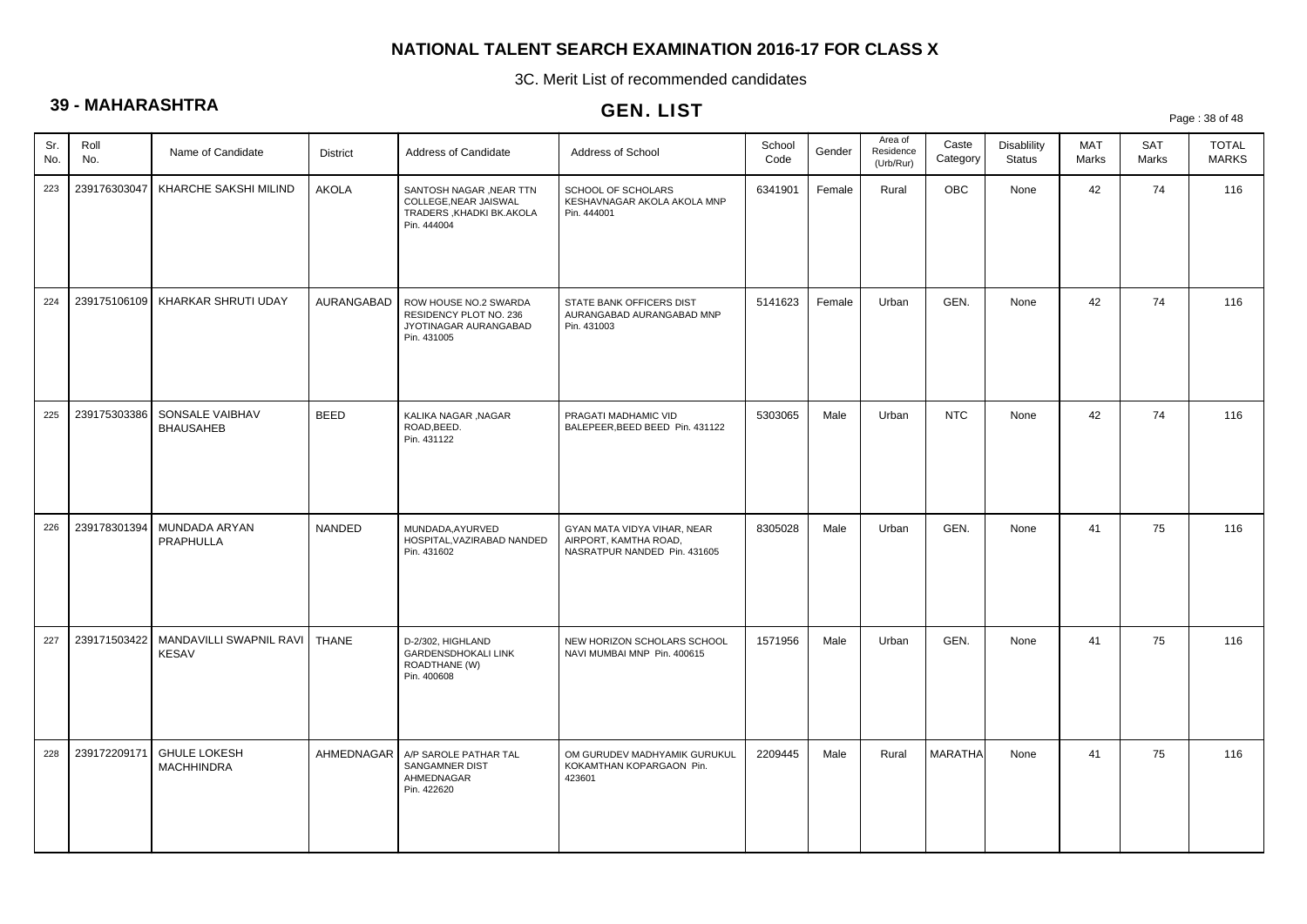3C. Merit List of recommended candidates

# **39 - MAHARASHTRA**

|            |              |                                    |                  |                                                                                                                | ULIV. LIJ I                                                                                             |                |        |                                   |                   |                              |                     |                     | Page: 39 of 48               |
|------------|--------------|------------------------------------|------------------|----------------------------------------------------------------------------------------------------------------|---------------------------------------------------------------------------------------------------------|----------------|--------|-----------------------------------|-------------------|------------------------------|---------------------|---------------------|------------------------------|
| Sr.<br>No. | Roll<br>No.  | Name of Candidate                  | <b>District</b>  | Address of Candidate                                                                                           | Address of School                                                                                       | School<br>Code | Gender | Area of<br>Residence<br>(Urb/Rur) | Caste<br>Category | Disablility<br><b>Status</b> | <b>MAT</b><br>Marks | <b>SAT</b><br>Marks | <b>TOTAL</b><br><b>MARKS</b> |
| 229        | 239172301140 | KUMBHAR UTKARSHA<br><b>VITTHAL</b> | <b>SOLAPUR</b>   | Flat No.208, Gajdant Appartment,<br>Hotgi Road, Solapur<br>Pin. 413003                                         | SUYASH VIDYALAYA SOLAPUR MNP<br>Pin. 413001                                                             | 2341016        | Female | Urban                             | GEN.              | None                         | 41                  | 75                  | 116                          |
| 230        | 239172302405 | JADHAV PRAJWAL<br>DADARAM          | <b>SOLAPUR</b>   | AT/PO-VEET TAL-KARMALA<br>DIST-SOLAPUR<br>Pin. 413203                                                          | SHRI CHHATRAPATI SHIVAJI<br>VIDYALAYA, VEET, KARMALA,<br>KARMALA Pin. 413203                            | 2303013        | Male   | Rural                             | <b>OBC</b>        | None                         | 41                  | 75                  | 116                          |
| 231        | 239174404057 | AMBRE NEHA DATTARAJ                | <b>RATNAGIRI</b> | VARWATKAR SANKUL, NEAR<br>MINATAI THAKRE HALL, ROOM<br>NO - 16.TAL.- KHED, DIST.-<br>RATNAGIRI.<br>Pin. 415709 | LATE P.G.KAMBALE DNYANDEEP<br>VIDYA MANDIR, BHADGAON KHED Pin.<br>415709                                | 4404042        | Female | Rural                             | GEN.              | None                         | 41                  | 75                  | 116                          |
| 232        | 239175106366 | CHINTAWAR SUYASH<br><b>SATISH</b>  | AURANGABAD       | FLAT6, PLOT 40, SIDDHI<br>RESIDENCY, SHREYANAGAR<br>ABAD MS<br>Pin. 431001                                     | HOLYCROSS H. S. ENGLISH,<br>AURANGABAD DIST AURANGABAD<br>AURANGABAD MNP Pin. 431002                    | 5141007        | Male   | Urban                             | GEN.              | None                         | 40                  | 76                  | 116                          |
| 233        | 239171501334 | WAGHIRKAR PIYUSH<br><b>MANESH</b>  | <b>THANE</b>     | 10/502,shubharambh,manpada,Tha<br>ne(W)<br>Pin. 400601                                                         | VASANT VIHAR HIGH SCHOOL<br>POKHARAN.2 DIST THANE THANE<br>MNP Pin. 400601                              | 1541065        | Male   | Urban                             | GEN.              | None                         | 40                  | 76                  | 116                          |
| 234        | 239172116454 | JUGADE ESHA ATUL                   | <b>PUNE</b>      | A- 405, KANCHANBAN PHASE II,<br>SHIVTIRTHNAGAR, PAUD ROAD,<br>KOTHRUD, PUNE<br>Pin. 411038                     | ABHINAV VIDYALAY ENGLISH MEDIUM<br>SCHOOL, KARVEROAD, ERANDWANA,<br>PUNE PUNE MNP (WEST) Pin.<br>411004 | 2151094        | Female | Urban                             | GEN.              | None                         | 40                  | 76                  | 116                          |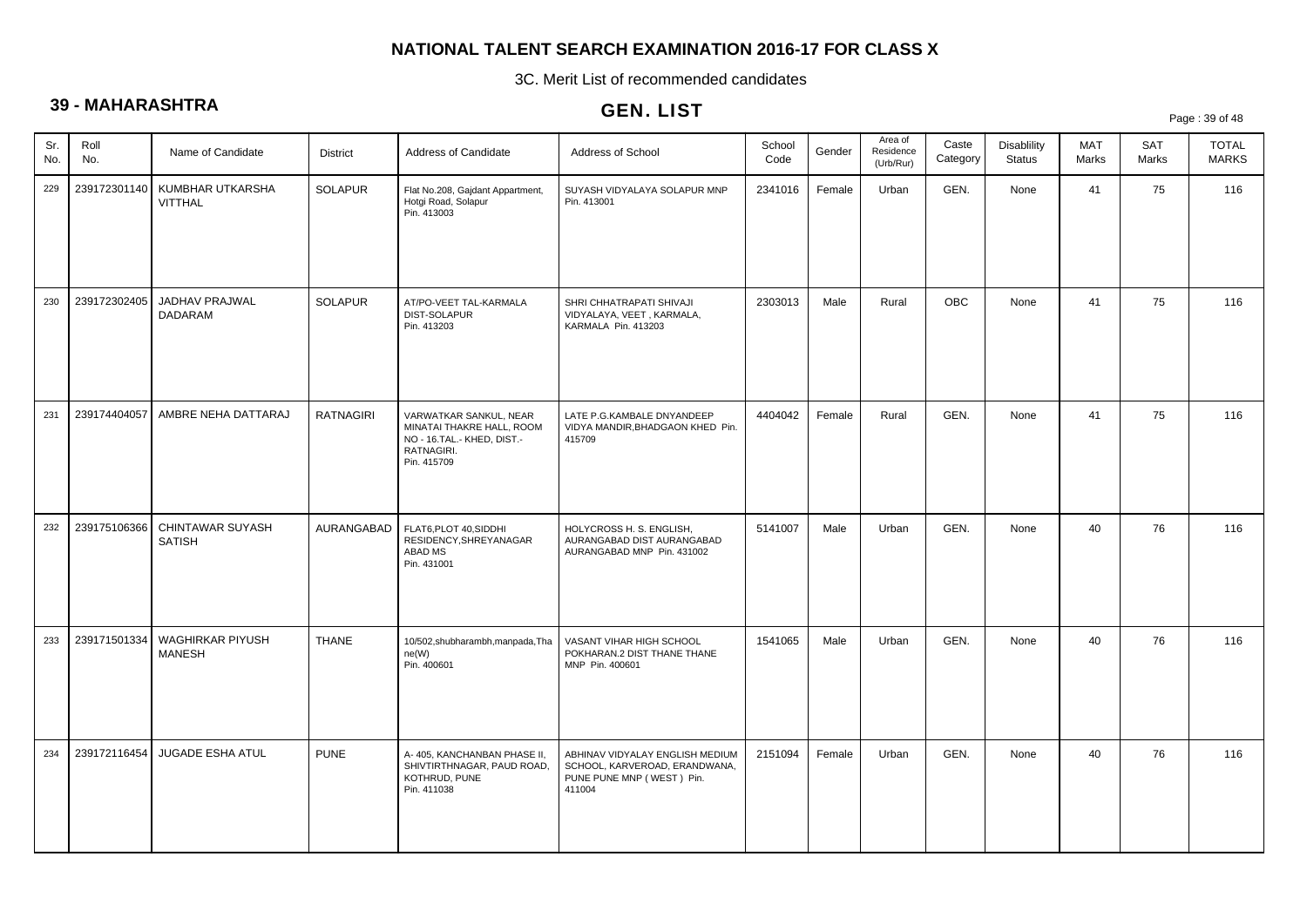3C. Merit List of recommended candidates

# **39 - MAHARASHTRA**

|            |              |                                 |                  |                                                                                                                    | GEN. LIST                                                                                        |                |        |                                   |                   |                                     |              |                     | Page: 40 of 48               |
|------------|--------------|---------------------------------|------------------|--------------------------------------------------------------------------------------------------------------------|--------------------------------------------------------------------------------------------------|----------------|--------|-----------------------------------|-------------------|-------------------------------------|--------------|---------------------|------------------------------|
| Sr.<br>No. | Roll<br>No.  | Name of Candidate               | <b>District</b>  | Address of Candidate                                                                                               | Address of School                                                                                | School<br>Code | Gender | Area of<br>Residence<br>(Urb/Rur) | Caste<br>Category | <b>Disablility</b><br><b>Status</b> | MAT<br>Marks | <b>SAT</b><br>Marks | <b>TOTAL</b><br><b>MARKS</b> |
| 235        | 239176102259 | AGRAWAL SIDDESH SHYAM           | <b>AMRAVATI</b>  | 54, SHARDA VIHAR, NEAR<br><b>KRUSHNARPAN</b><br>COLONY, AMRAVATI<br>Pin. 444607                                    | BHAWARILAL SAMRA ENGLISH HIGH<br>SCHOOL, DASHARA MAIDAN<br>AMRAVATI AMARAVATI MNP Pin.<br>444605 | 6141070        | Male   | Urban                             | GEN.              | None                                | 39           | 77                  | 116                          |
| 236        | 239173301012 | JAIN SAMYAK VISHAL              | <b>JALGAON</b>   | St.Joseph's convent<br>sr.sec.school,Suyog<br>colony, Jalgaon. 425001<br>Pin. 425001                               | ST. JOSEF CONTVENT SCHOOL,<br>JALGAON JALGAON MNP Pin. 425001                                    | 3341015        | Male   | Urban                             | GEN.              | None                                | 38           | 78                  | 116                          |
| 237        | 239175401369 | KHARABE AARTI ANKUSH            | PARBHANI         | SAINAGAR DARGAH ROAD<br>PARBHANI<br>Pin. 431401                                                                    | NUTAN VIDYA MANDIR PARBHANI<br>PARBHANI MNP Pin. 431401                                          | 5441002        | Female | Urban                             | GEN.              | None                                | 38           | 78                  | 116                          |
| 238        | 239174404079 | NAGARE CHETANA<br>NANDKUMAR     | <b>RATNAGIRI</b> | CHHATRAPATI SAMBHAJI RAJE<br>SAINIK SCHOOL, JAMGE, TAL.-<br>KHED, DIST.- RATNAGIRI.<br>Pin. 415716                 | LATE P.G.KAMBALE DNYANDEEP<br>VIDYA MANDIR, BHADGAON KHED Pin.<br>415709                         | 4404042        | Female | Rural                             | GEN.              | None                                | 38           | 78                  | 116                          |
| 239        | 239171601191 | PORWAL PRANJAL<br><b>MAHESH</b> | <b>PALGHAR</b>   | 303/2, vinay unique residence, gokul<br>township, bolinj, virar (w)<br>Pin. 401303                                 | ST. XAVIER ENG. PRIMARY SCHOOL,<br>VIRAR VASAI Pin. 401303                                       | 1511596        | Female | Urban                             | GEN.              | None                                | 38           | 78                  | 116                          |
| 240        | 239175102310 | AGHAV BRIJESH SUBHASH           | AURANGABAD       | ROW HOUSE NO 4 SAPTARSHI<br>VATIKA SWAPNANAGARI<br>GARKHEDA NEAR RELIANCE<br>MART AURANGABAD 431001<br>Pin. 431005 | PODAR INTERNATIONAL SCHOOL<br>AURANGABAD MNP Pin. 431005                                         | 5141906        | Male   | Urban                             | GEN.              | None                                | 38           | 78                  | 116                          |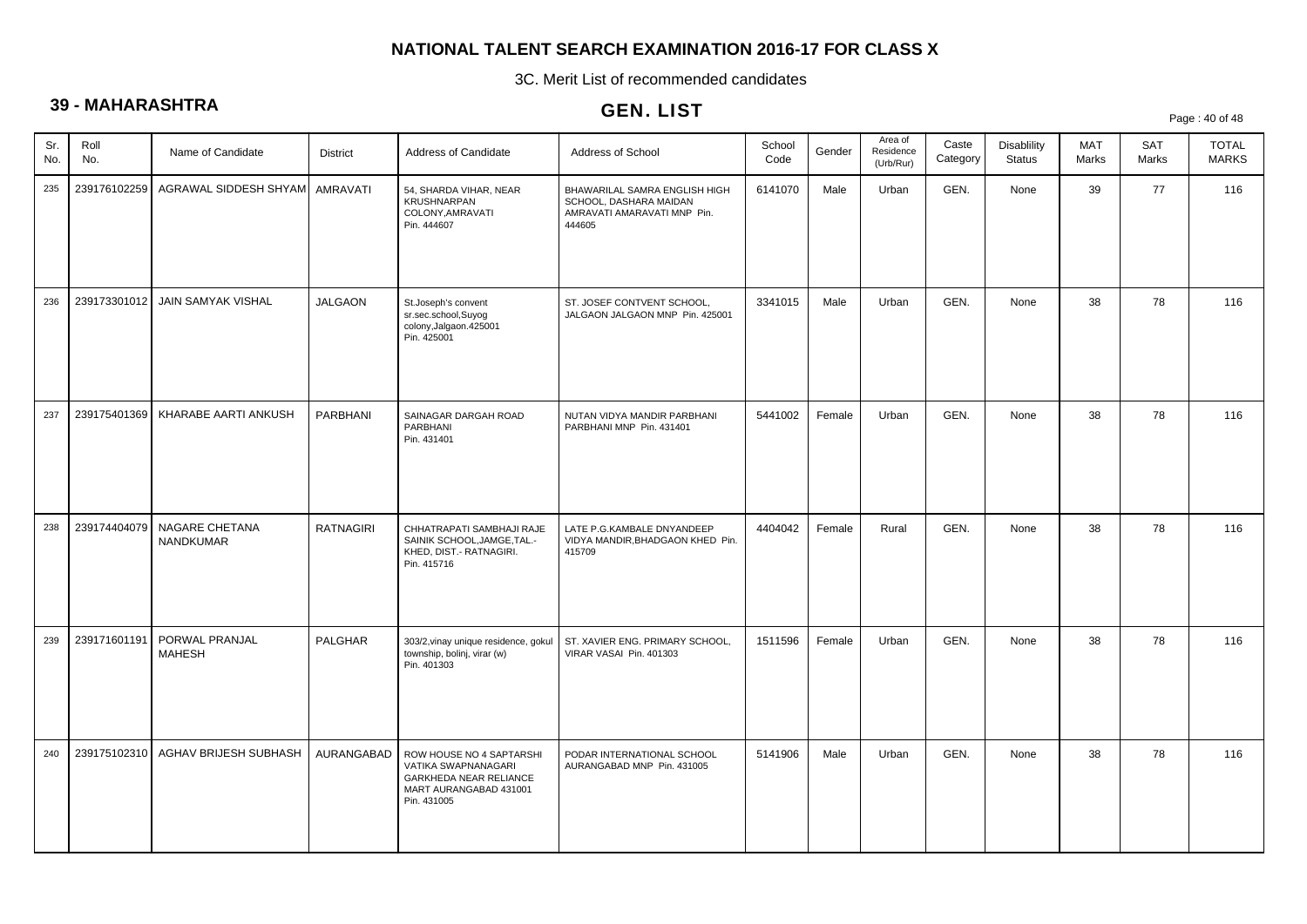3C. Merit List of recommended candidates

# **39 - MAHARASHTRA**

| vv         |              |                                             |               |                                                                                | GEN. LIST                                                                                |                |        |                                   |                   |                                     |              |              | Page: 41 of 48               |
|------------|--------------|---------------------------------------------|---------------|--------------------------------------------------------------------------------|------------------------------------------------------------------------------------------|----------------|--------|-----------------------------------|-------------------|-------------------------------------|--------------|--------------|------------------------------|
| Sr.<br>No. | Roll<br>No.  | Name of Candidate                           | District      | Address of Candidate                                                           | Address of School                                                                        | School<br>Code | Gender | Area of<br>Residence<br>(Urb/Rur) | Caste<br>Category | <b>Disablility</b><br><b>Status</b> | MAT<br>Marks | SAT<br>Marks | <b>TOTAL</b><br><b>MARKS</b> |
| 241        | 239174201020 | JAGTAP MUGDHA MAHESH                        | <b>SATARA</b> | Ajinkya, 76/40, Malhar Peth, Jagtap<br>ColonySatara<br>Pin. 415002             | NEW ENGLISH SCHOOL, SOMWAR<br>PETH, SATARA SATARA Pin. 415002                            | 4201005        | Female | Urban                             | <b>MARATHA</b>    | None                                | 38           | 78           | 116                          |
| 242        | 239178301027 | ARDHAPURE SUYASH<br><b>SATISH</b>           | NANDED        | SAPTAGIRI<br>APT.WING-B,CHHATRAPATI<br>CHAUK, NANDED<br>Pin. 431602            | CAMBRIDGE VIDYALAYA BEHING<br>SHIVAJI NAGAR NANDED DIST<br>NANDED NANDED MNP Pin. 431605 | 8341512        | Male   | Urban                             | GEN.              | None                                | 38           | 78           | 116                          |
| 243        | 239171402366 | PANDEY PRANAB RAMESH<br><b>KUMAR PANDEY</b> | RAIGAD        | B-301, Parth CHS, Plot-228,<br>sector-13, Kharghar, Navi Mumbai<br>Pin. 410210 | DAV INTERNATION SCHOOL,<br>KHARGHAR NAVI MUMBAI(CBSE)<br>PANVEL Pin. 410210              | 1403907        | Male   | Rural                             | GEN.              | None                                | 37           | 79           | 116                          |
| 244        | 239171504567 | MISHRA AAYUSHI AJAY                         | <b>THANE</b>  | B-7/4, Kendriya Vihar, Sec-38,<br>Nerul(W), Navi Mumbai.<br>Pin. 400706        | PODAR INTERNATION SCHOOL<br>NERUL NAVI MUMBAI MNP Pin.<br>400706                         | 1571916        | Female | Urban                             | GEN.              | None                                | 37           | 79           | 116                          |
| 245        | 239176302021 | <b>DESHPANDE SURABHI ANIL</b>               | <b>AKOLA</b>  | 07, PAVANVEER APPT. MARATHA<br>NAGAR, AKOLA.<br>Pin. 444001                    | BAL SHIVAJI MADHYAMIK VIDYALAY,<br>AKOLA AKOLA MNP Pin. 444005                           | 6341053        | Female | Urban                             | GEN.              | None                                | 36           | 80           | 116                          |
| 246        | 239175201537 | <b>INCHURE AJINKYA SANJAY</b>               | <b>JALNA</b>  | NUTAN VASHAT, AMBAD<br>DI.JALNA MAHARASHTRA<br>Pin. 431204                     | H. S. MTSAYODARI<br>VIDYALAYA, MATHPIMPLGAON AMBAD<br>AMBAD Pin. 431204                  | 5203006        | Male   | Rural                             | GEN.              | None                                | 36           | 80           | 116                          |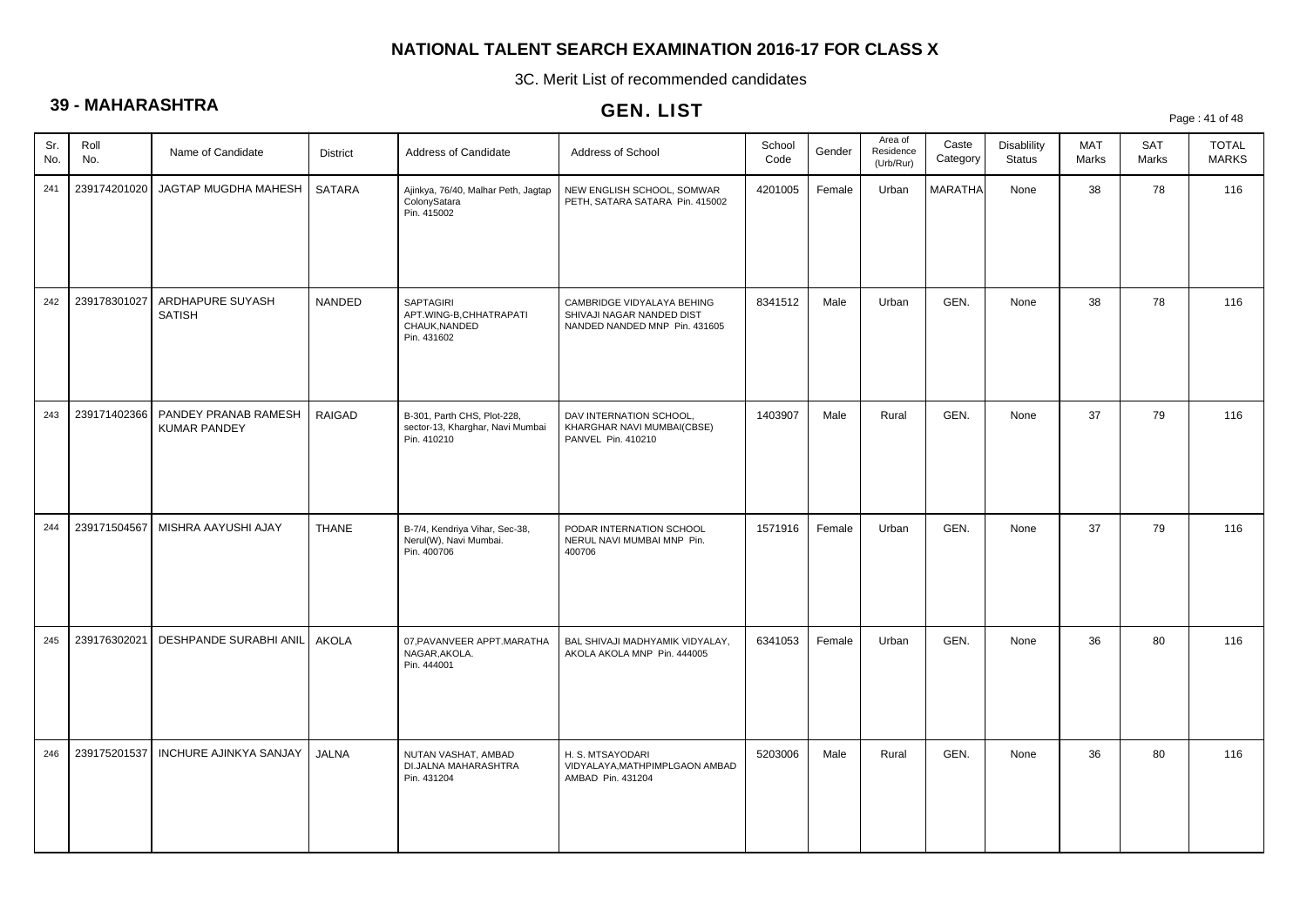3C. Merit List of recommended candidates

# **39 - MAHARASHTRA**

# GEN. LIST

Page : 42 of 48

| Sr.<br>No. | Roll<br>No.  | Name of Candidate                        | <b>District</b> | Address of Candidate                                                                                           | Address of School                                                                      | School<br>Code | Gender | Area of<br>Residence<br>(Urb/Rur) | Caste<br>Category | <b>Disablility</b><br><b>Status</b> | MAT<br>Marks | <b>SAT</b><br>Marks | <b>TOTAL</b><br><b>MARKS</b> |
|------------|--------------|------------------------------------------|-----------------|----------------------------------------------------------------------------------------------------------------|----------------------------------------------------------------------------------------|----------------|--------|-----------------------------------|-------------------|-------------------------------------|--------------|---------------------|------------------------------|
| 247        | 239171507291 | KANADIA PURVIL PARESH                    | <b>THANE</b>    | B/6, 1st FLOOR, ANNAPURNA<br>DHAM, PANDURANGWADI,<br>DOMBIVLI - EAST<br>Pin. 421201                            | MODEL ENGLISH PRIMARY SCHOOL,<br>DOMBIVLI KALYAN MNP Pin. 421201                       | 1551619        | Male   | Urban                             | GEN.              | None                                | 32           | 84                  | 116                          |
| 248        |              | 239175102412 SULAKHE RUCHA SUNIL         | AURANGABAD      | NAGESHWARWADI<br>AURANGABAD<br>Pin. 431001                                                                     | A. K. WAGHMARE H. S. AURANGABAD<br>AURANGABAD MNP Pin. 431001                          | 5141047        | Female | Urban                             | GEN.              | None                                | 45           | 70                  | 115                          |
| 249        | 239178301251 | <b>DAHALE YASH</b><br><b>VIJAYKUMAR</b>  | NANDED          | SHRINAGAR NANDED<br>Pin. 431602                                                                                | GUJRATI HIGH SCHOOL, DEELIP<br>SINGH COLONY, VAZIRABAD,<br>NANDED MNP Pin. 431601      | 8341018        | Male   | Rural                             | OBC               | None                                | 44           | 71                  | 115                          |
| 250        |              | 239171304064   WANI DUHITA SUNIL         | <b>MUMBAI</b> ( | 325/18, TRIMURTI<br>CHS.HINGWALA<br>LANE, PANTNAGAR, GHATKOPAR<br>EAST, MUMBAI<br>Pin. 400075                  | P. V. GRAHA'S PUNE VIDYABHAVAN<br>NO. 2, GHATKOPAR (W) MUMBAI<br>GHATKOPAR Pin. 400077 | 1384029        | Female | Urban                             | OBC               | None                                | 43           | 72                  | 115                          |
| 251        | 239175301023 | <b>TONDE RUSHIKESH</b><br><b>ASHRUBA</b> | <b>BEED</b>     | SHUBHRUSHI SUBHADRA<br>NAGAR AMBAJOGAI DIST BEED<br>Pin. 431517                                                | SHRI YOGESHWARI NUTAN<br>VIDYALAYA, AMBAJOGAI DIST BEED<br>AMBEJOGAI Pin. 431517       | 5301003        | Male   | Rural                             | <b>NTD</b>        | None                                | 43           | 72                  | 115                          |
| 252        | 239171501254 | PHUSE VEDANT MOHAN                       | <b>THANE</b>    | B-1/401, Runwal Estate, Behind<br>R-Mall, Chitalsar,<br>Manpada, Ghodbunder<br>Road, Thane(W) -<br>Pin. 400607 | DAV PUBLIC SCHOOL BALKUM THANE<br>(W) THANE MNP Pin. 400610                            | 1541904        | Male   | Urban                             | <b>OBC</b>        | None                                | 42           | 73                  | 115                          |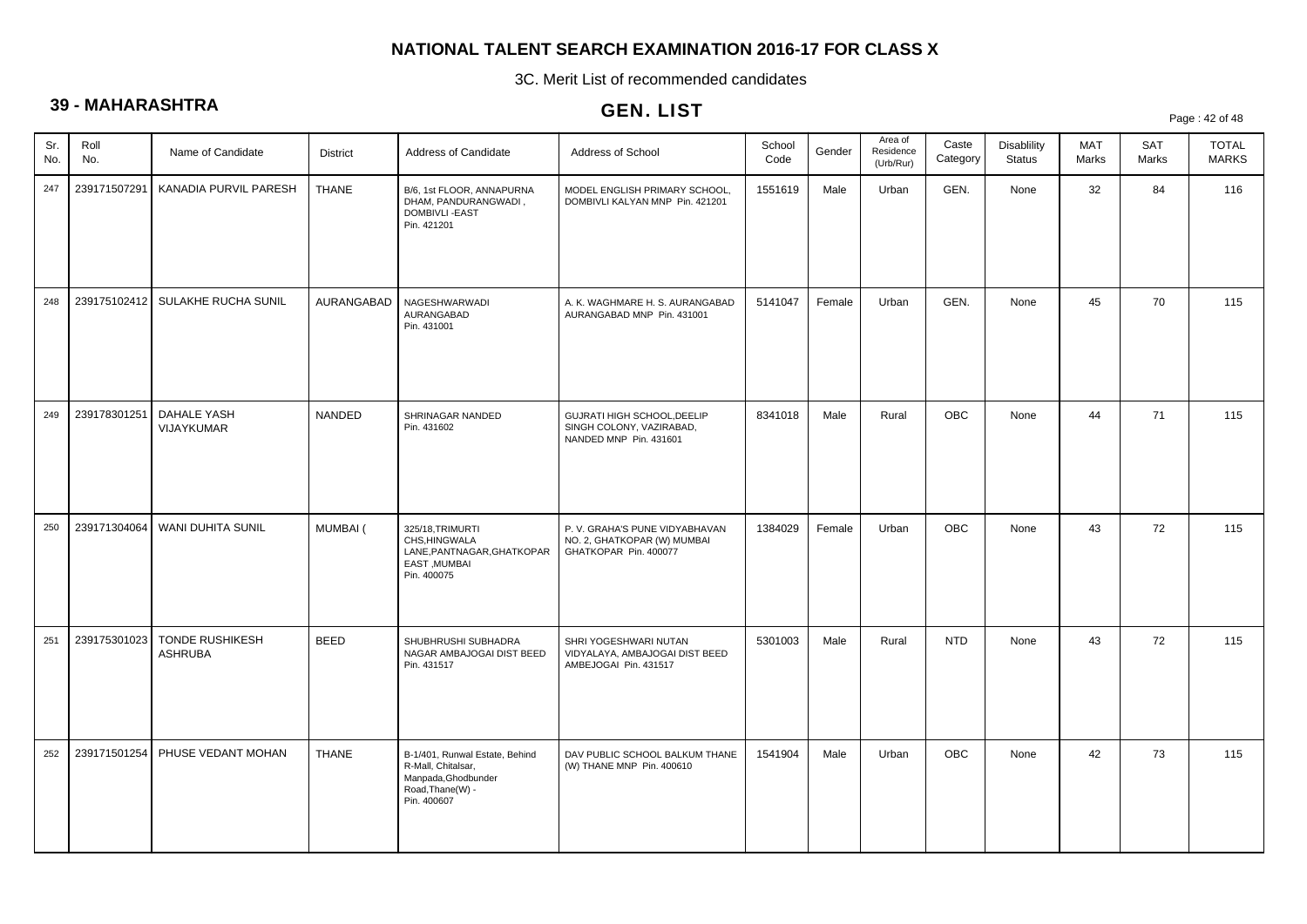3C. Merit List of recommended candidates

# **39 - MAHARASHTRA**

# GEN. LIST

Page : 43 of 48

| Sr.<br>No. | Roll<br>No.  | Name of Candidate                        | <b>District</b> | Address of Candidate                                                                               | Address of School                                                                                        | School<br>Code | Gender | Area of<br>Residence<br>(Urb/Rur) | Caste<br>Category | <b>Disablility</b><br><b>Status</b> | MAT<br>Marks | <b>SAT</b><br>Marks | <b>TOTAL</b><br><b>MARKS</b> |
|------------|--------------|------------------------------------------|-----------------|----------------------------------------------------------------------------------------------------|----------------------------------------------------------------------------------------------------------|----------------|--------|-----------------------------------|-------------------|-------------------------------------|--------------|---------------------|------------------------------|
| 253        | 239175201202 | KABRA DWIJ NITIN                         | <b>JALNA</b>    | 25 IDHITA BUNGALOW<br>VASUNDHARA NAGAR JALNA<br>Pin. 431203                                        | PODAR (C.B.S.E.) SCHOOL JALNA<br>JALNA Pin. 431203                                                       | 5201903        | Male   | Urban                             | GEN.              | None                                | 42           | 73                  | 115                          |
| 254        | 239176305101 | PATOKAR AMEY BHARAT                      | <b>AKOLA</b>    | SUKHAKARTA 11 KEDIA PLOTS<br>AKOLA<br>Pin. 444001                                                  | MOUNT CARMEL ENGLISH HIGH<br>SCHOOL, AKOLA AKOLA MNP Pin.<br>444001                                      | 6341046        | Male   | Urban                             | GEN.              | None                                | 42           | 73                  | 115                          |
| 255        | 239171507029 | <b>BHAT RAVI</b><br><b>KRISHNAMURTHY</b> | <b>THANE</b>    | B-402, Millenium Park, Shashikant<br>Nagar, Nr. Vijay Society Hall,<br>Dombivli (W)<br>Pin. 421202 | DON BOSCO SCHOOL, PRIMARY<br>SAIDEEP BLDG, GAVDEVI HSG,<br>SOCIETY, GUPTE ROAD KALYAN MNP<br>Pin. 421202 | 1551370        | Male   | Urban                             | GEN.              | None                                | 41           | 74                  | 115                          |
| 256        | 239178301301 | PURI RUSHIKESH<br>SADANAND               | NANDED          | RAJ CORNER MANIK NAGAR<br>NANDED<br>Pin. 431605                                                    | GUJRATI HIGH SCHOOL, DEELIP<br>SINGH COLONY, VAZIRABAD,<br>NANDED MNP Pin. 431601                        | 8341018        | Male   | Rural                             | <b>NTB</b>        | None                                | 41           | 74                  | 115                          |
| 257        | 239173301054 | CHAUDHARI PARTH<br><b>RAVINDRA</b>       | JALGAON         | 19, Nutan Varsha Colony, Mohadi<br>Rd, Jalgaon.<br>Pin. 425001                                     | ST. JOSEF CONTVENT SCHOOL,<br>JALGAON JALGAON MNP Pin. 425001                                            | 3341015        | Male   | Urban                             | <b>OBC</b>        | None                                | 40           | 75                  | 115                          |
| 258        | 239171504281 | DATTA SAGARIMA SUDIP<br><b>DATTA</b>     | <b>THANE</b>    | 101, mohan paradise, sector-36,<br>nerul(W), navi mumbai<br>Pin. 400706                            | DELHI PUBLIC SCHOOL NERUL (C B S<br>E ) NAVI MUMBAI MNP Pin. 400706                                      | 1571905        | Female | Urban                             | GEN.              | None                                | 40           | 75                  | 115                          |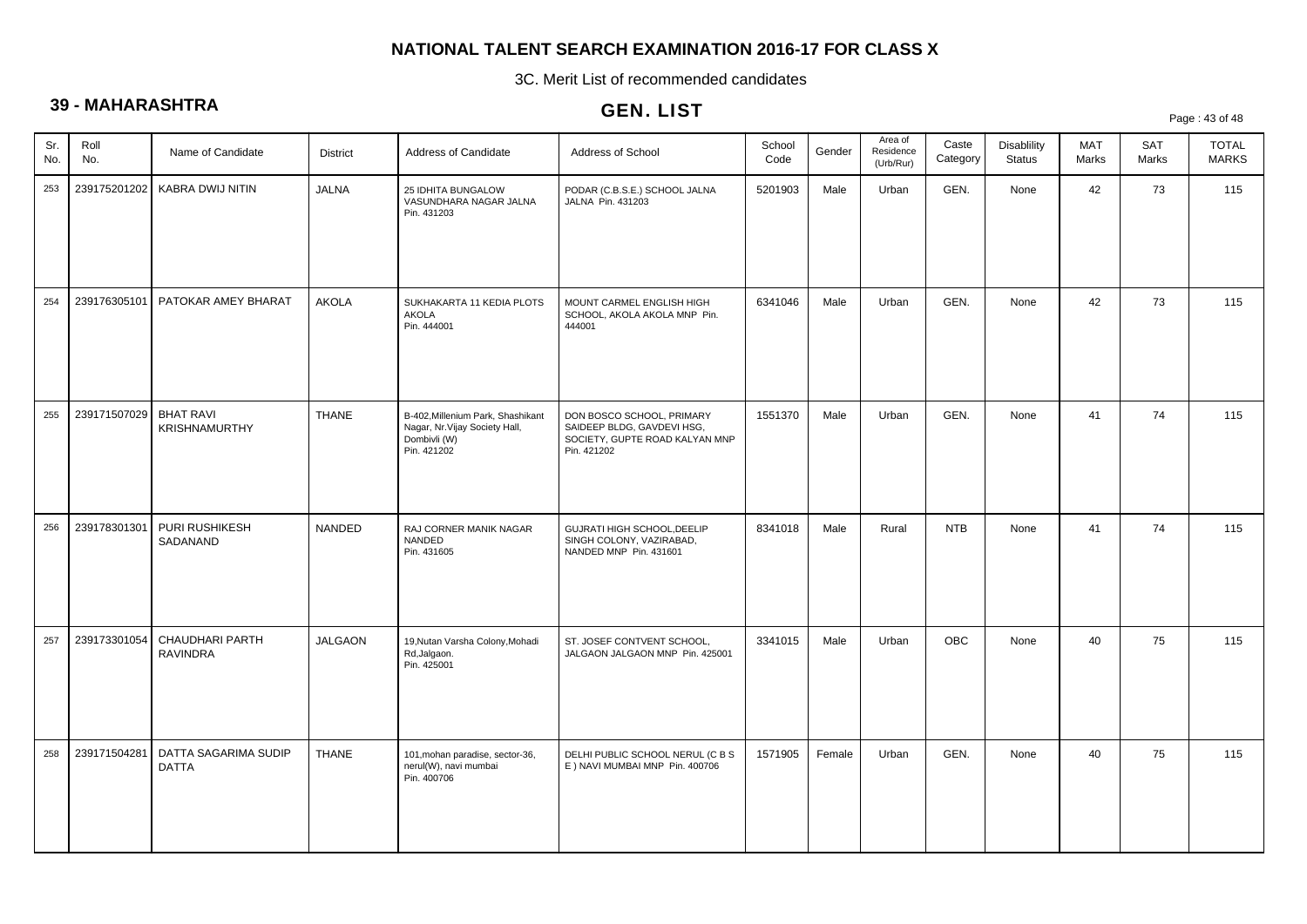3C. Merit List of recommended candidates

# **39 - MAHARASHTRA**

|            |              |                                        |                 |                                                                             | ULIV. LIJ I                                                                              |                |        |                                   |                   |                                     |              |                     | Page: 44 of 48               |
|------------|--------------|----------------------------------------|-----------------|-----------------------------------------------------------------------------|------------------------------------------------------------------------------------------|----------------|--------|-----------------------------------|-------------------|-------------------------------------|--------------|---------------------|------------------------------|
| Sr.<br>No. | Roll<br>No.  | Name of Candidate                      | <b>District</b> | Address of Candidate                                                        | Address of School                                                                        | School<br>Code | Gender | Area of<br>Residence<br>(Urb/Rur) | Caste<br>Category | <b>Disablility</b><br><b>Status</b> | MAT<br>Marks | <b>SAT</b><br>Marks | <b>TOTAL</b><br><b>MARKS</b> |
| 259        | 239176305083 | CHAUDHARI HARSH ABHAY                  | <b>AKOLA</b>    | JAIN VATIKA APPT SHASTRI<br>NAGAR AKOLA<br>Pin. 444001                      | MOUNT CARMEL ENGLISH HIGH<br>SCHOOL, AKOLA AKOLA MNP Pin.<br>444001                      | 6341046        | Male   | Urban                             | GEN.              | None                                | 40           | 75                  | 115                          |
| 260        | 239178301011 | UTTARWAR SUMIT<br><b>KRISHNA</b>       | NANDED          | NR. RENUKAMATA<br>MANDIR, WAMANNAGAR<br>,NANDED<br>Pin. 431602              | CAMBRIDGE VIDYALAYA BEHING<br>SHIVAJI NAGAR NANDED DIST<br>NANDED NANDED MNP Pin. 431605 | 8341512        | Male   | Urban                             | GEN.              | None                                | 40           | 75                  | 115                          |
| 261        | 239178101097 | KULKARNI RAGHVENDRA<br><b>MAKRAND</b>  | LATUR           | SIGNAL CAMP, OPP. SHIV<br>PARVATI BUILDING, LATUR<br>Pin. 413512            | SHRI DESHIKENDRA VIDHYALAYA<br>LATUR LATUR Pin. 413512                                   | 8103078        | Male   | Urban                             | GEN.              | None                                | 39           | 76                  | 115                          |
| 262        | 239172116241 | SATHE CHAITRA<br><b>KASHINATH</b>      | <b>PUNE</b>     | 3, Madhumita, 23, Prashant Soc.,<br>Paud Road, Kothrud, Pune<br>Pin. 411038 | DR.KALMADI SHYAMRAO HIGH<br>SCHOOL, ERANDWANA, PUNE PUNE<br>MNP (WEST) Pin. 411038       | 2151108        | Female | Urban                             | GEN.              | None                                | 39           | 76                  | 115                          |
| 263        | 239175108013 | SHAH AAYUSHI RAJENDRA                  | AURANGABAD      | Flat-28, Disha Chintamani,<br>Vivekanand Puram, Aurangabad<br>Pin. 431005   | ST. LAWARENCE CIDCO N5 DIST<br>AURANGABAD AURANGABAD MNP<br>Pin. 431003                  | 5141105        | Female | Urban                             | GEN.              | None                                | 39           | 76                  | 115                          |
| 264        | 239175102190 | KHADILKAR ATHARVA<br><b>HRISHIKESH</b> | AURANGABAD      | AADITYA PLOT NO 38 JAY<br>VISHWA BHARTI COLONY<br>AURANGABAD<br>Pin. 431005 | PODAR INTERNATIONAL SCHOOL<br>AURANGABAD MNP Pin. 431005                                 | 5141906        | Male   | Urban                             | GEN.              | None                                | 38           | 77                  | 115                          |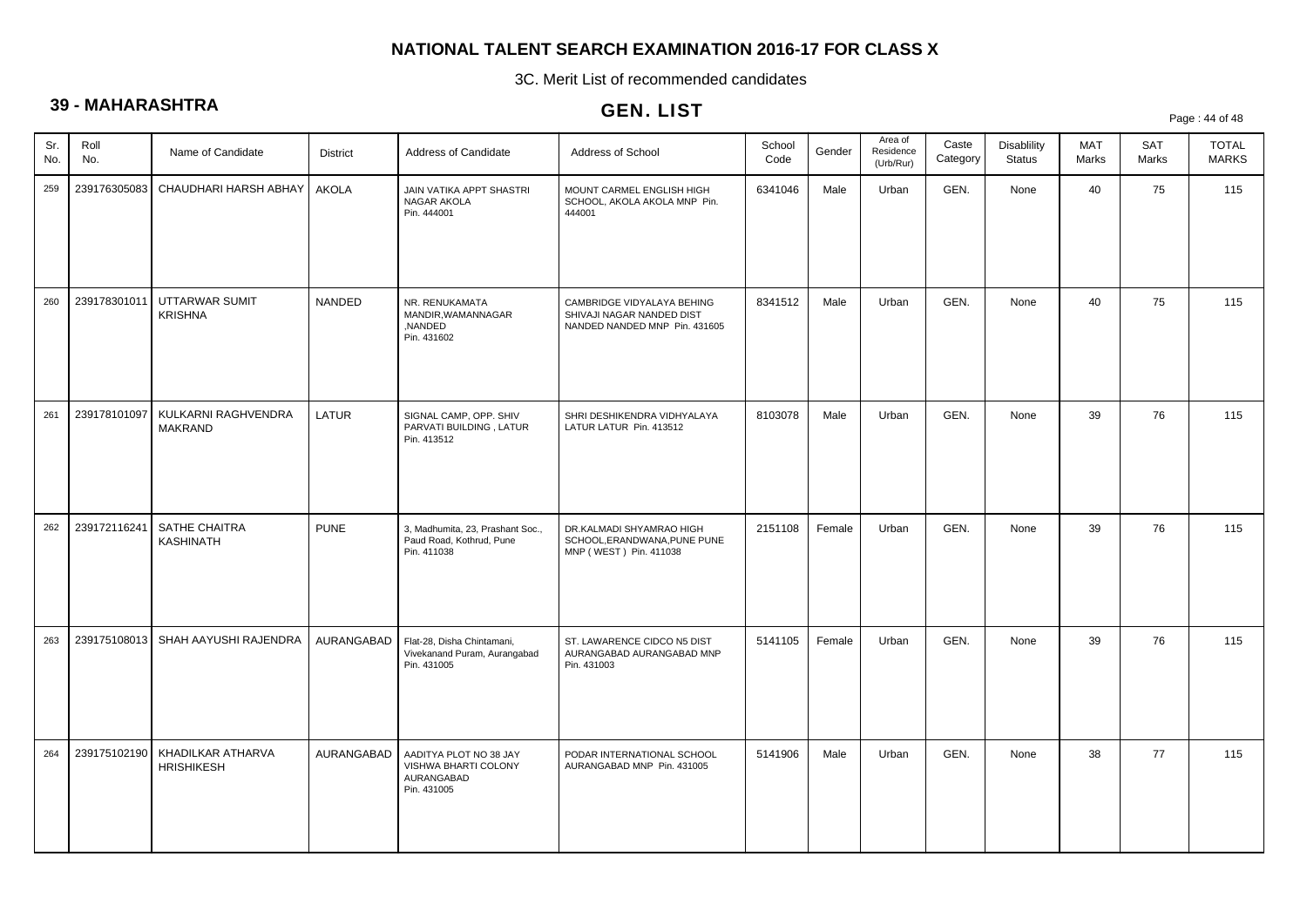3C. Merit List of recommended candidates

# **39 - MAHARASHTRA**

# GEN. LIST

Page : 45 of 48

| Sr.<br>No. | Roll<br>No.  | Name of Candidate                           | <b>District</b>   | Address of Candidate                                                                                                                                        | Address of School                                                              | School<br>Code | Gender | Area of<br>Residence<br>(Urb/Rur) | Caste<br>Category | Disablility<br><b>Status</b> | <b>MAT</b><br>Marks | <b>SAT</b><br>Marks | <b>TOTAL</b><br><b>MARKS</b> |
|------------|--------------|---------------------------------------------|-------------------|-------------------------------------------------------------------------------------------------------------------------------------------------------------|--------------------------------------------------------------------------------|----------------|--------|-----------------------------------|-------------------|------------------------------|---------------------|---------------------|------------------------------|
| 265        | 239175108191 | JAMKAR SUBHADRA<br><b>MAKRAND</b>           | AURANGABAD        | T-22, Dishanagari, Beed bypass<br>road, Aurangabad<br>Pin. 431003                                                                                           | ST. LAWARENCE CIDCO N5 DIST<br>AURANGABAD AURANGABAD MNP<br>Pin. 431003        | 5141105        | Female | Urban                             | GEN.              | None                         | 37                  | 78                  | 115                          |
| 266        | 239175108007 | THOLE SAHIL RAJENDRA                        | AURANGABAD        | Flat No.301, A - Wing, Kailash<br>Arcade, Cannaught, Aurangabad<br>Pin. 431003                                                                              | ST. LAWARENCE CIDCO N5 DIST<br>AURANGABAD AURANGABAD MNP<br>Pin. 431003        | 5141105        | Male   | Urban                             | GEN.              | None                         | 37                  | 78                  | 115                          |
| 267        | 239171505132 | JAIN AMAN SANJEEV<br><b>KUMAR JAIN</b>      | <b>THANE</b>      | B-601, Vinay Classic, Behind Latif<br>Park, Off Mira-Bhayander Road,<br>Near Poonam Garden, Mira<br>Road(E), District- Thane,<br>Maharashtra<br>Pin. 401107 | NIRANJAN LAL DALMIYA. SHRISTY<br>MIRA ROAD (E) BHAINDER MNP Pin.<br>401104     | 1591010        | Male   | Urban                             | GEN.              | None                         | 37                  | 78                  | 115                          |
| 268        | 239174205195 | SAWANT ANURAJ<br><b>BHANUDAS</b>            | <b>SATARA</b>     | AT/POST:- VADUJ, TAL:- KHATAV,<br><b>DIST:- SATARA</b><br>Pin. 415506                                                                                       | SUNSHINE ENGLISH MEDIUM<br>SCHOOL KHATAV KHATAV Pin.<br>415505                 | 4208065        | Male   | Rural                             | GEN.              | None                         | 37                  | 78                  | 115                          |
| 269        | 239174502064 | PALAV MRIGESH MAHESH                        | <b>SINDHUDURG</b> | 167/R, Vishnu Chhaya, Justin<br>Nagar, Sawantwadi Dt.Sindhudurg,<br>Maharashtra.<br>Pin. 416510                                                             | MILAGRIS HIGH SCHOOL,<br>SAWANTWADI SAWANTWADI Pin.<br>416510                  | 4501003        | Male   | Urban                             | GEN.              | None                         | 37                  | 78                  | 115                          |
| 270        | 239172113591 | <b>BIYANI PRAJAKTA</b><br><b>PURSHOTTAM</b> | <b>PUNE</b>       | Flat No.9, Pancharatna<br>Complex, Sukhsagar Nagar, Katraj<br>Pune.<br>Pin. 411037                                                                          | J. P. TRUST'S VIDYANIKETAN<br>BIBWEWADI, PUNE PUNE MNP (<br>WEST ) Pin. 411037 | 2151771        | Female | Urban                             | GEN.              | None                         | 36                  | 79                  | 115                          |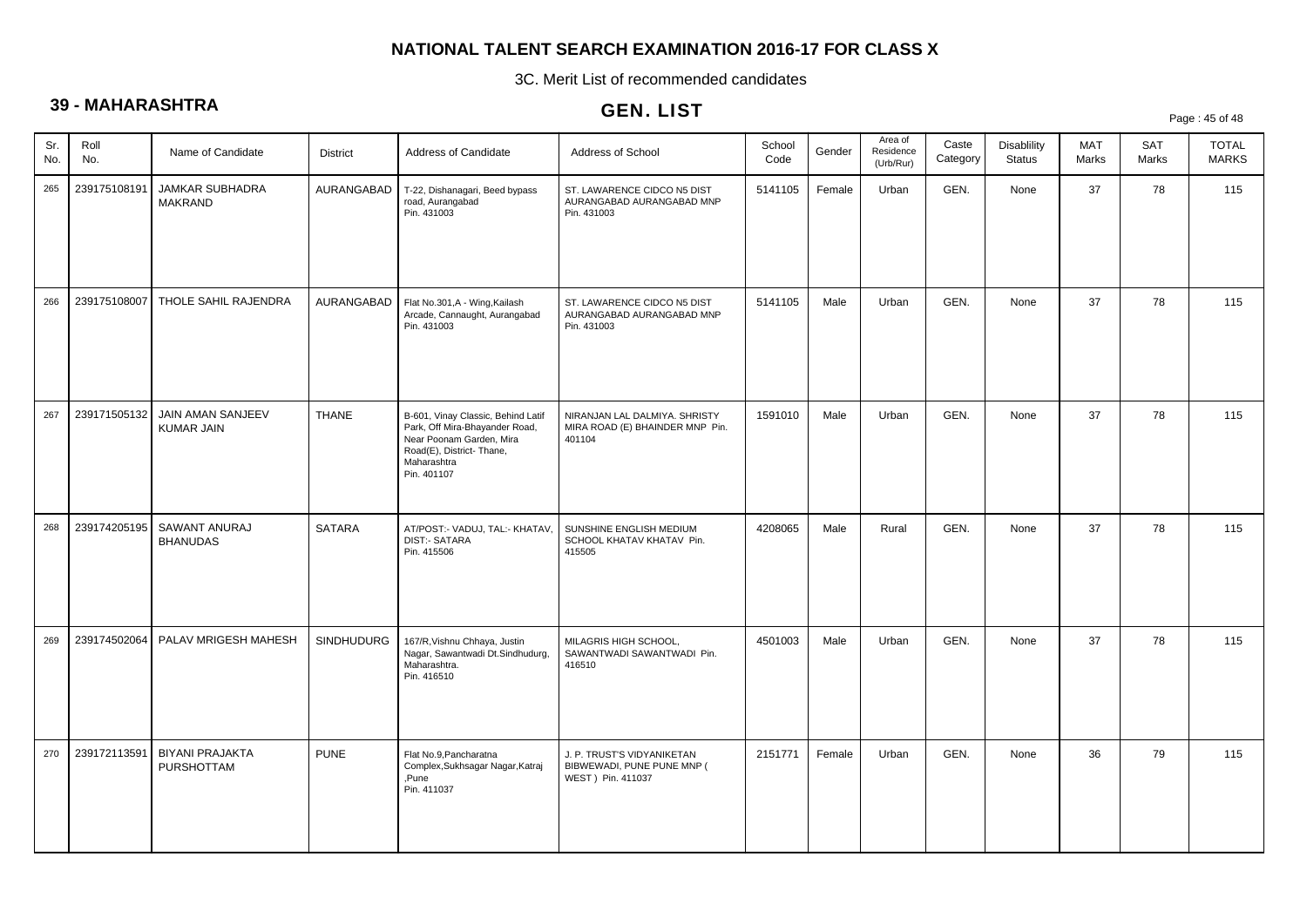3C. Merit List of recommended candidates

# **39 - MAHARASHTRA**

# GEN. LIST

Page : 46 of 48

| Sr.<br>No. | Roll<br>No.  | Name of Candidate                       | <b>District</b> | Address of Candidate                                                                                                                                      | Address of School                                                                                     | School<br>Code | Gender | Area of<br>Residence<br>(Urb/Rur) | Caste<br>Category | <b>Disablility</b><br><b>Status</b> | MAT<br>Marks | <b>SAT</b><br>Marks | <b>TOTAL</b><br><b>MARKS</b> |
|------------|--------------|-----------------------------------------|-----------------|-----------------------------------------------------------------------------------------------------------------------------------------------------------|-------------------------------------------------------------------------------------------------------|----------------|--------|-----------------------------------|-------------------|-------------------------------------|--------------|---------------------|------------------------------|
| 271        | 239175102285 | <b>KHONDE VARAD</b><br>MAKARAND         | AURANGABAD      | FNO D-2 DEOGIRI ABHIJEET<br>APPT MAYUR PARK<br>AURANGABAD<br>Pin. 431001                                                                                  | SHREE S. B. H. S. AURANGABAD DIST<br>AURANGABAD AURANGABAD MNP<br>Pin. 431001                         | 5141033        | Male   | Urban                             | GEN.              | None                                | 36           | 79                  | 115                          |
| 272        | 239175403069 | <b>DUHDHGAONKAR</b><br>KAIWALYA UPENDRA | <b>PARBHANI</b> | Near Late Hari Bai Warpurkar<br>Polytechnic, Opp Basmat Water<br>Purifier, Vasmath Road, Satkar<br>Colony, Parbhani, Maharashtra<br>431401<br>Pin. 431401 | SCHOTTISH ACADEMY PARBHANI<br>PARBHANI Pin. 431401                                                    | 5401040        | Male   | Rural                             | GEN.              | None                                | 35           | 80                  | 115                          |
| 273        | 239176503378 | SHAH PARTH KHUSHAL                      | YAVATMAL        | talav layout Pusad Dist Yavatmal<br>Pin. 445204                                                                                                           | NAVJIVAN DYANPITH ENGLISH<br>SCHOOL, PUSAD PUSAD Pin. 445204                                          | 6507034        | Male   | Urban                             | GEN.              | None                                | 34           | 81                  | 115                          |
| 274        | 239173307029 | KHALKAR PRATIK<br>PRASHANT              | <b>JALGAON</b>  | 5, Vatsal, Janta housing society,<br>Shastrinagar, Chalisgaon, Dist:<br>Jalgaon<br>Pin. 424101                                                            | DR. KAKASAHEB PURNAPATRE<br>MADHYAMIK VIDYALAYA.<br>CHALISGAON DIST JALGAON<br>CHALISGAON Pin. 424101 | 3305038        | Male   | Urban                             | GEN.              | None                                | 33           | 82                  | 115                          |
| 275        | 239171302013 | NAIR ARUN ASHOKKUMAR                    | MUMBAI (        | LALIT-13, ANUSHAKTINAGAR<br>Pin. 400094                                                                                                                   | KENDRIYA VIDYALAY NO.4<br>ANUSHAKTI NAGAR MUMBAI<br>GOVANDI Pin. 400094                               | 1382905        | Male   | Urban                             | GEN.              | None                                | 33           | 82                  | 115                          |
| 276        | 239171507277 | DHAKE PRATHAMESH<br><b>PRADIP</b>       | <b>THANE</b>    | 101, VAISHNAVI APT. EKTA<br>NAGAR, NEAR BINGO PARK<br>NANDIVLI CROSS RD. DOMBIVLI<br>(E)<br>Pin. 421201                                                   | OMKAR ENGLISH PRY SCHOOL NEAR<br>MAMTA HOSPITAL M I D C KALYAN<br>MNP Pin. 421203                     | 1551083        | Male   | Rural                             | OBC               | Low Vision                          | 40           | 62                  | 102                          |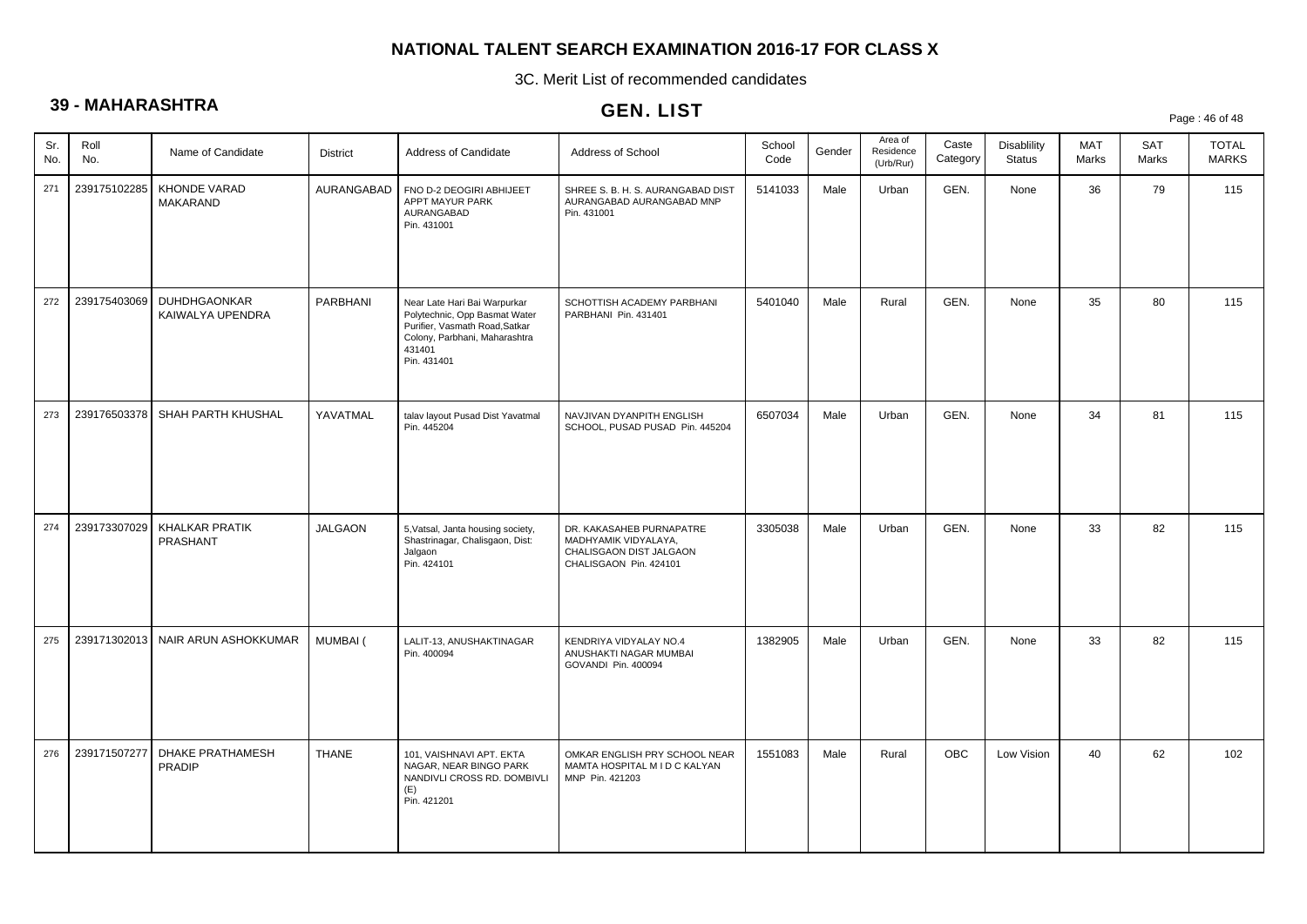3C. Merit List of recommended candidates

# **39 - MAHARASHTRA**

| $\check{ }$ |              |                                      |                 |                                                                                   | GEN. LIST                                                                                                |                |        |                                   |                   |                                     |              |              | Page: 47 of 48               |
|-------------|--------------|--------------------------------------|-----------------|-----------------------------------------------------------------------------------|----------------------------------------------------------------------------------------------------------|----------------|--------|-----------------------------------|-------------------|-------------------------------------|--------------|--------------|------------------------------|
| Sr.<br>No.  | Roll<br>No.  | Name of Candidate                    | District        | Address of Candidate                                                              | Address of School                                                                                        | School<br>Code | Gender | Area of<br>Residence<br>(Urb/Rur) | Caste<br>Category | <b>Disablility</b><br><b>Status</b> | MAT<br>Marks | SAT<br>Marks | <b>TOTAL</b><br><b>MARKS</b> |
| 277         | 239174103001 | <b>BAMANE ADITYA ANIL</b>            | KOLHAPUR        | A/P UTTURTa.AJARAKOLHAPUR<br>Pin. 416220                                          | JAWAHAR NAVODAYA VIDYALAYA,<br>KAGAL KAGAL Pin. 416216                                                   | 4107901        | Male   | Urban                             | <b>MARATHA</b>    | Low Vision                          | 35           | 65           | 100                          |
| 278         |              | 239174204202   DHUMAL VISHAL VISHWAS | <b>SATARA</b>   | AT/PO-GIRVI, TAL-PHALTAN,<br>DIST-SATARA<br>Pin. 415523                           | SHRI CHHATRAPATI SHIVAJI<br>MADHYAMIK SCHOOL, GIRAVI<br>PHALTAN Pin. 415523                              | 4206025        | Male   | Rural                             | GEN.              | H.I.                                | 32           | 68           | 100                          |
| 279         | 239172204312 | TRIBHUWAN SAURABH<br><b>ASHOK</b>    | AHMEDNAGAR      | ganesh vihar, maldad<br>road, sangamner<br>Pin. 422605                            | DG.SARAF VIDYALAYA SANGAMNER<br>SANGAMNER Pin. 422605                                                    | 2202005        | Male   | Urban                             | GEN.              | Ortho.                              | 39           | 52           | 91                           |
| 280         | 239174314066 | DESHMANE AVADHUT<br><b>SHIVDAS</b>   | SANGLI          | <b>GURUWAR</b><br>PETH, SHIRALATAL-SHIRALA, DIS<br><b>T-SANGLI</b><br>Pin. 415408 | NEW ENGLISH SCHOOL, SHIRALA<br>SHIRALA Pin. 415408                                                       | 4305001        | Male   | Rural                             | GEN.              | Low Vision                          | 33           | 58           | 91                           |
| 281         | 239176201327 | PAYGHAN RUTIK SHIVAJI                | <b>BULDHANA</b> | LANDE LAYOUT NEAR MAULI<br><b>CLASSES BULDANA</b><br>Pin. 443001                  | SHARDA DNYANPEET, CHIKHALI<br>ROAD, BULDHANA BULDHANA Pin.<br>443001                                     | 6201306        | Male   | Urban                             | <b>OBC</b>        | Ortho.                              | 24           | 62           | 86                           |
| 282         | 239171507017 | KOTIAN PRANIT DINESH                 | <b>THANE</b>    | C/40, Jeevan Pushpa CHS, NSS<br>Road, Dombivli (W)<br>Pin. 421202                 | DON BOSCO SCHOOL, PRIMARY<br>SAIDEEP BLDG, GAVDEVI HSG,<br>SOCIETY, GUPTE ROAD KALYAN MNP<br>Pin. 421202 | 1551370        | Male   | Urban                             | GEN.              | Ortho.                              | 30           | 49           | 79                           |